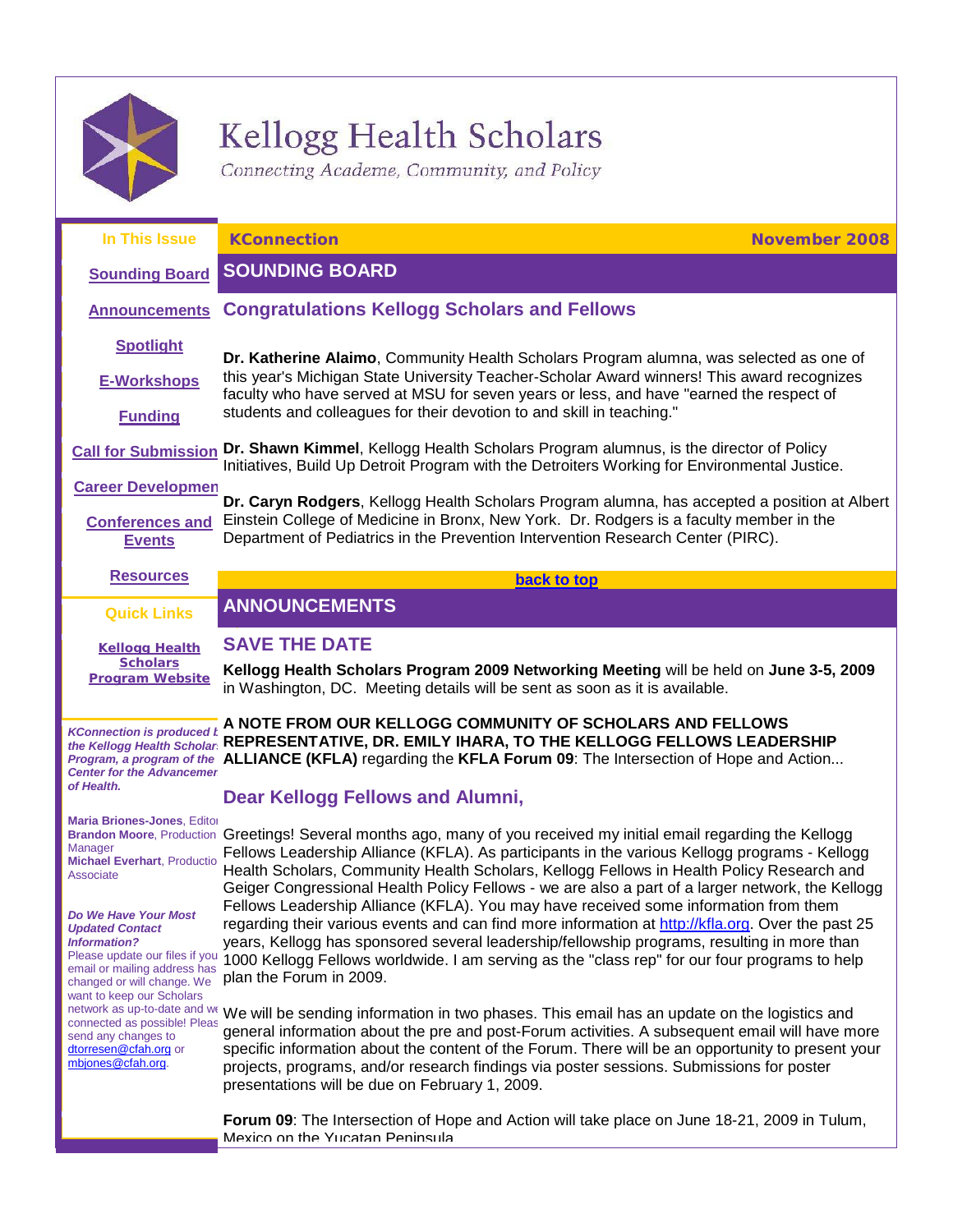**Food and Lodging**: KFLA has negotiated an excellent rate for lodging at the Dreams Resort [\(http://www.dreamsresorts.com/dretu/index.html\)](http://www.dreamsresorts.com/dretu/index.html), which is an all-inclusive resort and conference center. KFLA has reserved a block of rooms (including two that are wheelchair accessible). The rates listed below include all taxes and gratuities, meals, snacks, and unlimited beverages, including alcohol.

Single occupancy: \$200 per night Double occupancy: \$135/adult per night Triple occupancy: \$132/adult per night Children age 3 and up: \$45/night; free for age 2 and under

**Registration**: The registration fee for Forum 2009 will be only \$299 for early registration. Early registration will be in effect until March 1, 2009. Registration after that date will include an additional \$50 fee per person. If you are planning to bring a guest, the registration fee for each guest 19 and over, will be \$75 (early registration). The registration fee includes Forum 09 plenary sessions, adult workshops, conference materials, and admittance to private Forum events and functions. The registration form will be mailed to you in the near future and you can register online via the KFLA website, by mail, or by fax.

A limited number of registration scholarships will be available to cover the early registration fee of \$299. To apply, please submit an explanation of 500 words or less giving the reasons that you require a scholarship to attend. Applications for registration scholarships should be emailed to [forum@kelloggfellows.org](mailto:forum@kelloggfellows.org) no later than March 1, 2009.

**Travel and Airport Transfers:** Various airlines, including Delta, American, Continental, and US Airways, fly into Cancun International Airport. Please plan your travel so that you arrive no later than 3pm on Thursday, June 18. From Cancun, it is a 1.5 hour drive south to the Dreams Resort. KFLA's travel agency, On the Mark Travel, is coordinating lodging reservations. On the Mark Travel (800-618-6275) will also help you arrange for airport transfer service or car rentals, and they will offer you a 5% discount when you use them to book your flight on United Airlines. There is no service fee to book your hotel reservations or airport transfers, but a service fee may apply for airline tickets and rental car reservations.

**Pre and Post-Forum Opportunities: June 10-17, 2009**: Prior to the Forum, there will be an opportunity to volunteer in Mayan communities (for varying lengths of time depending on your schedule) in coordination with the small grants program of the United Nations Development Programme. More information will be posted on the KFLA website as it becomes available.

**Travel and Learn Trip to Cuba (June 21-25, 2009):** A three day leadership research trip to Cuba is being planned. There will be limited space and only Kellogg Fellows/Advisors will be able to sign up for the trip. U.S. citizens will be traveling with KFLA under the General License for Professional Research and must be able to demonstrate that their travel is directly related to conducting research in their professional area and that the research conducted has a substantial likelihood of public dissemination. More information about this opportunity will be posted on the KFLA website. The estimated cost for registration (including shared lodging and all meals) is \$1,000 and the estimated cost of airfare is \$450.

I hope that many of you are planning to attend the Forum next June. Please let me know if you have any questions and I will do my best to find the answers.

Best wishes, Emily

<span id="page-1-0"></span>Emily S. Ihara, Ph.D. Assistant Professor George Mason University Department of Social Work4400 University Drive MS 1F8, Robinson Hall B378Fairfax, VA 22030T: (703) 993-2023F: (703) [993-](mailto:993-2889eihara@gmu.edu) [2889eihara@gmu.edu](mailto:993-2889eihara@gmu.edu)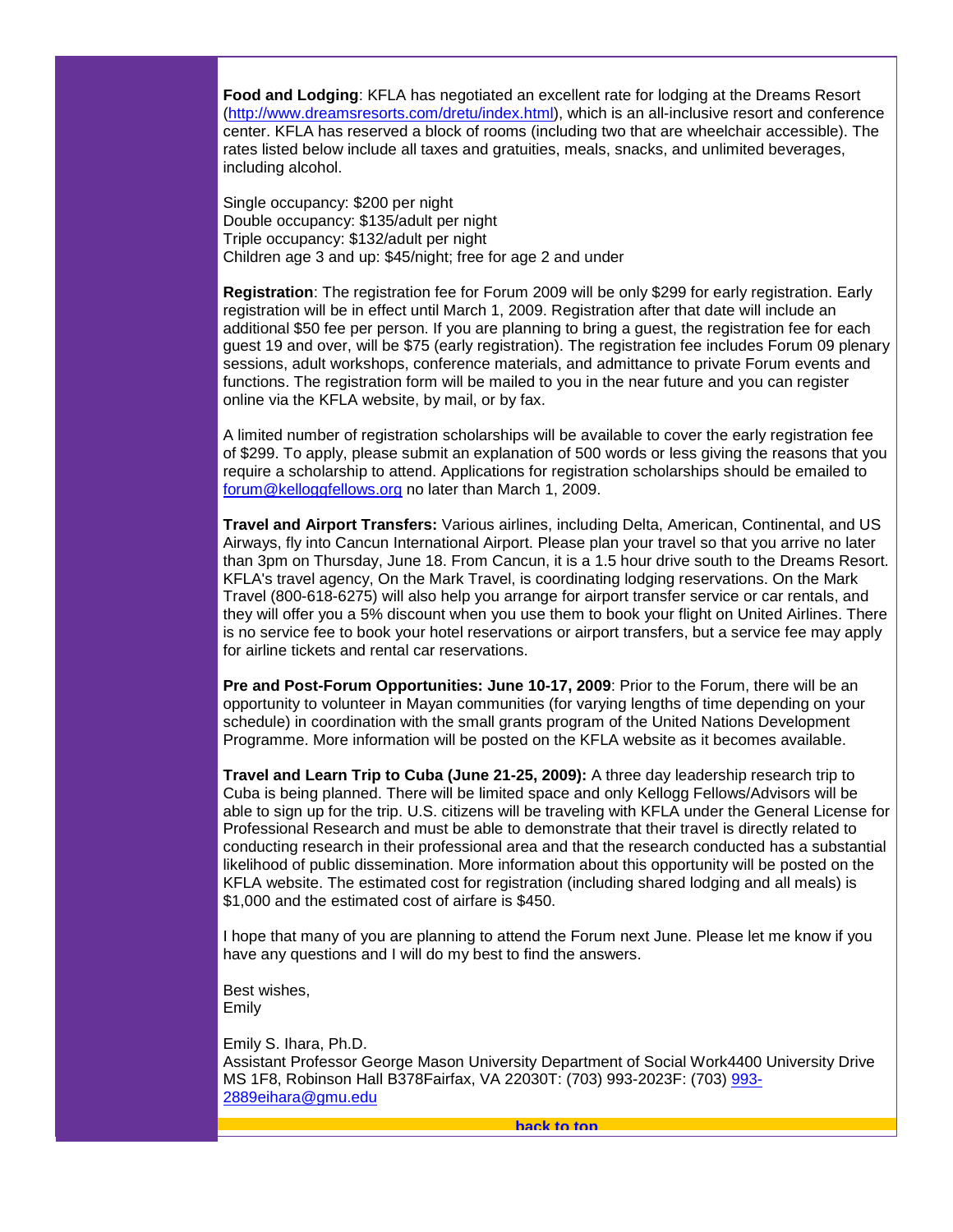# **SPOTLIGHT ON KELLOGG SCHOLARS NETWORK**

Meet Kellogg Health Scholars Program alumna, **GiShawn Atara Mance, MS, PhD.**..

Dr. Mance earned her doctorate in Clinical Child Psychology from DePaul University in 2006. Her primary research interest is examining how context and culture influence symptom presentation for youth exposed to chronic stressors. Dr. Mance's research goals include developing, implementing, and evaluating empirically-supported treatments for youth who have witnessed or experienced multiple traumas that create vulnerability to depression. Additionally, she is interested in determining if community networks such as familial relationships and community prevention and intervention programs act as protective factors, how these protective factors change over time, and how to maintain the protective nature of these networks. Dr. Mance was a W.K. Kellogg Community Health Scholar at the Johns Hopkins University Bloomberg School of Public Health from 2006 - 08. During her tenure, she worked collaboratively with Dr. Darius Tandon and Dr. Freya Sonenstein on the Health and Opportunity Partnership (HOPE) project. The HOPE project used a community-based participatory approach to integrate health promotion strategies to reach out-of-school youth ages 18 to 24 who are also disconnected from the workforce and enrolled in a job training program. Using Structured Psychotherapy for Adolescents Responding to Chronic Stress (SPARCS) as a framework, Dr. Mance partnered with the youth to develop a contextually- and culturally-appropriate mentalhealth intervention to reduce depressive symptoms. As a scholar, Dr. Mance worked diligently to disseminate her work by presenting at numerous national conferences (e.g., Society for Community Research and Action, Society for Prevention Research, American Public Health Association). Additionally, she traveled internationally to Garborone, Botswana to share her research at the International Congress on Women's Health Issues.

Dr. Mance made a number of scholarly contributions to academia as a W.K. Kellogg Scholar. She was first author of a book chapter highlighting the intricacies of engaging African American communities in university-community partnerships. Additionally, Dr. Mance co-authored a manuscript with Dr. Thomas LaVeist and colleagues evaluating racial disparities in smoking. She was also a co-author with Dr. Noni Gaylord-Harden and colleagues on a manuscript exploring coping strategies for African American adolescents. From her work on the HOPE project, Dr. Mance is a co-author on a manuscript that discusses the feasibility and acceptability of the peer-led mental health intervention implemented in the study. The article was submitted for publication this month. Dr. Mance is presently working on a manuscript with her community partners and HOPE research team members detailing the adaptation process of SPARCS utilizing a CBPR approach. The manuscript will be submitted for publication in January 2009.

Currently, Dr. Mance is a Visiting Assistant Professor at American University in Washington, DC. She continues to collaborate with the HOPE project as she establishes herself as an independent researcher. Dr. Mance credits her skill of establishing community connections and mutually beneficial partnerships to her Kellogg experience. She is quite appreciative of the opportunities to learn methods of integrating policy and CBPR. The experience has also provided her with a strong foundation for community-based research with children and adolescents. The considerable knowledge gained from her KHSP experience has helped Dr. Mance to establish herself as an invaluable scholar at her current institution. She looks forward to moving forward and integrating public health approaches to prevention and intervention. Ultimately, she hopes her work will not only make contributions and inform the disciplines of psychology and public health, but also impact local, state, and national policy for mental health services of low-income, underserved youth of color.

#### **[back to top](#page-0-2)**

# <span id="page-2-0"></span>**Archived KHSP E-Workshops**

The archived KHSP e-workshops are taped from the live e-workshops of the Kellogg Health Scholars. These live electronic workshops are intended to bring Kellogg Health Scholars together between face-to-face networking meetings to explore topics of mutual interest. Its purpose is to form closer networks between the Kellogg Health Scholars and to provide to them and the Kellogg Community of Scholars support and resources for career development.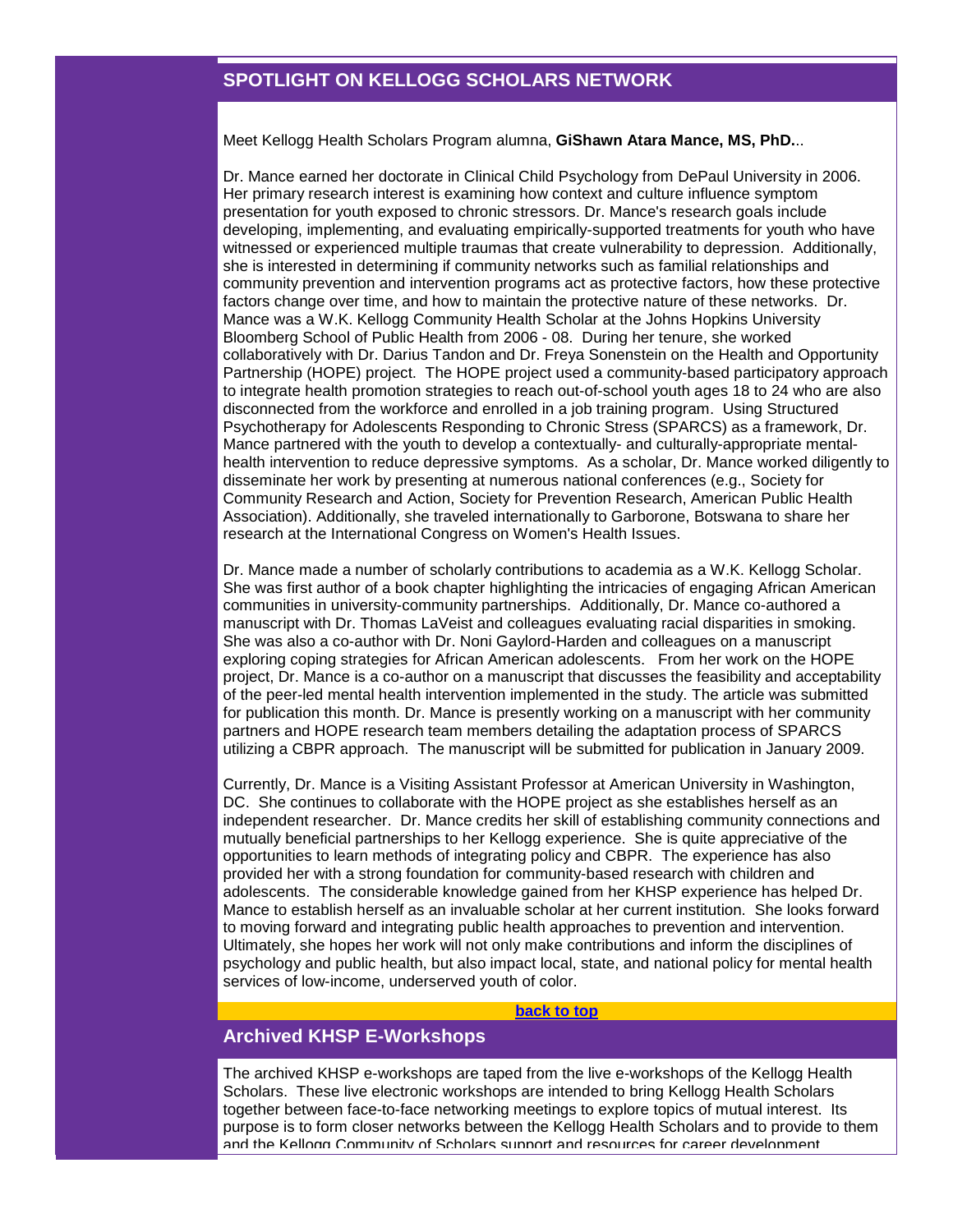Access to archived e-workshops is **STRICTLY LIMITED** to Kellogg Health Scholars, Kellogg Fellows in Health Policy Research (current and alumni), Scholars in Health Disparities and Community Health Scholars program alumni and H. Jack Geiger Congressional Health Policy Fellows program alumni. The contents of these e-workshops are confidential. These archived presentations should not be accessed, copied or forwarded by/to any individuals other than group of scholars, fellows and scholar/fellow alumni that have been identified.

[Click here to listen to the archived presentations and download materials,](http://rs6.net/tn.jsp?e=001AW0XOZKN2UxG7XZ2Q93-QKPjUoEyl_G4VocWCkdpq9aS9auOYA2jS3M7qtdpgxLOpIbudP-iaH8FUhHGC76KAzsYcJRGm0kaHc0jxjISwkKJnbVCcv99C7EY0_HU_xL2irXxhnFLaWE=) Please use the same login and passcode information provided under a separate email in April 2008 or contact Brandon Moore at [bmoore@cfah.org](mailto:bmoore@cfah.org) for these information.

#### **[back to top](#page-0-2)**

# <span id="page-3-0"></span>**FUNDING**

#### **National Recreation & Park Association Funding Opportunity: ACHIEVE Healthy Communities Demonstration Sites [www.nrpa.org/achieveD\](http://rs6.net/tn.jsp?e=001AW0XOZKN2UwK-v9SDl1pQq5l924fQbrXWxbeg3CyaOoC5TscaAdJhVbBkwzfk7F2wbCFwiZtaxTewLbKyhaArfsp3ly9_5VlaF2TTQLEtqlgAStX1NIA0w==)**

**Deadline: January 9, 2009** 

During the week of December 1, 2008,NRPA will invite public park and recreation agencies to submit applications to become an ACHIEVE Healthy Communities demonstration site. NRPA, with support from the Centers for Disease Control and Prevention (CDC), plans to award \$30,000 each to 10 public park and recreation agencies to:

1) Build or strengthen a local coalition of community stakeholders/partners

2) Develop a community action plan to address chronic disease risk factors such as physical inactivity, poor nutrition, and tobacco use at the policy, systems, and environmental change levels.

- **[Eligibility Requirements](http://rs6.net/tn.jsp?e=001AW0XOZKN2Ux1pQNk5dV7HVh6D-7hmafKr_cEbDwCiBFkK_MuvSBesDmHMt8gd2b1preDpDF36n62_m_xZQJuoSq0oU500SOWXubVRsKEzk1RcgEBd_XUUX99Z6BRk2IBSrg053-ondRSpDCbE6s5zHaS0L_FIDTcx8ShdV5fZlwOMbWJkj-WdQswYUFHxucSLjaqYNavLzI=)**
- [FAQs](http://rs6.net/tn.jsp?e=001AW0XOZKN2UwcuVarSCP_WSkj5z9BftN3nDoFIJjHk-HuzfbaKRStKaYIQ-k3e-eCFPkLfNO228wLdI5R94ZPWD7lJsEOlY6rrCn6vlnR35BDUNHEXYNolNSOMRlCgrUx4M3Fdv5e4NTfEZ1yyrAJQK8uiJoiMvOIroKsr9IffR4_Igu6dflJ1X5CpJUpxlZHUq4smYFrIQw=)
- [2008 Congress Workshop Slide Presentation](http://rs6.net/tn.jsp?e=001AW0XOZKN2UyqA1HF9m8rApIrdEyk6Hl-gQ21lzV68Tfv1K-vpnX6O7uCrfMX6JPs_e3ytmPqobMqsEzmn4hlFoAMZYFIl3rzLOSkxXzUKe3EHxCJsix_Lq9Uv61dEvuhRA_baEr-Wdcwgqc4JIx4tlr0jhylURLYJoCf5nK5dLtwOAxFT8aPpP7tcZZZ7mJ4NBaPNkbFLuE=)
- [Take the Step Up to Health Online Training](http://rs6.net/tn.jsp?e=001AW0XOZKN2UxZeZxmki-Plie02TKPHpHBAaa1TnK2lV70R62RNZaxe4aKge71i6brzCA6a7PhqTITsOmzgM_jAkpTLsNGQCieUBiOmqmM85QHAVD33nQ-x4x_Ny26o8JbOv56FJP7sns1nunKs-R8qoBdxYkIzQH5sTqBsHf6qDqLmnbInowRFlZlPKbuo4luqGM0lNw0J90=)

Questions? Please contact Janette Merrill *jmerrill@nrpa.org* or 703.858.2162. Applicants will be asked to submit an application, a proposal addressing the criteria for selection, and three letters of support from community partners.

Applications will be due Friday January 9, 2009.

# **Migration Policy Institute's National Center on Immigrant Integration Policy** *[E Pluribus Unum Prizes](http://rs6.net/tn.jsp?e=001AW0XOZKN2UwvXLtrHV6hyizDkwAs0sipbkQAaeg06_z0IZYkzEme-4kJtnc2Vbwd9tq9JcrbggQppl3n6920RA3XC2Nvd39i5wZjAlSjZFweJzyra-C0WNtUooP_ZAKcF7jaujgMAJykvsHk6UG9OK6KWVNb8HrC_qPaA0Ehz4sMPC3gAbR8QQ==)*

# **Deadline: January 31, 2009 at 9:00 p.m. EST**

We are delighted to inform you that today the Migration Policy Institute's National Center on Immigrant Integration Policy is launching the *[E Pluribus Unum Prizes](http://rs6.net/tn.jsp?e=001AW0XOZKN2UwvXLtrHV6hyizDkwAs0sipbkQAaeg06_z0IZYkzEme-4kJtnc2Vbwd9tq9JcrbggQppl3n6920RA3XC2Nvd39i5wZjAlSjZFweJzyra-C0WNtUooP_ZAKcF7jaujgMAJykvsHk6UG9OK6KWVNb8HrC_qPaA0Ehz4sMPC3gAbR8QQ==)* program. This new national awards program will provide four \$50,000 awards annually to exceptional initiatives that promote immigrant integration. The J.M. Kaplan Fund is generously providing support for these awards in each of the next three years to focus attention on successful integration initiatives, and to inspire and provide program models to others around the United States who might also undertake such efforts. Application procedures and rules can be found at [http://www.integrationawards.org/.](http://rs6.net/tn.jsp?e=001AW0XOZKN2UykAJQ9qMbyqf5GqhfI8o-PGhs5yKaI2GqAb5QUQ7i3Xh0ZhXP_YoFJzo6YGInH6KVMb580gJU1hVyc1TXkVvEyqwvAHBZiQieMmcssKwu31w3x6Alb3yyfPL1kyYpKv2TM43kxygZgWOLqKZieKCl4CpYXH4lcVFrT_HOwjp7iDA==) The deadline for applications is January 31, 2009 at 9 p.m. EST. If you have any questions, please contact [awardsinfo@migrationpolicy.org.](mailto:awardsinfo@migrationpolicy.org) The *[E](http://rs6.net/tn.jsp?e=001AW0XOZKN2UzFETiUZflWS8e6TbxLpxRKkbWLdKT583qU5AECU7Jlxky5DCL4jZTsQ7lgJodTOqpMJ-7G2CN_fk4iJLBJ1IPAnc6exMbP2zjl3jWjbGWSJfPQNLV3z1qhZ-gqvD2pQriIhEH9vgmyUjpP9AR4_j414CNWMLq_ExrZA5eGwL6h5A==)  [Pluribus Unum Prizes](http://rs6.net/tn.jsp?e=001AW0XOZKN2UzFETiUZflWS8e6TbxLpxRKkbWLdKT583qU5AECU7Jlxky5DCL4jZTsQ7lgJodTOqpMJ-7G2CN_fk4iJLBJ1IPAnc6exMbP2zjl3jWjbGWSJfPQNLV3z1qhZ-gqvD2pQriIhEH9vgmyUjpP9AR4_j414CNWMLq_ExrZA5eGwL6h5A==)* are intended to recognize exceptional immigrant integration initiatives, whether they are led by individuals, nonprofit and community organizations, private businesses, religious groups, or government entities, agencies, or officials. We would greatly appreciate your assistance in spreading the word about this exciting new program and in encouraging outstanding integration initiatives to apply for recognition. We look forward to increasing the visibility of some of the extraordinarily successful integration work that is underway in communities across our country and thank you in advance for helping us to identify and reach these important initiatives.

**Good Samaritan Grants Deadline: February 2, 2009**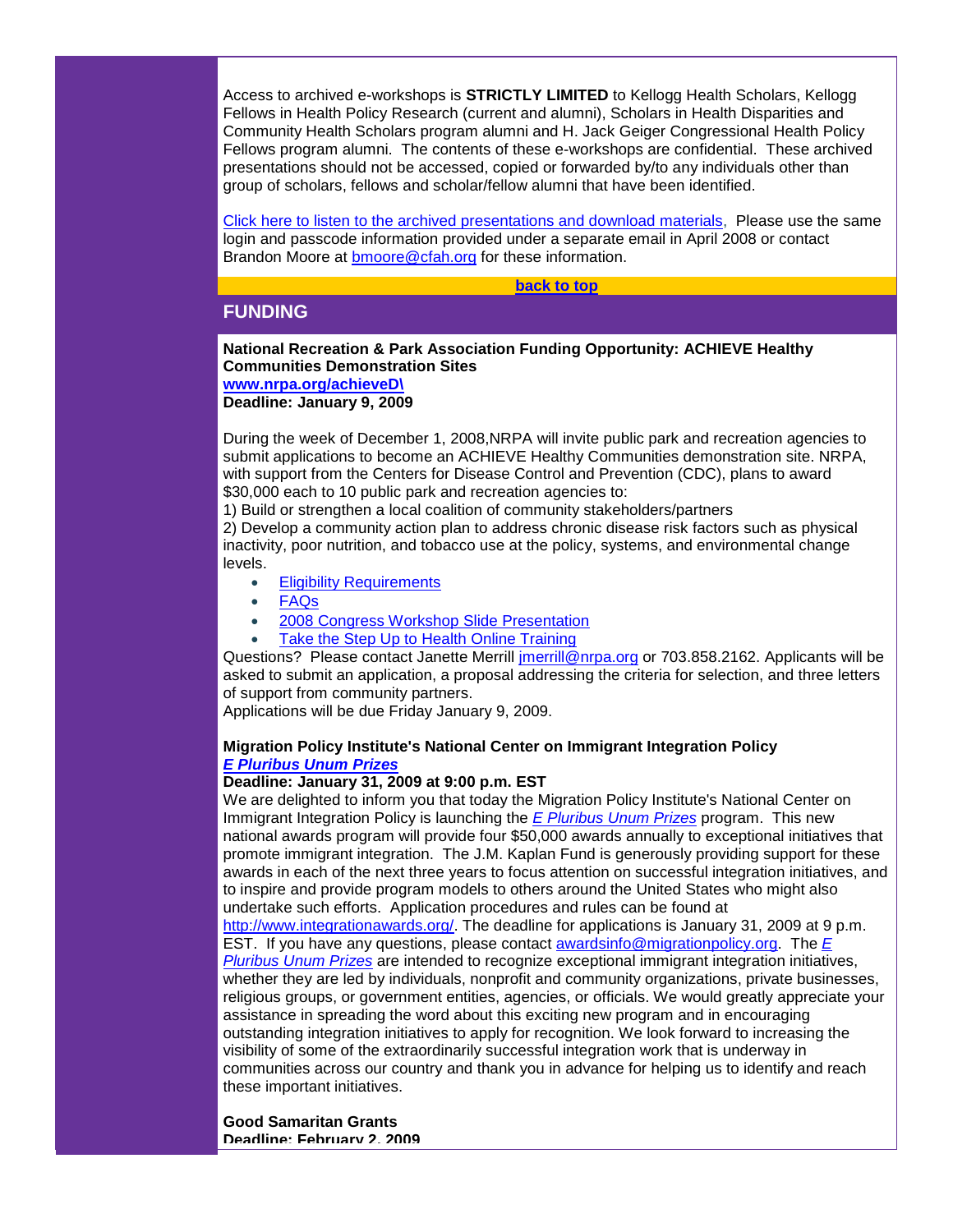The nonprofit Health Trust is seeking applications for its Good Samaritan Grants, which provide short-term funding for grassroots or volunteer-based health, prevention, and wellness activities. Grants, for between \$10,000 and \$50,000, provide seed funding for pilot or demonstration projects or special initiatives that will be completed within a year. The deadline to submit a letter of inquiry is 4:30 p.m. February 2, 2009. [http://www.healthtrust.org/grants/index\\_g.php.](http://rs6.net/tn.jsp?e=001AW0XOZKN2Ux0qL2BeHubLdvUG9hzY4FMLCPdl2lPvo3vPC1V5EbTUIpJtHme_FqLWUg3MPYJ3UtFj1Ag5QyifISYB2gsRd8cTooEZi-EwZcUf_50K0GtYkZcv-pzyuXTo9B20i3EU3M=)

# **Salud America! The RWJF Research Network to Prevent Obesity Among Latino Children Call for Proposals**

# **[http://www.rwjf.org/applications/solicited/cfp.jsp?ID=20506&c=EMC-FA138](http://rs6.net/tn.jsp?e=001AW0XOZKN2UyPOTTTHHpX_pc6VM7MWukGG56BrwWYJoV6_m46AK3DwyEW77eSU5sl0SrnI9yvgZsguHmMvSixHoB-Y1bwm4Qx5c156EtjjuLqqgSSTi1OjTLY0CdvnSwujWeF1jOFZ_4Pj-dEfgIhzF_5oHuWsShDXbCHtojv_TwBUDXtA-wD6fI9rf4RrWVa) Application Deadline: Feb. 6, 2009**

Salud America! is a national program of the Robert Wood Johnson Foundation (RWJF) that supports research on environmental and policy solutions to the epidemic of obesity among Latino children. The program also aims to develop a network of researchers whose findings will help identify the most promising obesity-prevention strategies specifically tailored for Latino communities. The specific objectives of this call for proposals (CFP) are to:

\* increase the skills and experience of researchers who are working to reduce and prevent obesity among Latino children; and

\* identify the most promising policy-relevant strategies to reduce and prevent obesity among Latino children.

Investigators must propose a project in one of two general areas: 1) research that has strong potential to inform policy; or 2) the evaluation of an existing policy or program, its implementation or its impact. Both research and evaluation proposals must focus on one topic from the detailed lists included in the full CFP. For more details and how to apply,

[http://www.rwjf.org/applications/solicited/cfp.jsp?ID=20506&c=EMC-FA138.](http://rs6.net/tn.jsp?e=001AW0XOZKN2UyPOTTTHHpX_pc6VM7MWukGG56BrwWYJoV6_m46AK3DwyEW77eSU5sl0SrnI9yvgZsguHmMvSixHoB-Y1bwm4Qx5c156EtjjuLqqgSSTi1OjTLY0CdvnSwujWeF1jOFZ_4Pj-dEfgIhzF_5oHuWsShDXbCHtojv_TwBUDXtA-wD6fI9rf4RrWVa)

#### **[back to top](#page-0-2)**

# <span id="page-4-0"></span>**CALL FOR SUBMISSIONS**

# **Call for Papers** *Journal of Health Care for the Poor and the Underserved (JHCPU)* **Supplemental issue on social determinants of health and equity, with an emphasis on children's health and well-bring**

# **Deadline: December 15, 2008**

The *Journal of Health Care for the Poor and Underserved* (*JHCPU*) issues a Call for Papers for a supplemental issue to be published in November 2009, sponsored by the W. K. Kellogg Foundation and co-edited by Drs. Camara Jones (CDC) and Gillian Barclay (PAHO/WHO). The supplement will focus on global perspectives on the social determinants of health and equity, with an emphasis on children's health and well-being. We seek papers that do one or more of the following:

- Provide an overview of social determinants of children's health and equity, with an emphasis on underserved populations
- Report on evidence-based interventions which address the social determinants of health and equityto improve health outcomesamong children, especially in the Americas including Latin America and the Caribbean, and in sub-Saharan Africa
- Discuss existing and proposed trans-sectoral policy (e.g., health social policy, health economic policy) to address the health needs of children in one or more of these geographic areas
- Discuss innovative trans-sectoral leadership and health workforce models that incorporate the social determinants of health and equity to address the health needs of children in one or more of these geographic areas
- Examine the interface of social and economic structures, including labor, finance, and health, as it bears on children in these populations

For initial consideration, please submit abstracts electronically by e-mail to [journalquestion@mmc.edu](mailto:journalquestion@mmc.edu) by **December 15, 2008**. E-mails should state that abstracts are being submitted for the Social Determinants of Children's Health issue. All inquiries regarding submissions should be directed to Mr. Agodi Umeukeje at (800) 669-1269 or [journalquestion@mmc.edu.](mailto:journalquestion@mmc.edu) Authors who are asked to do so will need to submit completed papers by March 1, 2009. Submissions should be written in English. We anticipate that final decisions regarding acceptance will be made by May 1, 2009.

**Call for Papers -** *Student Learning for Social Change: Interdisciplinary Community-Based Research*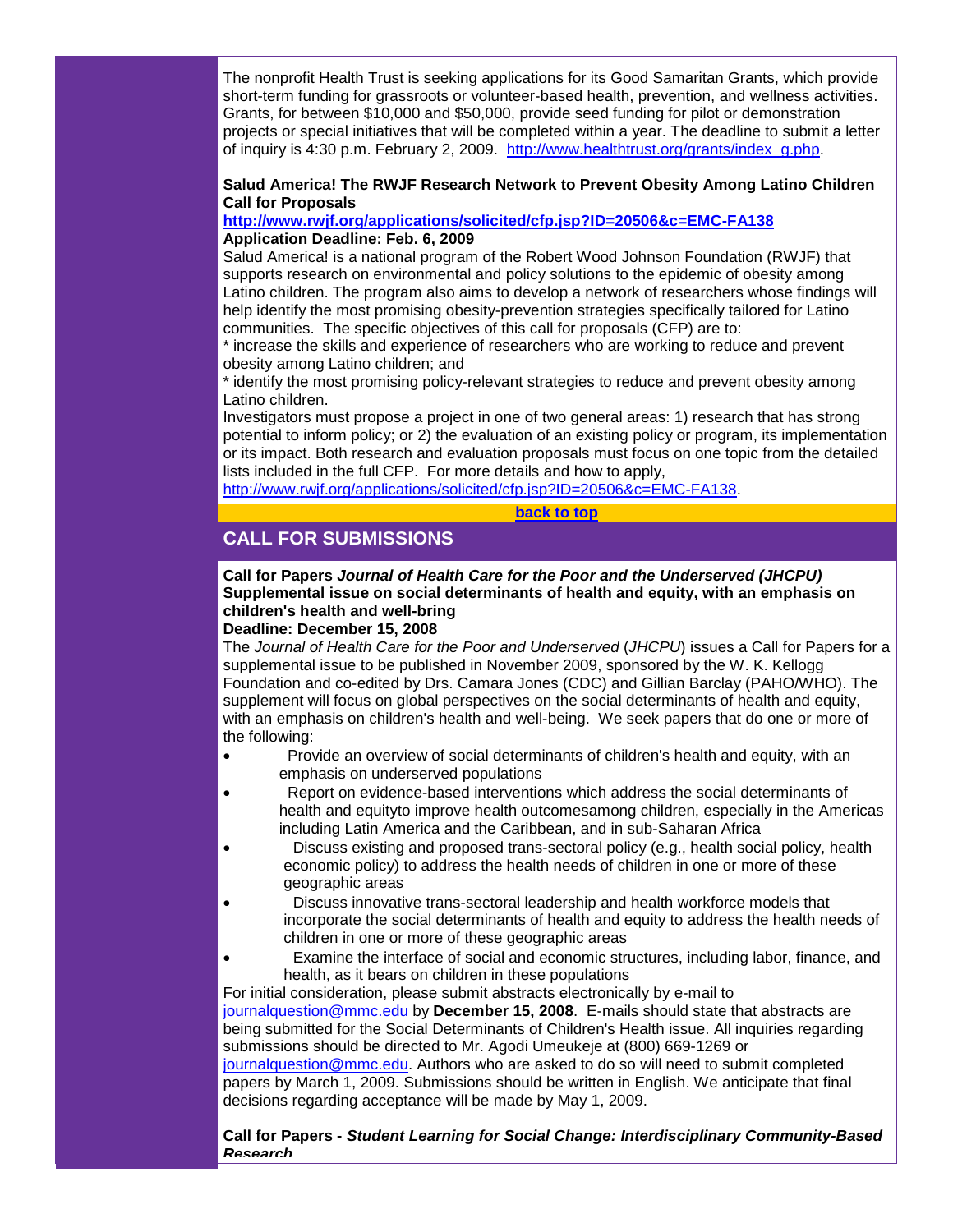### **Deadline: December 15, 2008**

How can higher education most effectively prepare future citizens for the enterprising work necessary for social sustainability and advancement? In this book, we advance *interdisciplinary public* or *community-based research* as a transformative higher education strategy to answer this call. Partnerships that involve citizens and public leaders, diverse faculty and students in collaborative community-based inquiry and action hold promise for a unique combination of pedagogical, scholarly, and public outcomes necessary for facing  $21<sup>st</sup>$  century challenges. Increasingly, community-based research (CBR) projects are growing beyond disciplinary boundaries, responding to the reality that the real issues being addressed in the community necessitate multiple perspectives, knowledge bases, and even methodologies. Disciplinary diversity can include multiple academic disciplines, and can also include different community sectors. Such public interdisciplinary projects raise new practical and pedagogical challenges. But the growing experience base suggests that they hold potential for creating path-breaking approaches to multifaceted societal issues while at the same time educating future leaders. This book will explore and offer models and practical strategies for interdisciplinary CBR projects as undergraduate pedagogy. The ways in which interdisciplinary CBR projects can contribute at once to student learning, community, and scholarly outcomes will be discussed. Special attention will be given to innovative strategies for students' learning in this unique public and interdisciplinary context - including learning contexts (e.g., learning communities, communitycampus collaborative networks, novel learning structures, communities as learning contexts), student preparation strategies (e.g., course sequences, orientation approaches, gateway experiences), mentoring approaches to prompt deepening civic development, and techniques for advancing interdisciplinary deliberation and innovation. Illustrative case studies, including an array of academic disciplines, community sectors, and pressing issues will provide readers with diverse examples of the transformative potential of interdisciplinary CBR projects. Student learning outcomes assessment, as well as assessments of community impacts and social change outcomes will be included and reflected upon to inform best practice development. Strategies for planning and implementing interdisciplinary CBR projects will be provided, including perspectives from the different partners in such ventures.

*Invitation for Proposals:* Proposals (1000 - 1500 words in length) are invited that detail contribution(s) to advancing understanding of interdisciplinary CBR as undergraduate pedagogy and as a social change agent. Invitees are encouraged to share this call for proposals with community partners; collaborative proposals are encouraged. Development of this book project will be an interactive and collaborative process. Initial proposals will be reviewed by the editors and will result in invitations to a working conference on interdisciplinary community-based research. The working conference will facilitate exchange and collaboration among participants and will result in plans for book chapters. This book project is an initiative of the National Community-Based Research Networking Initiative, supported by a three-year grant from the National Corporation for National Service Learn and Serve America Program. *Timetable:* 

December 15, 2008 Proposals for working conference due.

January 15, 2009 Proposal review completed and invitations issued to working conference. April 18-20, 2009 Working conference on interdisciplinary community-based research, culminating in chapter plan.

September 1, 2009 Chapter draft due.

October 15, 2009 Feedback on chapter drafts to authors.

December 15, 2009 Final chapter manuscripts due.

Please submit proposals electronically to Beth Paul [\(bethpaul@tcnj.edu\)](mailto:bethpaul@tcnj.edu) and Trisha Thorme [\(tthorme@princeton.edu\)](mailto:tthorme@princeton.edu).

**Call for Abstracts - 2nd Annual Perspectives in Global Health Conference 2009 Conference Theme: Health Care Justice: Local & Global Solutions Hosted by Nurses for Global Health: University of Maryland, School of Nursing at Baltimore**

**Tuesday, March 3, 2009 Deadline: December 20, 2008** Overview:

- 1. Please submit an abstract of academic topic that fits the theme of our conference topic.
- 2. Two students, guest speakers and a keynote speaker will be selected
- 3. Deadline for submission: December 20, 2008 early submissions are encouraged.<br>4. Selected presenters will be notified by January 15.
	- 4. Selected presenters will be notified by January 15.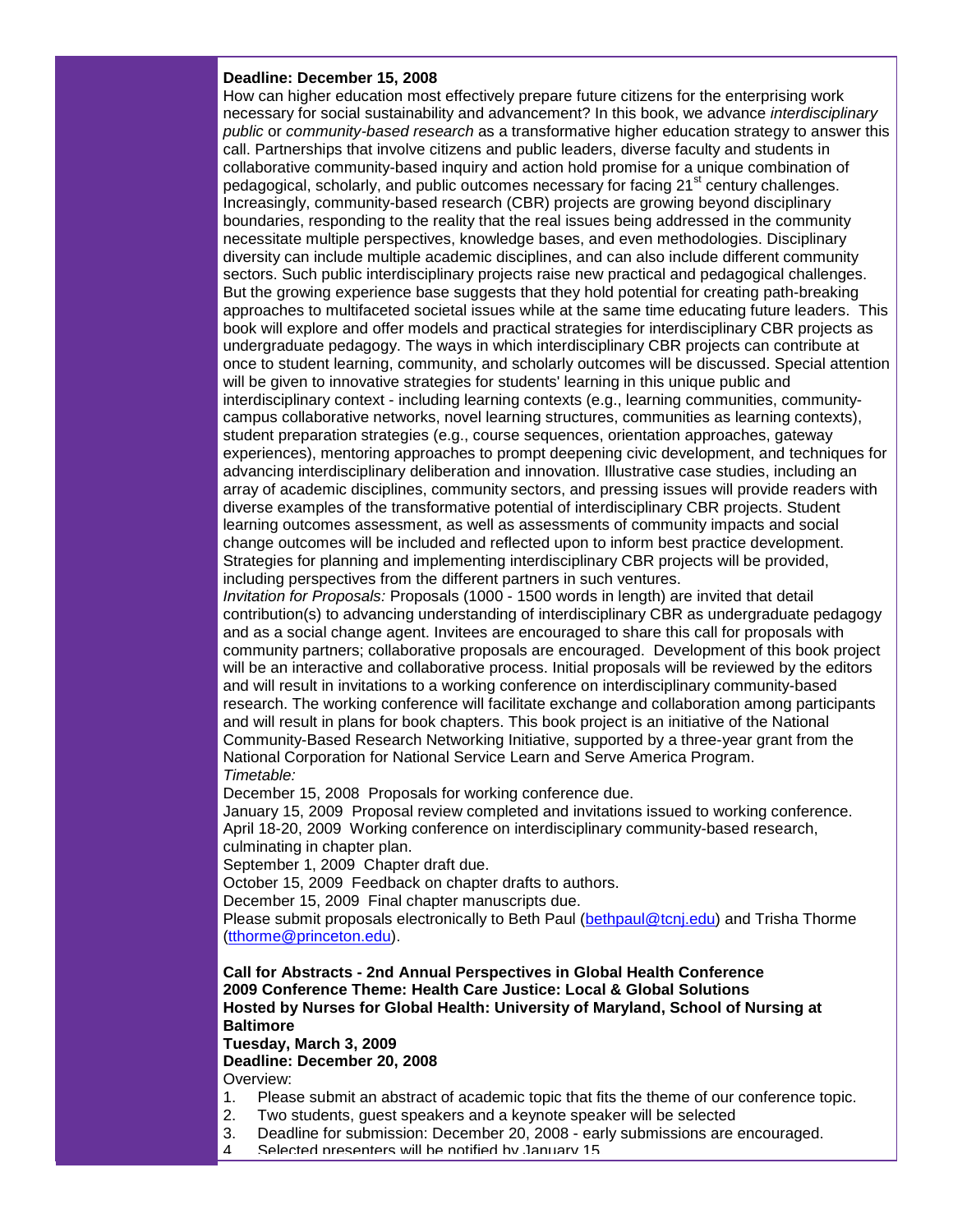5. Speaker compensation is limited due to the nature of our student organizational structure.

6. NGH encourages networking. Please forward this "call for abstracts" to prospective speakers in the Baltimore - Washington region.

Submission Requirements:

- 1. Presentation Title:
- 2. 300 Word Abstract of Presentation:
- 3. Three Learning Objectives:
- 4. Presenters: name, title, organization, brief bio, list of recent presentations, phone, email.
- 5. Proposed Track: · Social Justice in Health Care; · Global & Local Health Care<br>6. Indicate if you are published on your topic and provide iournal reference.
- 6. Indicate if you are published on your topic and provide journal reference.<br>7. Indicate if we have permission to photograph and video you for your pres
- Indicate if we have permission to photograph and video you for your presentation:
- 8. All submissions will be retained for future consideration if not selected for 2009.

\*\*Please indicate if you are willing to present at the Nurses for Global Health monthly meeting. 9. Additional information will be requested, if necessary.

The following topics are of particular interest:

- · Global Water & Health Issues
- **Migrant Health**
- Social justice
- Local and global solutions
- Your Idea Goes Here!

Submission: Please email [globalrn@umaryland.edu](mailto:globalrn@umaryland.edu) with your proposal.

# **Call for Your Vote: The Robert Wood Johnson Foundation -- Help RWJF Select the Year's Most Influential Research**

# **2008 Year in Research Opens its Doors to Public Voting**

**[http://recp.rm02.net/ctt?m=1298156&r=Mjk5Njk3NjczMQS2&b=0&j=](http://rs6.net/tn.jsp?e=001AW0XOZKN2UzUl9pEIYdDCBbBD3CzaH5Qgb7eoxrbZ7PTctYAyECIptwcEzgtJEHFr-nkYWdvpwEF9Mf9eqpMRFczahKOxQ-DIXKfvBrumU6bXFSRrg6urxlJuOwsSVHK5olt1K3LE1mf6cQT4XupcuNXrEDF7K7r7GdgWYV3VWadOzqZPuNQxABqNHuGL1o-BA8Lf2kIrF7BrH7WQ0hsDlLefdEN3M8RT8Ky31JN5nlIZK0OCr8hsf8N_PBwI2Hr5YRn7a6NYOpPIjJ30oD_qC2c5Bnc0JfFefZAO2ezOj5AkMrwPbmCZg==)**

MTQ0NzUyODA1S0&k=Link1&kt=1&kd=http%3A%2F%2Fwww.rwjf.org%2Fpr%2Fpoll.jsp **Deadline: December 23, 2008**

Each year, David C. Colby, Ph.D., the Robert Wood Johnson Foundation (RWJF) vice president of Research and Evaluation, posts a list of 10 influential research articles the RWJF Year in Research. This year, we want to know what you think. The Foundation has nominated 25 articles we believe had major policy impact, affected our work and thinking, or stood out in some other way. We'd like your help in choosing the 10 articles that most meet those criteria. [http://recp.rm02.net/ctt?m=1298156&r=Mjk5Njk3NjczMQS2&b=0&j=](http://rs6.net/tn.jsp?e=001AW0XOZKN2Ux8raRVkLk262GOVWpXBNRV_IdUKFrCajh5wogMqOmmDz_EVE48gkZvKwJmnzMfeWb2CONu_AD0uCLE5YOvf2KVPAfU2Za9ZG2aslbNQRN7p-reob1e1zjuXlZHVAj2Kp0gkVIwgfWFbzNuc4K0J531ekuAo6qRcMYaEeemwHZsa-6tS33YWhW_ez_VLui9cTcNb5h2KRUgV1VEkn_msDmIjSMFKvhBSk9rPcycvwQwmDcfULHGhcU9F_D_DpOMiyVMzNBrG9iAAEh-bY7mhNRecXK8IE8v5evCbuDXzkKtqA==)

MTQ0NzUyODA1S0&k=Link2&kt=1&kd=http%3A%2F%2Fwww.rwjf.org%2Fpr%2Fpoll.jsp View the nominees and vote. Voting ends December 23, so please vote now, and feel free to pass this e-mail along to your colleagues and encourage them to vote. We will publish the final list in early January, along with David's own list. Thank you for your participation, and we look forward to seeing your selections.

# **Call for Papers -** *Asian American Policy Review (AAPR)***, Volume XVIII The Urgency of Now**

# **Deadline: January 2, 2008**

The Harvard University *Asian American Policy Review (AAPR)* is accepting submissions for Volume XVIII, to be published in spring 2009. Founded in 1989, The *Asian American Policy Review* is the first non-partisan academic journal in the country dedicated to analyzing public policy issues facing the Asian American community. This year, we are looking for submissions under the theme **"The Urgency of Now,"** in hopes to provide the new Administration with an understanding of the most current issues in our community. **Selection Criteria:** AAPR is looking for original works of academic research, policy analysis, or commentaries especially focusing on, but not limited to, the topics listed here:

- Education (e.g. No Child Left Behind Act, English Language Learners)
- Health care (e.g. Health care access, health disparities)
- Economic Opportunity (e.g. Glass ceilings, poverty/inequality, home ownership, business climate and regulation, small businesses and contracting)
- Civic and political participation (e.g. Voter education, participation, and rights)
- Immigration (e.g. Family-based immigration)

• Arts/Media (e.g. Representation in the mainstream media, arts funding)

**Submissions Guidelines:**

All submissions must be based on original work and unpublished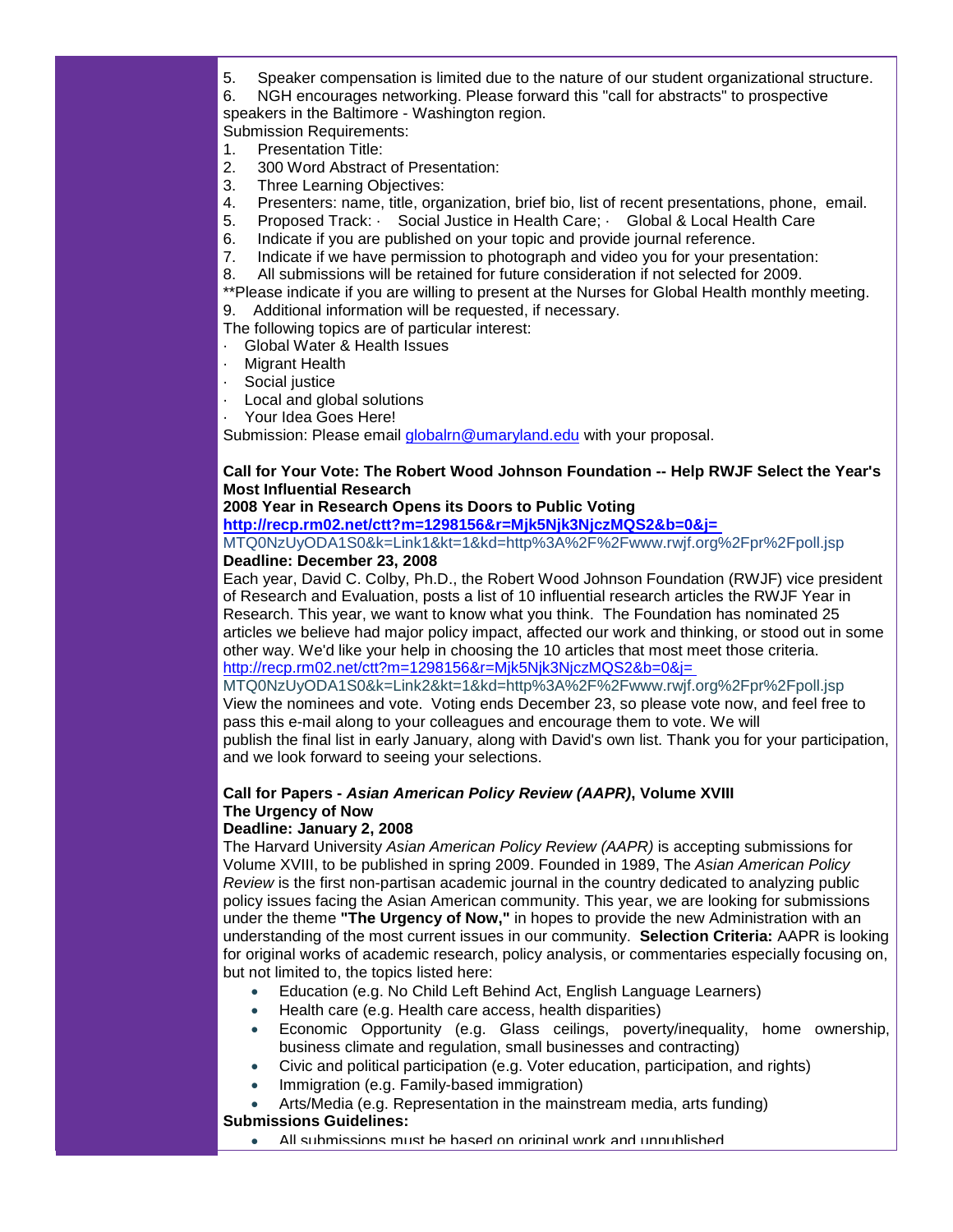- All submissions must come with a short bio (maximum 300 words) about the author
- Please limit academic articles to less than 7,000 words and policy analyses or commentaries to less than 3,000 words
- All submissions must be formatted according to *The Chicago Manual of Style[\(http://www.chicagomanualofstyle.org/home.html\)](http://rs6.net/tn.jsp?e=001AW0XOZKN2UxTvgZwJgZN4jeRzxd-GBNpHa1vLtmfTNXDOH5L3z_Q45FVEqi7rJID-Tkky7H3fV2hVBqwTWTBbQNYmcma7TiJ-xCt3kPnw2ooW0oP8QAO4Kb-OVk_3S3E4xU7bO2V99A=)*
- Any visuals or graphs must be presented in a way that is easily understandable to the average reader

# **Online Submission:**

- We highly prefer online submissions. Please email your submission(s), with the author bio, as an attachment to Clarence Tong, Managing Editor, at **[aaprjournal@gmail.com](mailto:aaprjournal@gmail.com)**
	- If you would prefer to send your submission(s) by mail, please send two copies of your submission(s) along with a saved diskette/CD, attention to: Clarence Tong, Managing Editor, *Asian American Policy Review,* John F. Kennedy School of Government, Harvard University, 79 John F. Kennedy Street, Cambridge, MA 02138.

#### **Call for Nominations - Kellogg Fellows Leadership Alliance**

# **Ray Gatchalian Spirit of Leadership Award and the Matusak Courageous Leadership Award**

#### **Deadline: January 15, 2009**

Applications for the *Ray Gatchalian Spirit of Leadership Award* and the Inaugural *Matusak Courageous Leadership Award* are now open and the nomination deadline is extended until January 15. Peruse the criteria and information below and nominate an exemplary leader today!

# *Matusak Courageous Leadership Award*

Larraine Matusak, former Leadership Scholar at the W.K. Kellogg Foundation and director of the Kellogg National Fellowship Program, recently introduced her Courageous Leadership Award to recognize individuals "who have shown courage to act authentically and speak up when silence means colluding with the problem." Nominees may be of any age, race, gender, religion, or nationality. Fellows are encouraged to [nominate the](http://rs6.net/tn.jsp?e=001rQ5_NZ9w1Kv4pDxi6OPx4basbQiSY37RiWfBCno69m6-Z3mklBhAxHPMuhaAAtRz5IEuckMn-QYNGUoei7V1eYCn-P_OCXAiJRFNRQYIKszQ-wVj2U9D1bT9sMQndJ02uPWbqYXHW2y3YH4yKzpAQw==)  [courageous leaders](http://rs6.net/tn.jsp?e=001rQ5_NZ9w1Kv4pDxi6OPx4basbQiSY37RiWfBCno69m6-Z3mklBhAxHPMuhaAAtRz5IEuckMn-QYNGUoei7V1eYCn-P_OCXAiJRFNRQYIKszQ-wVj2U9D1bT9sMQndJ02uPWbqYXHW2y3YH4yKzpAQw==) in their Fellowship classes, at their workplaces, or in their communities.

# *Ray Gatchalian Spirit of Leadership Award*

In 2005, KFLA created the Ray Gatchalian Spirit of Leadership Award in honor of a beloved Fellow who passed away in 2003. Kellogg Fellows may nominate other Fellows or Advisors who exhibit the qualities that Ray embodied throughout his life: compassion, vision, initiative, and driven to make a difference. [Nominate a deserving Fellow for the](http://rs6.net/tn.jsp?e=001rQ5_NZ9w1KuXjWuv3_2UiMl558JtVqMzv_On0O3xPb5FOxLKcP9UslYHZQfkG42exLA8K2zBgRkkRMtXqsump214mqz7zGIQ4tVVt-HDxTA4t-2m50FAE9as6hCYu0OLZ3wRDELedy54wUKJrzXEbQ==)  [2009 Ray Gatchalian Spirit of Leadership Award.](http://rs6.net/tn.jsp?e=001rQ5_NZ9w1KuXjWuv3_2UiMl558JtVqMzv_On0O3xPb5FOxLKcP9UslYHZQfkG42exLA8K2zBgRkkRMtXqsump214mqz7zGIQ4tVVt-HDxTA4t-2m50FAE9as6hCYu0OLZ3wRDELedy54wUKJrzXEbQ==) 

# **Call for Abstracts - US National AIDS Housing Coalition (NAHC), Ontario HIV Treatment Network (OHTN) and Department of Health, Behavior and Society of the Johns Hopkins Bloomberg School of Public Health**

**North American Housing and HIV/AIDS Research Summit Mobilizing Knowledge: Housing is HIV Prevention and Care Double Tree Hotel**

**Crystal City, Washington, DC**

**June 3 - 5, 2009**

# **Deadline: January 15, 2009**

The US National AIDS Housing Coalition (NAHC), working in collaboration with the Ontario HIV Treatment Network (OHTN) and the Department of Health, Behavior and Society of the Johns Hopkins Bloomberg School of Public Health, is pleased to announce the fourth Housing and HIV/AIDS Research Summit, a meeting of leading health, housing and social service researchers and policy makers, to be held June 3rd - 5th, 2009, at the Double Tree Hotel Crystal City, Washington, DC. The Housing and HIV/AIDS Research Summit series is an interdisciplinary, interactive forum for the presentation of research findings on the relationship of housing status and HIV prevention and care, coupled with dialogue on public policy implications and strategies among researchers, policy makers, and providers and consumers of HIV housing and services.

The theme of Summit IV is Examining the Evidence: The Impact of Housing on HIV Prevention and Care, and the conveners invite abstracts presenting the results of scientific research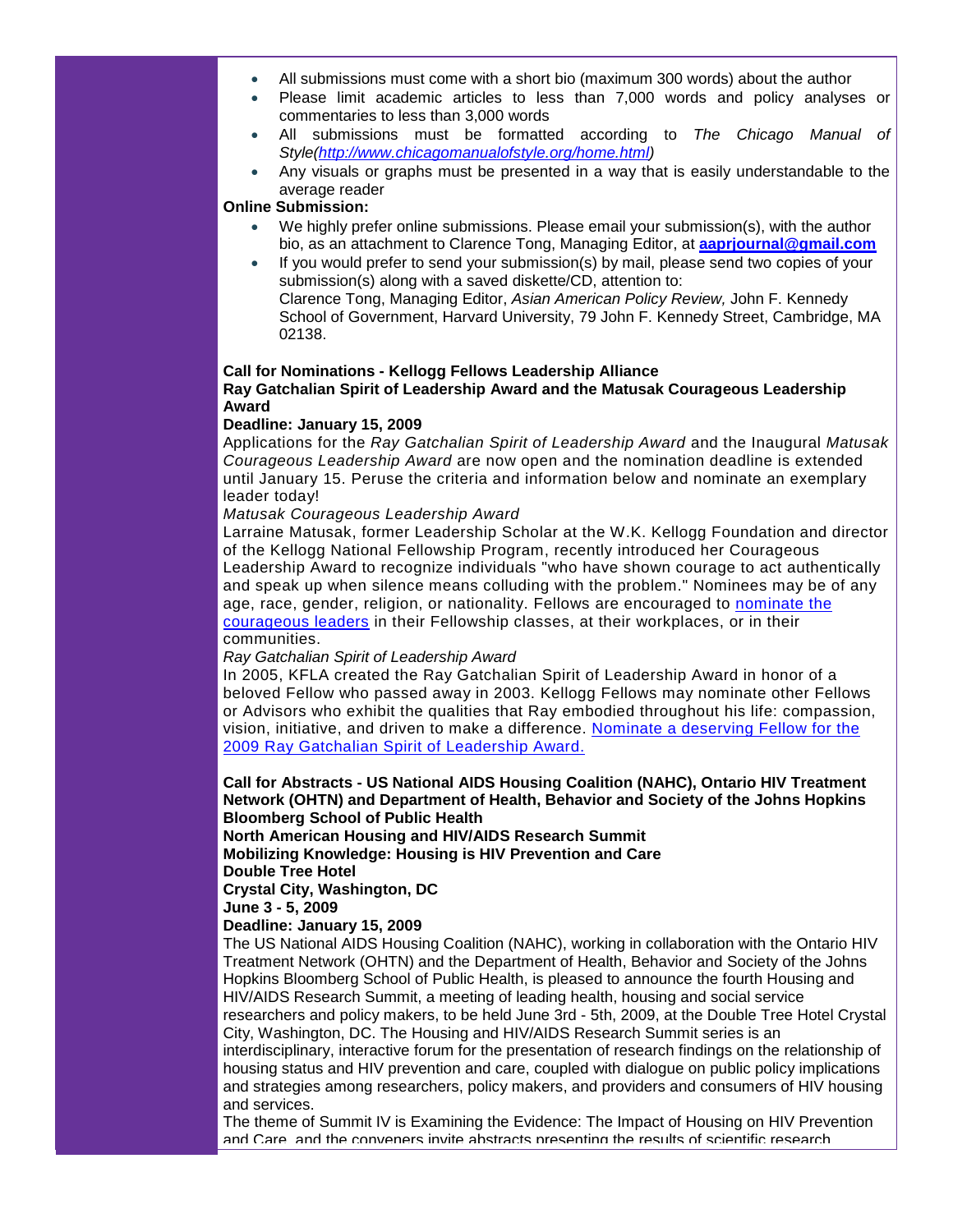program evaluation, community-based interventions, and public policy strategies that reflect this theme. Both research and policy abstracts are encouraged, and abstracts may be submitted for oral or poster presentations. Abstracts are due January 15, 2009, and notification of acceptance will be emailed no later than March 6, 2009. Conference fees will be waived for presenting authors. The North American Housing and HIV/AIDS Research Summit IV Call for Abstracts is available at: [http://www.nationalaidshousing.org/PDF/CFA.pdf.](http://rs6.net/tn.jsp?t=axdsdvcab.0.milcgvcab.5gytkqcab.1&ts=S0383&p=http%3A%2F%2Fwww.nationalaidshousing.org%2FPDF%2FCFA.pdf) Questions can be directed to: [nahc@nationalaidshousing.org.](mailto:nahc@nationalaidshousing.org)

#### **Call for Posters - Kellogg Fellows Leadership Alliance Forum '09: The Intersection of Hope and Action Tulum, Mexico June 18-21, 2009**

# **Deadline: February 1, 2009**

Take advantage of this exciting opportunity to present your original ideas and interests to other Fellows at Forum '09: *The Intersection of Hope and Action* on June 18-21, 2009 in Tulum, Mexico. The poster sessions at Forum will take place on Friday and Saturday. All presenters must register for the conference and staff their poster during the Saturday session. Posters will be up prior to the session beginning on Friday morning. Posters and poster presenters will be listed in the conference program. [Get more information about Forum and poster sessions.](http://rs6.net/tn.jsp?t=5lvbbucab.0.0.qkoxmkcab.0&p=http%3A%2F%2Fwww.kfla.org%2Fprograms%2F%3Fp%3Dp%26c%3D8&id=preview) Submissions will be accepted electronically only. **Email poster narrative proposals by February 1, 2009** to Michelle Di Benedetto at

[mdibenedetto@kelloggfellows.org.](mailto:mdibenedetto@kelloggfellows.org)

# **Call for Abstracts - Hawaii Journal of Public Health**

### **Deadline: February 2, 2009 (for March, 2009 issue), March 9, 2009 (for June, 2009 issue), June 1, 2009 (for September, 2009 issue)**

The Hawaii State Dept. of Health, in partnership with the Department of Public Health Sciences, John A Burns School of Medicine, University of Hawai'i, is pleased to announce a call for submissions for the second issue of the Hawai'i Journal of Public Health (HJPH), to be published online in March, 2009. The deadline for submissions for the March, 2009 issue is February 2, 2009. The fourth issue will be published in June of 2009. The deadline for that issue will be March 9, 2009. The fourth issue will be a special issue focusing on health disparities in Hawai'i and the Pacific, and will be published both in hard copy and online in September 2009. The deadline for this issue will be June 1st, 2009.

The Journal is seeking submissions in the following categories:

1. Original research pertaining to public health issues in Hawai'i or the Pacific. Contributions on Native Hawaiian health issues are particularly welcome.

2. Student contributions, from secondary or post-secondary students at any level.

- 3. Brief reports on policies and activities of interest to the public health community.
- 4. Public health practices, issues and discussions of interest to the public health community.
- 5. Announcements and calendar events.

6. Letters

On your submission, please indicate which category you wish to be considered for. Submissions should be emailed to: [kawika.liu@doh.hawaii.gov,](mailto:kawika.liu@doh.hawaii.gov) or [andrewg@hawaii.edu.](mailto:andrewg@hawaii.edu) For submissions guidelines, please email the editors at the above addresses.

# **Call for Abstract - Society for Epidemiologic Research (SER) 2009 Meting Race and Class Inequalities in Health**

**Anaheim, CA**

**June 23-26, 2009**

#### **Deadline: February 2, 2009 (11:59 p.m. EST)**

We are looking for conceptual and data-based papers for presentation at the annual Society for Epidemiologic Research (SER) meeting in 2009. There will be a contributed paper session on Race and Class Inequalities in Health and we encourage those of you working in this area to submit abstracts of your work. Meeting dates June 23-26, 2008 in Anaheim, CA. Accepted abstracts will be distributed at the June meeting and will also be published in a Supplement issue of the American Journal of Epidemiology. Abstracts must be submitted online at the following web address: [http://epiresearch.org/](http://rs6.net/tn.jsp?t=axdsdvcab.0.nilcgvcab.5gytkqcab.1&ts=S0383&p=http%3A%2F%2Fepiresearch.org%2F) [click on Annual meeting - abstract submission form will be available within the next week].

Submissions will be accepted until February 2, 2009, 11:59 p.m. EST. For inquiries about this specific session on Race and Class Inequalities in Health, contact Irene Yen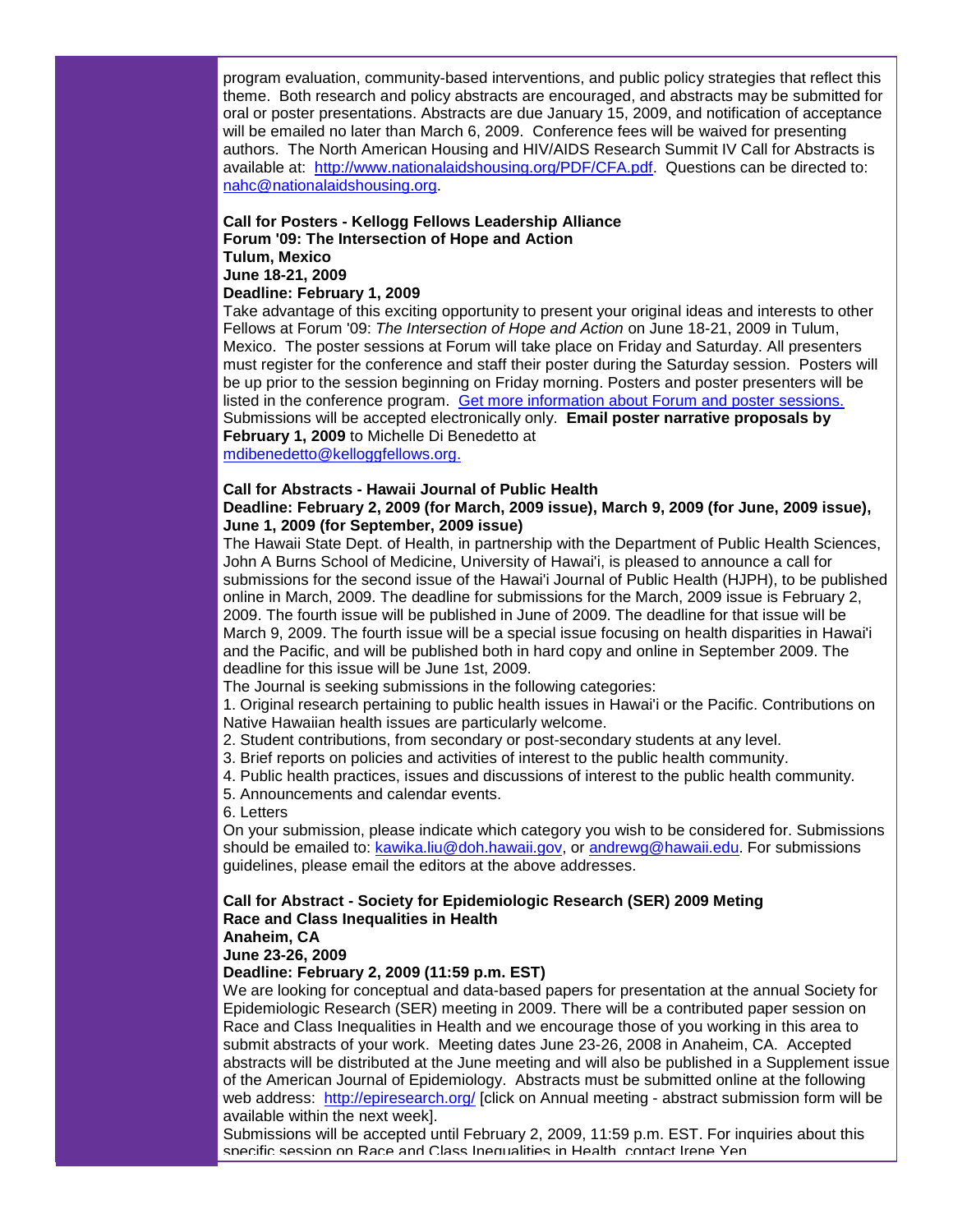[\(irene.yen@ucsf.edu\)](mailto:irene.yen@ucsf.edu) or Pat O'Campo [\(pat.ocampo@utoronto.ca\)](mailto:pat.ocampo@utoronto.ca). For information about the conference, please visit the SER website [www.epiresearch.org.](http://rs6.net/tn.jsp?t=axdsdvcab.0.oilcgvcab.5gytkqcab.1&ts=S0383&p=http%3A%2F%2Fwww.epiresearch.org%2F)

#### **Call for Proposals - The University of Georgia Pathways of Engagement: Connecting Civic Purpose to Learning and Research - Locally and Globally**

**September 28-29, 2009** 

**Deadline: February 25, 2009**

**[http://www.georgiacenter.uga.edu/conferences/outreach\\_conference/index.phtml](http://rs6.net/tn.jsp?t=axdsdvcab.0.pilcgvcab.5gytkqcab.1&ts=S0383&p=http%3A%2F%2Fwww.georgiacenter.uga.edu%2Fconferences%2Foutreach_conference%2Findex.phtml)** Conference Themes

Discuss the scholarship of outreach and engagement with colleagues from around the country. The focus in 2009 will be on:

The Institution: Providing Institutional Support and Incentives for Doing the Scholarship of Outreach and Engagement

The Community: Building Strong Relationships between Communities and Universities: Access, Reciprocity, and Sustainability

The Faculty: Doing the Scholarship of Outreach and Engagement: Evidence-Based Practices, and the Impact on Faculty Members from Interconnecting their Research, Teaching, and Outreach and Engagement Roles

The Student: Contributing to Outreach and Engagement: Evidence-Based Practices and the Impact on Students from Connecting Student Learning to Work in Communities

All proposals must be submitted online and are due by February 25, 2009. The submission system is user-friendly and allows for providing information for multiple co-presenters. Successful applicants will be notified via e-mail by April 15, 2009.

# Presentation Options

Oral presentations will be 45 minutes in length. Presenters should develop interactive sessions to share information; 30-minute presentations with 15-minute participant discussion moderated by the session facilitator.

Panel sessions: Some proposals may be grouped together with two other presentations around a central theme. In this case, each of the three presenters will have 10 minutes to present the central theme of their topic, and 15 minutes will be left at the end for participant discussion moderated by the session facilitator.

Posters will be continuously on display between 2 p.m., Monday, September 28, 2009 and noon, Wednesday, September 30, 2009. To encourage networking and discussion about the displayed work, multiple sessions will be scheduled at which the presenters will be expected to be at their posters.

Sponsored by the Outreach Scholarship Conference Partnership

- **Michigan State University**
- North Carolina State University
- The Ohio State University
- The Pennsylvania State University
- Purdue University
- The University of Alabama
- The University of Georgia
- University of Kentucky
- University of Wisconsin-Extension

The University of Georgia Center for Continuing Education Conference Center & Hotel, 1197 South Lumpkin Street, Athens, Georgia 30602-3603. For more information, visit [http://www.georgiacenter.uga.edu/conferences/outreach\\_conference/index.phtml.](http://rs6.net/tn.jsp?t=axdsdvcab.0.pilcgvcab.5gytkqcab.1&ts=S0383&p=http%3A%2F%2Fwww.georgiacenter.uga.edu%2Fconferences%2Foutreach_conference%2Findex.phtml)

# **Call for Research Papers -** *American Journal of Public Health* **The Science of Eliminating Health Disparities Deadline: February 27, 2009**

The American Journal of Public Health (AJPH) intends to publish a special supplement in fall 2009 that will focus on the science of eliminating health disparities and will feature original scientific contributions including epidemiological, behavioral, social, and policy-oriented research articles, commentaries, perspectives, and critical reviews of major problem areas related to health disparities in the United States. It will feature transformational, transdisciplinary, and translational research that may lead to reducing and eliminating health disparities in the United States. Topics may include current development and new knowledge in the science of eliminating health disparities; health disparities research with emphasis on improving prevention,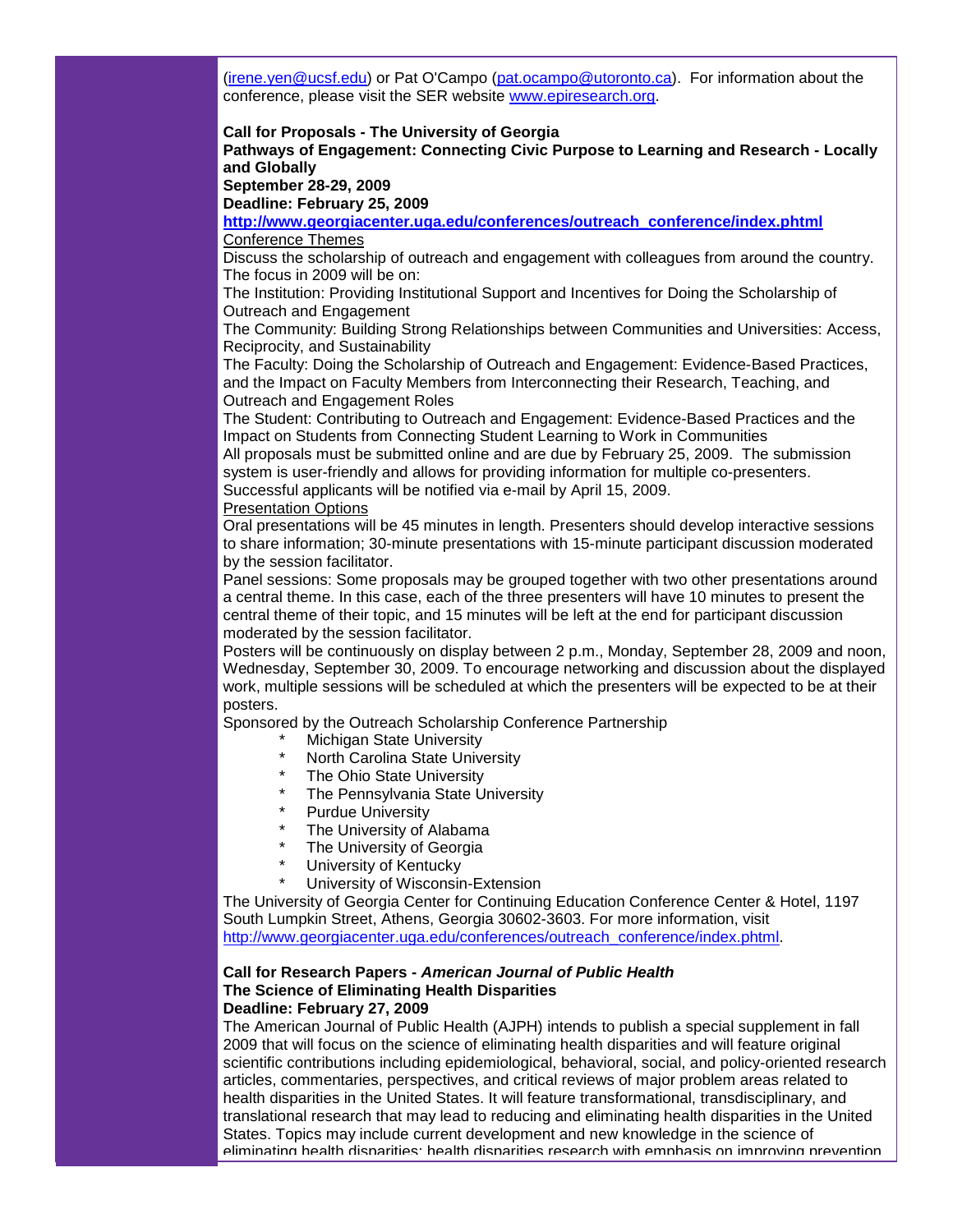diagnostic, and treatment methods; best-practice models in research, infrastructure and capacity-building, outreach, and integrated strategies to find solutions to health disparities; gaps in health disparities research; framework for health disparities research, policy, and practice; and innovative and unique partnerships to address disparities in health in all affected communities. Interested persons should e-mail a letter of intent with an abstract (limited to 300 words or less) of the proposed article to [summitpapers@ncmhd.nih.go](mailto:summitpapers@ncmhd.nih.go) with the subject title "AJPH Paper Abstract" by February 27, 2009. The guest editors will review abstracts for adherence and relevance to the theme of the special issue and provide feedback. Selected authors will be invited to submit the entire article, per AJPH guidelines. All selected manuscripts will undergo the standard peer review process by the AJPH editors and peer referees as defined by AJPH policy....."

# **Call for Conference Papers - Hofstra University**

# **New Directions in American Health Care: Innovations From Home and Abroad March 11-12, 2010**

# **Deadline: February 27, 2009**

Hofstra University will host a two-day conference on Thursday and Friday, March 11-12, 2010: "New Directions in American Health Care: Innovations From Home and Abroad." The goal of the conference is twofold: 1) to facilitate discussion from an interdisciplinary perspective, a year into the new presidential administration, around transferable, just solutions to America's health coverage crisis; and 2) to help set a research and policy agenda to broaden social justice by ameliorating critical dilemmas in coverage, cost and quality of health care. Researchers and scholars from a variety of disciplines (including law, ethics, anthropology, political science, public health, health policy, history, economics, sociology, health services research and health systems research) are invited to submit 400-600 word summaries of their papers for consideration for presentation at one of the following sessions: Lessons from the states and localities Lessons from abroad Historical perspectives on U.S. reform efforts Legal and ethical issues in American health insurance Quality of care and health coverage innovation Socioeconomic disparities and health coverage innovation Special issues in suburban health care and coverage Meeting the challenges of an aging population. Applicants should submit summaries as attachments via email to [hofculctr@hofstra.eduby](mailto:hofculctr@hofstra.eduby) Feb. 27, 2009. Applicants should indicate in the covering email the session for which they believe the submission is appropriate. Submissions will be evaluated by peer reviewers on the basis of quality and appropriateness of subject matter. Notification of acceptance will be sent by June 20, 2009. The conference has already enlisted two keynote speakers:

Vicente Navarro, M.D., Ph.D., Dr.P.H.

Professor of Public Policy, Sociology and Public Studies, Johns Hopkins University's Bloomberg School of Public Health, Baltimore, Md.

Peter Zweifel, Ph.D. Professor of Economics, University of Zurich, Switzerland. Conference Co-Directors:

Janet Dolgin, Ph.D., J.D. Jack and Freda Dicker Distinguished Prof. of Health Care Law [\(Janet.L.Dolgin@hofstra.edu\)](mailto:Janet.L.Dolgin@hofstra.edu)

Rachel Kreier, Ph.D. Assistant Professor of Economics [\(Rachel.E.Kreier@hofstra.edu\)](mailto:Rachel.E.Kreier@hofstra.edu) Corinee Kyriacou, Ph.D. Assistant Professor of Community Health (Corinne [M.Kyriacou@hofstra.edu\)](mailto:M.Kyriacou@hofstra.edu)

For more information, visit the conference website:

hofstra.edu/Community/culctr/culctr\_events\_americanhealthcare

# **Call for Nominations - Campus Compact's 2009 Thomas Ehrlich Engaged Faculty Award Deadline: March 20, 2009**

Information about Campus Compact's 2009 Thomas Ehrlich Engaged Faculty Award (previously known as the Thomas Ehrlich Faculty Award for Service-Learning) is now available at [http://www.compact.org/awards/ehrlich/.](http://rs6.net/tn.jsp?t=axdsdvcab.0.qilcgvcab.5gytkqcab.1&ts=S0383&p=http%3A%2F%2Fwww.compact.org%2Fawards%2Fehrlich%2F) Please note that the application deadline is March 20, 2009, and materials may be submitted online starting in early January. Meanwhile, you may now look at the eligibility guidelines, selection criteria, and application requirements and to consider applying or supporting others' applications for this award. With the Ehrlich Award, Campus Compact recognizes faculty for exemplary engaged scholarship, including leadership in advancing students' civic learning, conducting community-based research, fostering reciprocal community partnerships, building institutional commitments to service-learning and civic engagement, and other means of enhancing higher education's contributions to the public good. The award is named in honor of Thomas Ehrlich, former chair of the Campus Compact board of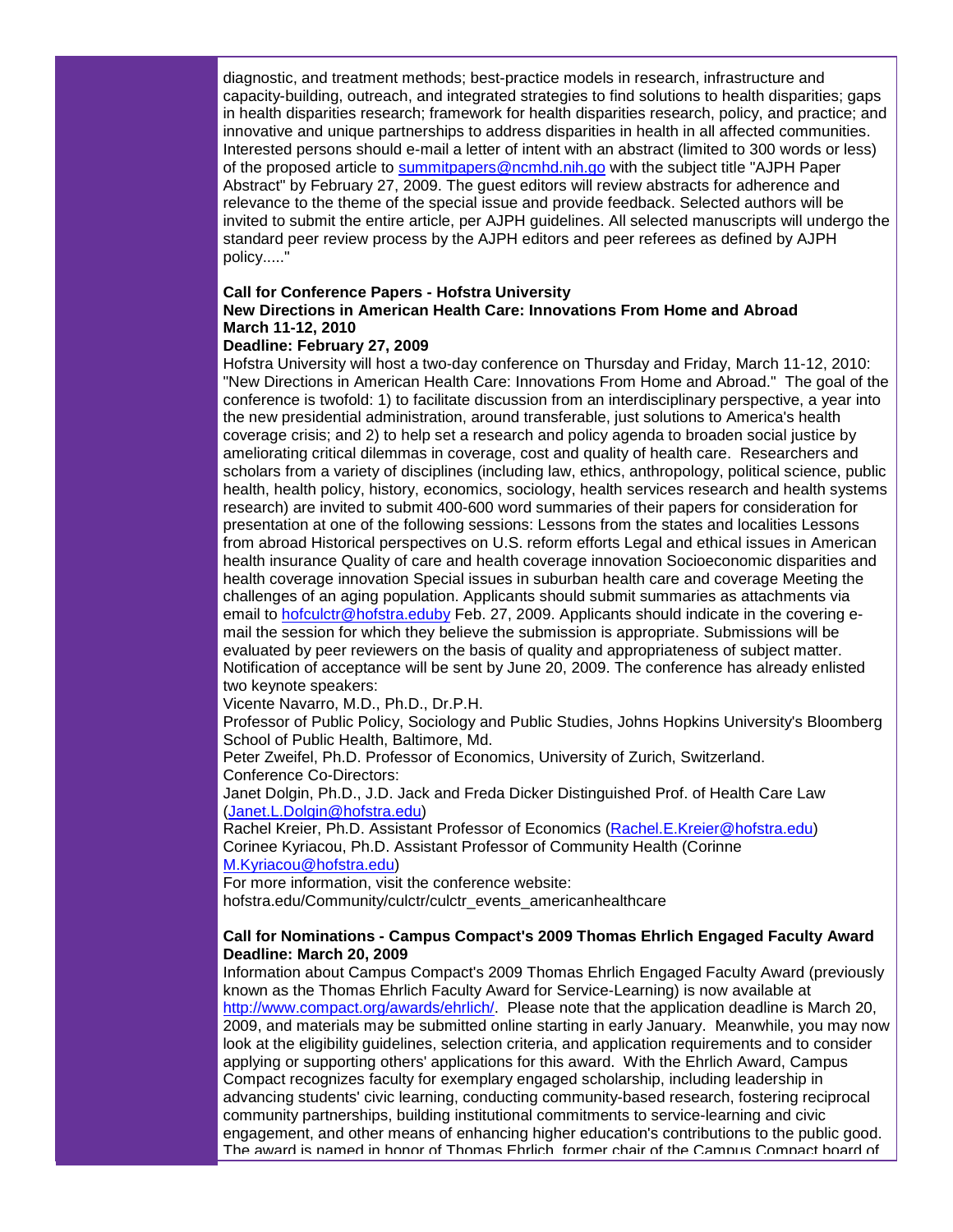directors and president emeritus of Indiana University. One award of \$2,000 will be granted to a faculty member from a Campus Compact member institution. Up to ten finalists will also be selected and recognized. The Ehrlich Award has recognized a number of CCPH members over the years, including Richard Pan, Associate Professor of Clinical Pediatrics and Director of Communities and Physicians Together, University of California-Davis; Richard M. Eberst, California State University, San Bernardino; Ira Harkavy, University of Pennsylvania; and Nancy Nickman, Pharmacy Faculty, University of Utah. We encourage you to consider applying! Please note that this award was known as the Thomas Ehrlich Faculty Award for Service-Learning from 1995 until 2008. The 2009 award will be the first one given as the Thomas Ehrlich Engaged Faculty Award. For more information, see [http://www.compact.org/awards/ehrlich/.](http://rs6.net/tn.jsp?t=axdsdvcab.0.qilcgvcab.5gytkqcab.1&ts=S0383&p=http%3A%2F%2Fwww.compact.org%2Fawards%2Fehrlich%2F) With any questions, please feel free to contact Julie Plaut, Director of Academic Initiatives, Campus Compact, at 612-710-6611 or [jplaut@compact.org](mailto:jplaut@compact.org)

# **Mark your Calendar! Call for Abstracts - American College of Epidemiology Annual Meeting: Novel Methods at the Intersection of Epidemiology and Policy-Making Crowne Plaza Hotel, Washington DC-Silver Spring Silver Spring, MD September 12-15, 2009**

# **Deadline: May 15, 2009**

Join us to learn about and discuss:

- Novel methodologic approaches in epidemiology with potential to inform public policy decisions.
- Insightful ways epidemiologic research is influencing public policy nationally and internationally.
- How innovative approaches to epidemiology may provide more powerful tools to impact policy

*And more!* The ACE meeting includes a wide range of topics of interest to epidemiologists and is open to anyone interested in epidemiology.

Abstract Submission Deadline - May 15, 2009. Details forthcoming at [http://acepidemiology.org/default.asp.](http://rs6.net/tn.jsp?t=axdsdvcab.0.rilcgvcab.5gytkqcab.1&ts=S0383&p=http%3A%2F%2Facepidemiology.org%2Fdefault.asp)

# **Call for Abstracts - American Public Health Association: 137th Annual Meeting "Water and Public Health: the 21st Century Challenge" Philadelphia, PA, November 7-11, 2009.**

The Spirit of 1848 Caucus is organizing 4 oral sessions and 1 poster session for the 137th annual meeting of the American Public Health Association (Philadelphia, PA, November 7-11, 2009). The sessions will be organized around the 3 themes of our caucus, which concern the inextricable links between social justice and public health, as manifested in: the politics of public health data, social history of public health, and progressive pedagogy. These themes To learn more about the Spirit of 1848 Caucus and sessions we have organized at past APHA meetings, please see our mission statement below and please also visit our website at: [http://www.spiritof1848.org.](http://rs6.net/tn.jsp?t=axdsdvcab.0.silcgvcab.5gytkqcab.1&ts=S0383&p=http%3A%2F%2Fwww.spiritof1848.org%2F)

1) POLITICS OF PUBLIC HEALTH DATA SESSION -- For APHA 2009, the session will focus on: "Macroeconomics, Political Systems, and Population Health and Health Inequities" Based on discussion at the Spirit of 1848 business meeting at the 2008 annual meeting of the American Public Health Association, the Politics of Public Health Data session will have an OPEN CALL FOR ABSTRACTS that critically examine how macroeconomics and political systems shape population health and health inequities, that is, the political economy of health writ large. Examples of presentations could include results from empirical studies that demonstrate how the current economic market crisis affects population health and the magnitude of health inequities, or studies that demonstrate relationships between macroeconomic factors and/or political systems and temporal trends in overall levels of population health and/or the magnitude of health inequities. Additional possibilities include how policies of international economic institutions (e.g., The World Bank) or trade agreements (e.g., NAFTA) affect population health and health inequities, including with regard to policies and agreements pertaining to water and sanitation. Presentations based on research in the U.S. or in other countries are welcome; studies can focus on only one country or do cross-country or crossregion comparisons. The session will consist of 2-3 presentations and a discussant, and will allow for adequate time to solicit questions or comments from the audience. Reminder: for this session we are issuing an open call for abstracts, meaning that: presentations for this session will be selected from abstracts submitted in response this "call for abstracts." This session will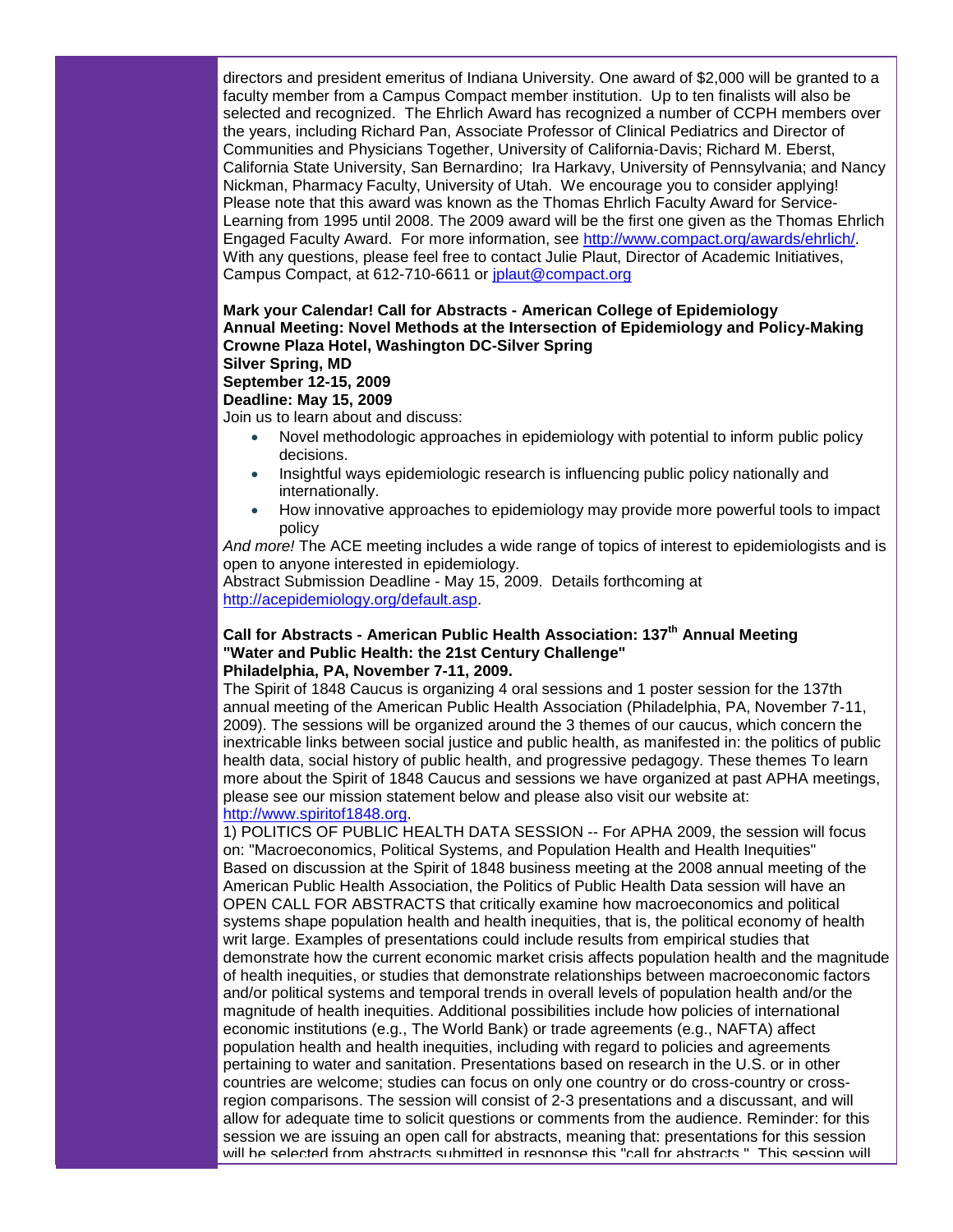take place at the 137th annual meeting of the American Public Health Association, in Philadelphia, PA, on Monday, November 9th, in the 2:30 to 4:00 pm APHA time slot. For any questions about this session, please contact Spirit of 1848 Coordinating Committee member Catherine Cubbin (email: [ccubbin@austin.utexas.edu\)](mailto:ccubbin@austin.utexas.edu).

2) SOCIAL HISTORY OF PUBLIC HEALTH SESSION -- For APHA 2009, our session will focus on: "The Social History and Politics of Water and Public Health"

Based on discussion at the Spirit of 1848 business meeting at the 2008 annual meeting of the American Public Health Association, the Spirit of 1848 History session will have an OPEN CALL FOR ABSTRACTS that critically examine the social history and politics of water and public health, especially in relation to water access and sanitation. Examples could include (but are not restricted to) critical analysis of: (a) the politics of sanitary reform during the early and mid-19th century in Europe and US; (b) past and enduring obstacles to ensuring access to adequate sanitation and clean water for the bulk of the world's population (as played out in different specific country and regional contexts); and (c) the links between past and present struggles to treat water as an essential good rather than as a commodity. Reminder: for this session we are issuing an open call for abstracts, meaning that presentations for this session will be selected from abstracts submitted in response this "call for abstracts." This session will take place at the 137th annual meeting of the American Public Health Association, in Philadelphia, PA, on Monday, November 9th, in the 10:30 am to 12 noon pm APHA time slot. For any questions about this session, please contact Spirit of 1848 Coordinating Committee member Anne-Emanuelle Birn (email: [ae.birn@utoronto.ca\)](mailto:ae.birn@utoronto.ca).

3) PROGRESSIVE PEDAGOGY SESSION -- For APHA 2009, our session will be on: "Community perspectives on community-based progressive pedagogy"

This session will have an OPEN CALL FOR ABSTRACTS that critically examine service learning and other community-based learning experiences from the perspective of the communities in which the learning experiences are embedded. Most often, service learning and other community-based experiences are focused on student learning and student change as the important processes and outcomes. This session will turn the focus toward the community members and their experiences. We want to hear what they would like to have happen when students work in their communities and specific examples of what does and doesn't work from the community perspective. Abstracts that involve the voices of both community members and faculty/students are welcome. If possible, at least one speaker will discuss social justice and public health issues involving water, e.g., environmental justice, water access, sanitation, and ecologic sustainability. Reminder: for this session we are issuing an open call for abstracts, meaning that presentations for this session will be selected from abstracts submitted in response this "call for abstracts."

This session will take place at the 137th annual meeting of the American Public Health Association, in Philadelphia, PA, on Tuesday, November 10th, in the 8:30 to 10:00 am APHA time slot. For any questions about this session, please contact either of the following Spirit of 1848 Coordinating Committee members: Lisa Moore (email: [lisadee@sfsu.edu\)](mailto:lisadee@sfsu.edu) and Suzanne Christopher (email: [suzanne@montana.edu\)](mailto:suzanne@montana.edu).

4) INTEGRATIVE SESSION: Starting with the APHA 2002 Conference, the Spirit of 1848 has sponsored an "integrative" session that integrates the three themes of our Caucus. Embodying the inextricable links between social justice & public health, our three themes are: (1) the politics of public health data, (2) the social history of public health, and (3) progressive pedagogy. For APHA 2009, our integrative session will focus on: "Indigenous Methodologies in Public Health Research: An Issue of Social Justice & Good Science"

This session will focus on methods for advancing discussion and practice of the use of Indigenous methodologies in public health research. Many researchers involved in research with Indigenous peoples have raised questions regarding whose perspective is informing the research process and what it means for those involved. Indigenous methodology is an approach to culturally appropriate knowledge production and dissemination. The purpose of indigenous methodologies is to ensure that research is done in a respectful, ethical manner that is valuable and useful from the view of Indigenous people. In this session, we will explore these issues in relation to the three themes of the spirit of 1848 caucus: (1) the social history of public health, (2) the politics of public health data, and (3) progressive pedagogy, and our overall focus on links between social justice and public health. No unsolicited abstracts will be considered for this session. This session will take place at the 137th annual meeting of the American Public Health Association, in Philadelphia, PA, on Monday, November 9, 2009 in the 4:30 to 6:00 pm APHA time slot.

5) STUDENT POSTER SESSION -- For APHA 2009, our student poster session will focus on: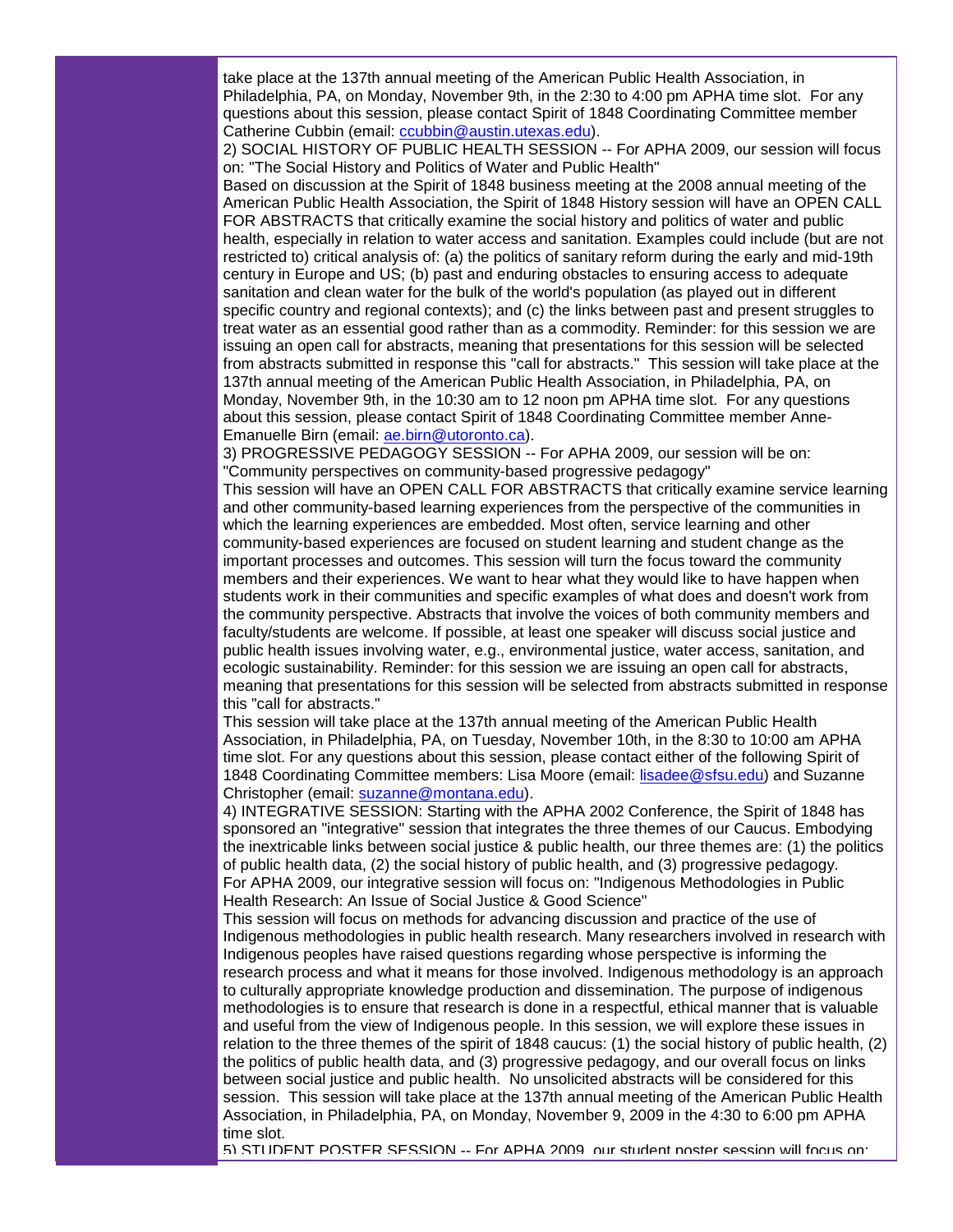"Social Justice & Public Health: Student Posters"

For this session we have an OPEN CALL FOR ABSTRACTS from students of public health and health-related programs that highlight the intersection between social justice and public health from a historical, epidemiological, and/or methodological perspective. We welcome abstracts on topics ranging from public health research to public health practice to student-initiated courses on connections between social justice & public health. The work presented can be global, country-specific, or local. We encourage students at ALL levels of training in their work on public health to submit abstracts, whether undergraduates, master students, MPH students, or doctoral students; submissions will be judged in accordance to expectations appropriate for each level of training. Postdoctoral fellows are NOT eligible to submit posters. Abstracts should focus on furthering understanding and action to address the ways that social inequality harms, and social equity improves, the public's health. Examples of social inequality include inequitable social divisions within societies based on social class, race/ethnicity, and gender, as well as inequitable relations between nations and geographical regions. Given the theme of the conference, we especially welcome abstracts on the topic of public health and water. Reminder: for this session we are issuing an open call for abstracts, meaning that all posters for this session will be selected from abstracts submitted in response this "call for abstracts." This session will take place at the 137th annual meeting of the American Public Health Association, in Philadelphia, PA, on Tuesday, November 10, 2009 in the 12:30 pm to 1:30 pm APHA time slot. For any questions about this session, please contact Spirit of 1848 Coordinating Committee member Vanessa Watts [\(vwatts@hsph.harvard.edu\)](mailto:vwatts@hsph.harvard.edu).

If you have any questions about the proposed Spirit of 1848 sessions, please contact the relevant subcommittee contacts for these sessions, listed below:

- 1) Public Health Data: Catherine Cubbin [\(ccubbin@austin.utexas.edu\)](mailto:ccubbin@austin.utexas.edu)
- 2) Curriculum: Suzanne Christopher [\(suzanne@montana.edu\)](mailto:suzanne@montana.edu) or Lisa Moore [\(lisadee@sfsu.edu](mailto:lisadee@sfsu.edu)
- 3) History: Anne-Emanuelle Birn [\(ae.birn@utoronto.ca\)](mailto:ae.birn@utoronto.ca)
- 4) Integrative session: Vanessa Watts [\(vwatts@hsph.harvard.edu\)](mailto:vwatts@hsph.harvard.edu)
- 5) Student poster session: Vanessa Watts [\(vwatts@hsph.harvard.edu\)](mailto:vwatts@hsph.harvard.edu)

# **Call for Products - Community-Campus Partnerships for Health Faculty for the Engaged Campus**

Be a part of the Community-Campus Partnerships for Health's "Faculty for the Engaged Campus" project [\(http://depts.washington.edu/ccph/faculty-engaged.html\)](http://rs6.net/tn.jsp?t=axdsdvcab.0.tilcgvcab.5gytkqcab.1&ts=S0383&p=http%3A%2F%2Fdepts.washington.edu%2Fccph%2Ffaculty-engaged.html). The project aims to strengthen community-engaged career paths in the academy and is supported by a grant from the Fund for the Improvement of Postsecondary Education in the US Department of Education. One aspect of the project is to facilitate the peer review and dissemination of products of community-engaged scholarship (CES) that are not in the form of manuscripts appropriate for submission to a peer-reviewed journal. Such products might take the form of curricula, training videos, policy reports, resource guides, PowerPoint presentations, websites, films, etc. We currently lack a systematic and rigorous way to review and disseminate such products. As a result, their impact and the potential for them to be recognized as scholarly work in the faculty promotion and tenure system is compromised. A Faculty for the Engaged Campus working group composed of academics and community members has designed "CES4Health.info". CES4Health will be an online mechanism for the peer review and dissemination of scholarly products resulting from health-related (broadly defined) service-learning, community-based participatory research and other community-academic partnership work. We are now inviting our inaugural set of authors. If you have created a non-traditional scholarly product of communityengaged scholarship, I invite you to submit it for peer review and dissemination through CES4Health. If you are interested in submitting a product or learning more about the application process, peer review criteria or evaluation plan for this inaugural phase, please email Faculty for the Engaged Campus Co-Director Cathy Jordan at [cyfcdir@umn.edu.](mailto:cyfcdir@umn.edu)

# **Call for Reviewers and Manuscript - Charrette Publishing, LLC**

Charrette Publishing, LLC [\(www.cpub.org\)](http://rs6.net/tn.jsp?t=axdsdvcab.0.uilcgvcab.5gytkqcab.1&ts=S0383&p=http%3A%2F%2Fwww.cpub.org%2F) is announcing a call for manuscripts and reviewers for four new journal titles. Junior and senior faculty members, community practitioners, public and mental health department personnel, and students are encouraged to register as a reviewer and to also consider submitting a manuscript for publication. Our new titles include: *Health Sciences Review* -- HSR contains original reviews of literature in all health science areas including social work, public health, medicine, psychology, education, biology, earth science, and other disciplines. Recent doctoral and thesis students should consider publishing their literature reviews here! Click here: [http://www.gocpub.org/Health-Sciences-Review.php.](http://rs6.net/tn.jsp?t=axdsdvcab.0.vilcgvcab.5gytkqcab.1&ts=S0383&p=http%3A%2F%2Fwww.gocpub.org%2FHealth-Sciences-Review.php)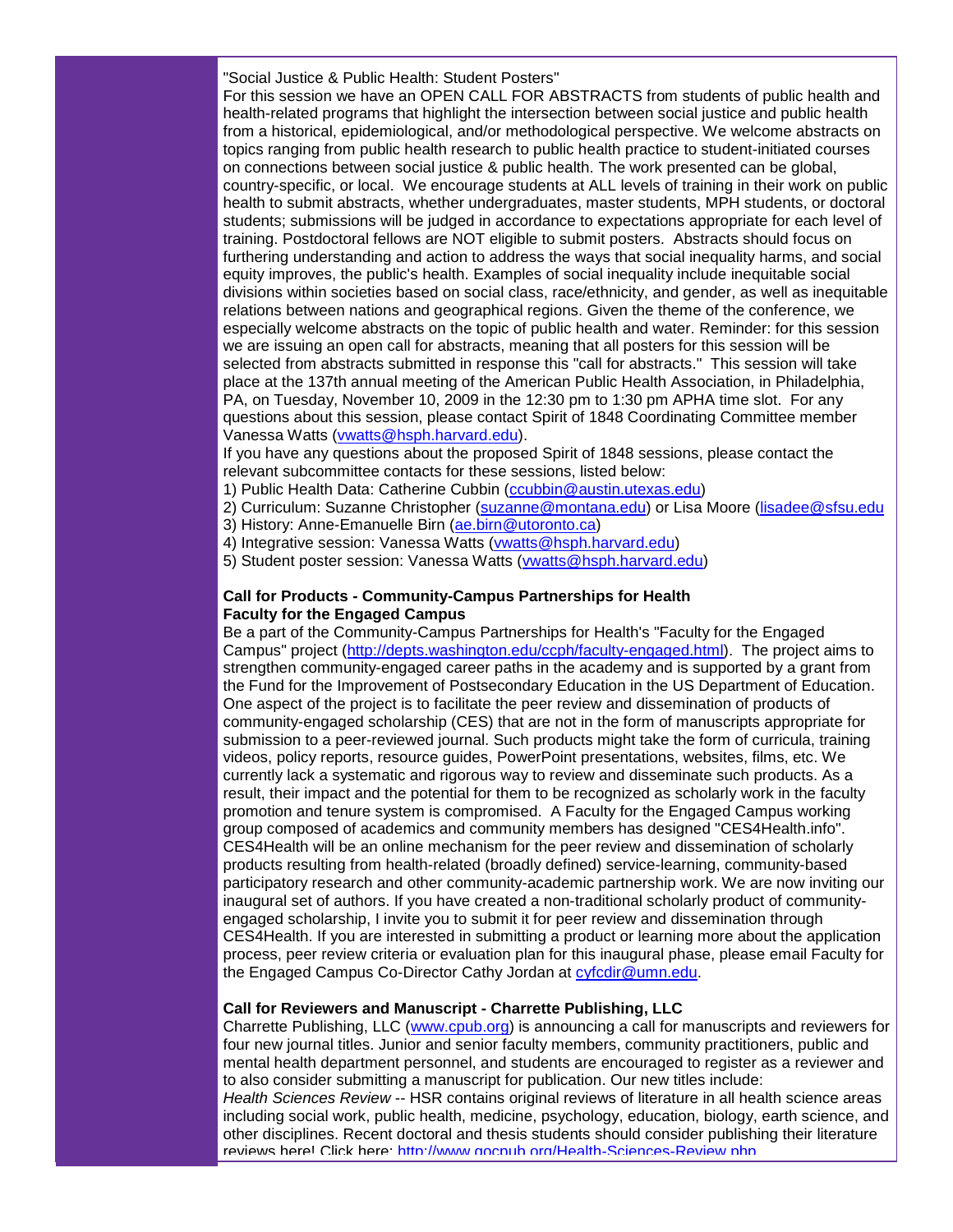*International Journal of Advanced Case Analysis in Health* -- IJACAH contains original case studies of contemporary issues in health research, teaching, and practice that are linked to public health competencies developed by the Association of Schools of Public Health (ASPH). Click here: [http://www.gocpub.org/International-Journal-of-Advanced-Case-Analysis-in-](http://rs6.net/tn.jsp?t=axdsdvcab.0.wilcgvcab.5gytkqcab.1&ts=S0383&p=http%3A%2F%2Fwww.gocpub.org%2FInternational-Journal-of-Advanced-Case-Analysis-in-Health.php)[Health.php.](http://rs6.net/tn.jsp?t=axdsdvcab.0.wilcgvcab.5gytkqcab.1&ts=S0383&p=http%3A%2F%2Fwww.gocpub.org%2FInternational-Journal-of-Advanced-Case-Analysis-in-Health.php)

*International Journal of Prevention Practice and Research --* IJPPR contains high quality articles reporting the development and results of community-driven prevention programs, innovative community/campus partnerships that seek to prevent or mediate health compromising behaviors, community-engaged research that creates tangible products or directly translational results, or other prevention practice and research projects developed with and for communities. The focus of this journal is on the community. Click here: [http://www.gocpub.org/International-Journal-of-](http://rs6.net/tn.jsp?t=axdsdvcab.0.xilcgvcab.5gytkqcab.1&ts=S0383&p=http%3A%2F%2Fwww.gocpub.org%2FInternational-Journal-of-Prevention-Practice-and-Research.php)[Prevention-Practice-and-Research.php](http://rs6.net/tn.jsp?t=axdsdvcab.0.xilcgvcab.5gytkqcab.1&ts=S0383&p=http%3A%2F%2Fwww.gocpub.org%2FInternational-Journal-of-Prevention-Practice-and-Research.php)

*Journal of Public Health Leadership* -- JPHL contains innovative research studies, teaching strategies, and practice programs that revolutionize public health practices, refocus public health efforts, reveal new high-risk populations, challenge old assumptions, or otherwise push the boundaries of traditional public health research, teaching, and practice. Click here: [http://www.gocpub.org/Journal-of-Public-Health-Leadership.php.](http://rs6.net/tn.jsp?t=axdsdvcab.0.yilcgvcab.5gytkqcab.1&ts=S0383&p=http%3A%2F%2Fwww.gocpub.org%2FJournal-of-Public-Health-Leadership.php)

For more information, please visit the corporate web site at [http://www.gocpub.org/](http://rs6.net/tn.jsp?t=axdsdvcab.0.zilcgvcab.5gytkqcab.1&ts=S0383&p=http%3A%2F%2Fwww.gocpub.org%2F)

#### **Call for Reviewers -** *International Journal of Prevention Practice and Research*

The International Journal of Prevention Practice and Research is a peer-reviewed journal that publishes high quality articles reporting the development and results of community-driven prevention programs, innovative community/campus partnerships that seek to prevent or mediate health compromising behaviors, community-engaged research that creates tangible products or directly translational results, or other prevention practice and research projects developed with and for communities. Community involvement in the preparation of articles is required for publication in the International Journal of Prevention Practice and Research. For more information on the journal, please click here: [http://www.gocpub.org/International-Journal](http://rs6.net/tn.jsp?t=axdsdvcab.0.xilcgvcab.5gytkqcab.1&ts=S0383&p=http%3A%2F%2Fwww.gocpub.org%2FInternational-Journal-of-Prevention-Practice-and-Research.php)[of-Prevention-Practice-and-Research.php.](http://rs6.net/tn.jsp?t=axdsdvcab.0.xilcgvcab.5gytkqcab.1&ts=S0383&p=http%3A%2F%2Fwww.gocpub.org%2FInternational-Journal-of-Prevention-Practice-and-Research.php) To register as a reviewer, please click here: [http://www.gocpub.org/ojs/index.php/ijppr/user/register.](http://rs6.net/tn.jsp?t=axdsdvcab.0.9ilcgvcab.5gytkqcab.1&ts=S0383&p=http%3A%2F%2Fwww.gocpub.org%2Fojs%2Findex.php%2Fijppr%2Fuser%2Fregister)

**[back to top](#page-0-2)**

# <span id="page-14-0"></span>**Career Development**

# **Analyses of Social Issues and Public Policy (ASAP) Editor**

# **Review of Nominations Begins: November 15, 2008**

Nominations are now being accepted for the next editor of Analyses of Social Issues and Public Policy (ASAP). This electronic and print journal is an outlet for timely and innovative psychological and related social science scholarship with implications for social action and policy. Given the timely nature of its content, the Editor-elect will be expected to work with the current Editor as soon as he/she is appointed to solicit manuscripts. He/she will start as Editorelect no later than July, 2009 and will become masthead editor for three years starting in January, 2010. ASAP is a forum for publishing new work as well as discussion of alternative approaches to a variety of important and current social problems. By encouraging publication of well-written peer-reviewed work, the journal aims to facilitate communication between social science researchers and public policy makers as well as the public as a whole. Thus, articles communicate with a broad spectrum of interested individuals as well as the social science community. Unlike conventional, print journals, articles are published electronically as soon as soon as they are accepted for publication. At the end of each year, a print version is made available to all institutions that subscribe to the Journal of Social Issues. ASAP is not a thematic journal. Submissions in any content area related to the goals of SPSSI are considered. They are evaluated in terms of scholarly excellence as well as their relevance to social problems, social action, and policy. ASAP has an internationally respected editorial board with expertise in both social science research and the application of that research to real world issues. The editor will need scientific, editorial, interpersonal, and organizational abilities. He or she will advise authors of potential articles on their relevance to the journal as well as select an advisory board and peer reviewers to evaluate articles as they are submitted. The Editor will also work with ASAP's publisher, Wiley-Blackwell, to ensure the timely publication of articles, features, and book reviews; attend SPSSI Council meetings, and prepare various editorial reports. The Editor may also solicit individual articles or sets of related articles on topics of special interest to ASAP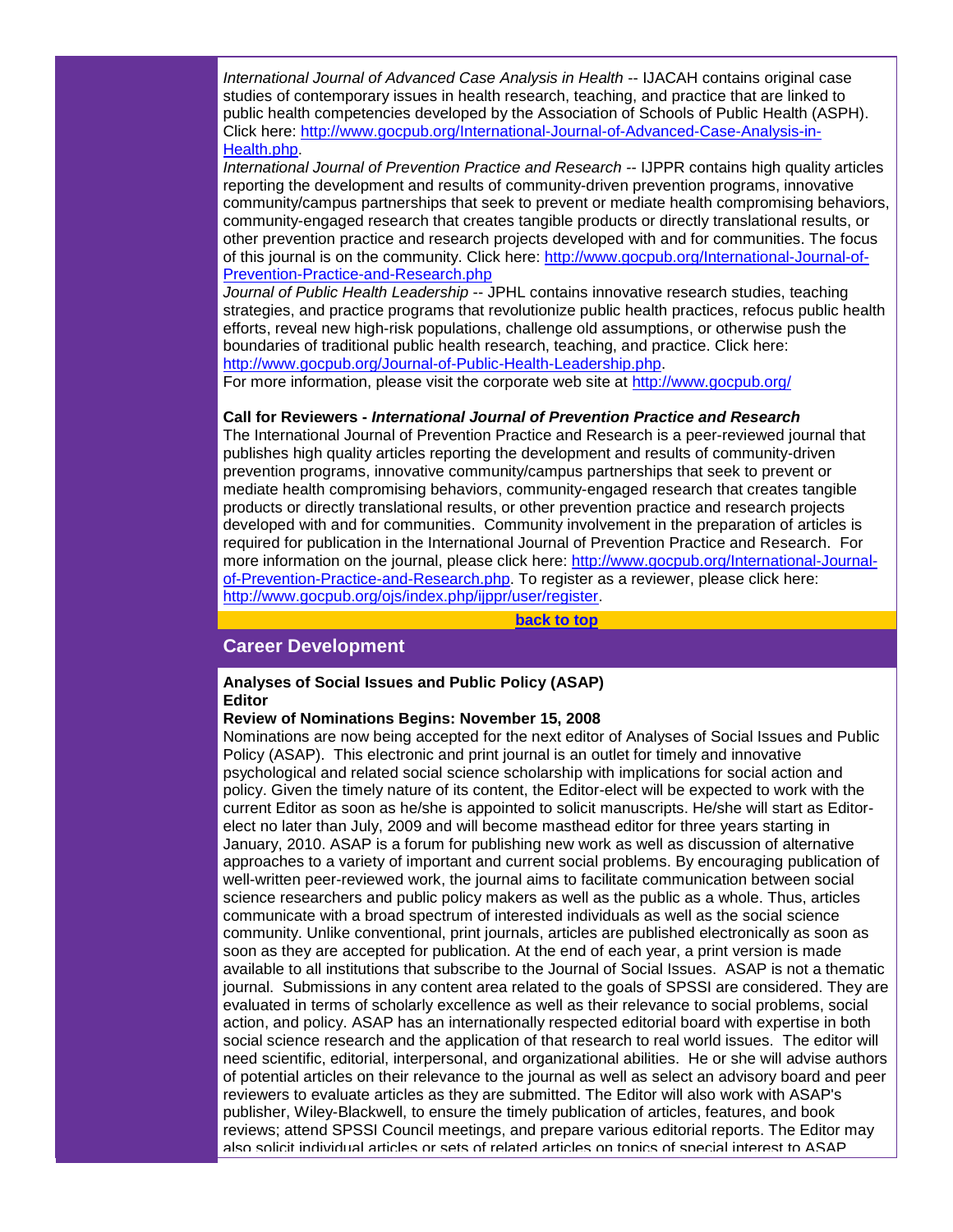readers. For information about the current ASAP operations, please go to the publication page of for SPSSI web page, [http://www.spssi.org/](http://rs6.net/tn.jsp?t=axdsdvcab.0.8ilcgvcab.5gytkqcab.1&ts=S0383&p=http%3A%2F%2Fwww.spssi.org%2F) and follow the links for ASAP. Questions about this position may be addressed to the Committee Chair: Rhoda Unger, Chair, Women's Studies Research Center, Brandeis University (MS 079), Waltham, MA 02454-9110. Email: [unger@brandeis.edu.](mailto:unger@brandeis.edu) The Search Committee consists of Meg Bond, Irene Frieze, Dan Perlman, and Rhoda Unger. Please submit nominations and application materials for the Editor-elect position electronically in MSWord format to the SPSSI Central Office, [abalkissoon@spssi.org,](mailto:abalkissoon@spssi.org)  and include the words "ASAP Editorial Search" in the subject line. Self-nominations are welcome. First review of the nominations will begin November 15, 2008. Those candidates agreeing to stand for consideration will be asked to submit a copy of their Curriculum Vita/Resumes, an indication of their previous editorial experience, a statement of their vision and views on the direction and operation of the journal, and names of three referees.

# **American Association for the Advancement of Science (AAAS) AAAS Science & Technology Policy Fellowships Deadline: December 15, 2008**

For 35 years, the AAAS Science & Technology Policy Fellowships have provided scientists and engineers with a unique opportunity to apply their knowledge and skills to national and international issues in the federal policy realm, while learning first-hand about establishing and implementing policy. Fellows select assignments in Congressional offices or federal agencies. This is a year-long opportunity, beginning September 1 and ending August 31. Most federal agencies offer Fellows the opportunity to renew for a second year. AAAS seeks candidates from a broad array of backgrounds and a diversity of geographic, disciplinary, gender, and ethnic perspectives as well as disability status. Fellows have ranged in age from late 20s to early 70s. They represent a spectrum of career stages, from recent PhD graduates to faculty on sabbatical to retired scientists and engineers. Fellows also come from a range of sectors, including academia, industry, non-profit organizations, and government labs. AAAS partners with approximately 30 scientific and engineering societies that also sponsor fellowships. They conduct separate application and selection processes and may provide different stipend and benefits support. Individuals interested in the Science & Technology Policy Fellowships are encouraged to apply with all scientific and engineering societies for which they qualify. Please see our website for details. Eligibility & Criteria: To be considered for a fellowship via AAAS, successful applicants must:

- Hold a doctoral level degree (PhD, ScD, MD, DVM, etc.), in any of the following: Social/Behavioral sciences, Medical/Health disciplines, Biological, Physical or Geosciences, or Engineering disciplines (applicants with a MS in engineering and three or more years of postdegree professional experience also qualify) Note: All degree requirements must be completed by the application deadline

- Have solid scientific and technical credentials and the endorsement of three references

- Show a commitment to serve society

- Exhibit good communication skills, both verbally and in writing, and the ability to engage with non-scientific audiences

- Demonstrate integrity, problem-solving ability, good judgment, flexibility, and leadership qualities

- Hold U.S. citizenship

Note: Federal employees are not eligible

Stipend and Benefits: Stipend: Approximately \$70,000 to \$92,000 (depending on years of experience and previous salary).

Relocation Allowance: Up to \$4,000 for first-year Fellows with stipends via AAAS if move is greater than 50 miles outside Washington, D.C.

Health Insurance: Monthly reimbursements for Fellows who receive stipends via AAAS. Insurance coverage via agency for those hired directly as temporary federal employees. Travel/Training: Minimum of \$4,000 for Fellows receiving a stipend via AAAS, to be used for fellowship assignment-related travel, conferences, and/or training. Varies by placement and must be approved by supervisor.

Professional Development: A year-long program including orientation, monthly seminars, skill building workshops, career sessions, and networking events.

APPLY: The deadline is December 15th, 2008. AAAS accepts online applications only. Full details at [www.fellowships.aaas.org.](http://rs6.net/tn.jsp?t=axdsdvcab.0.7ilcgvcab.5gytkqcab.1&ts=S0383&p=http%3A%2F%2Fwww.fellowships.aaas.org%2F)

**Camden Area Education Center (AHEC) JOB OPENINGS**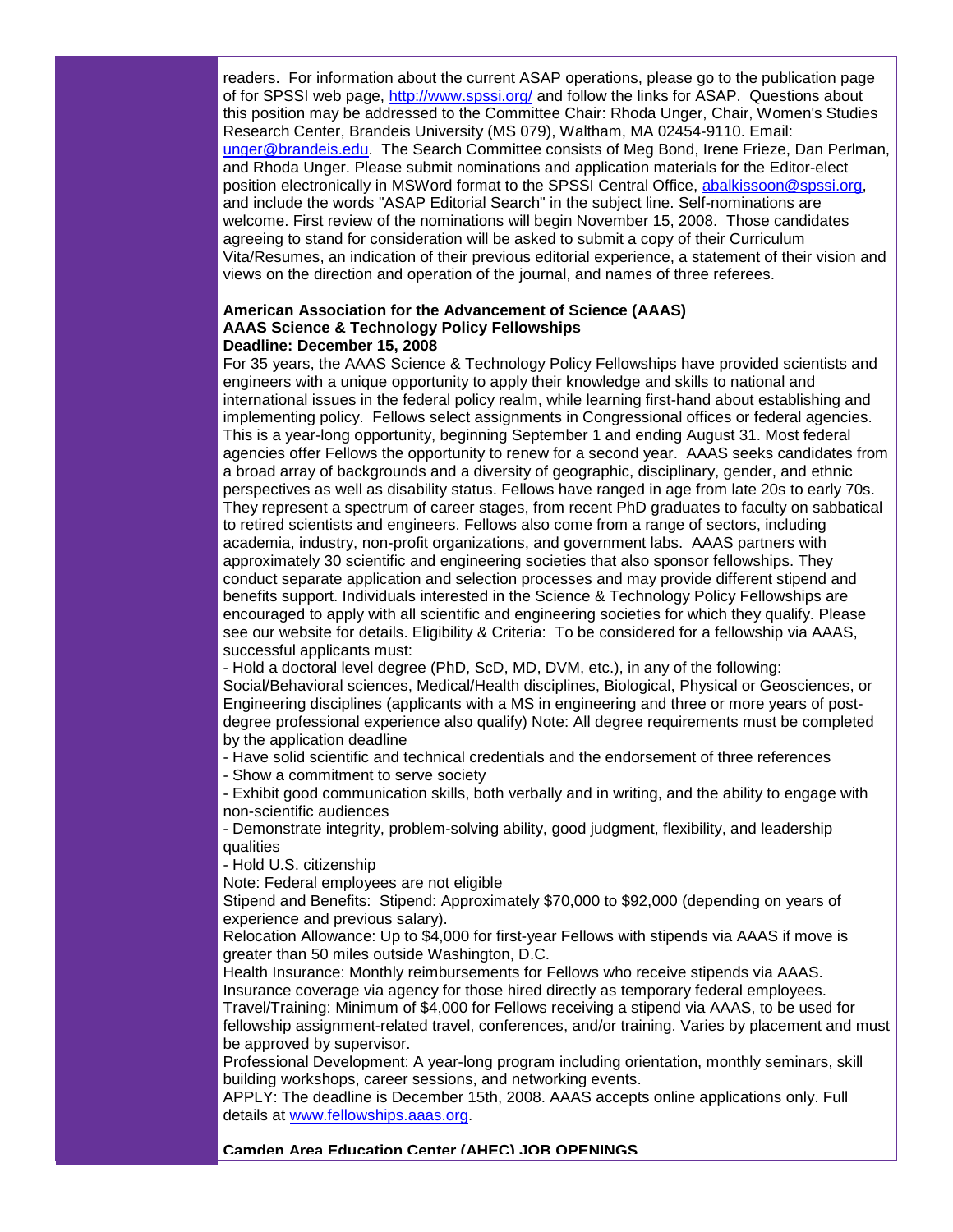# **Deputy Director, Manager of Program Services and Director New Jersey AHEC Community Health Worker Institute**

How excited are you about working with an award-winning, urban NJ non-profit with an impeccable, 30-year reputation for improving the health of its community? Do you want to REALLY make a difference in the lives of disadvantages families? Established health and education nonprofit located in the University District in Camden, NJ has positions available. Join a creative and committed team of individuals. Camden AHEC is part of a national network of health professions schools involving over 40 states. Camden AHEC trains medical, nursing, public health and allied health students from Drexel, Rutgers, Stockton State, Rowan and UMDNJ. Services include HIV prevention; a mobile health van; first mobile syringe access program in the state; a network of 5 farmers' markets; after school youth program and senior wellness. This 20 person office offers competitive salaries, great fringe benefits, and free parking on site. To apply for any of the positions below fax (856) 541-1342 or email (Lovett J@camden[ahec.org\)](mailto:Lovett_J@camden-ahec.org), with a cover letter, resume and salary requirements to: Jackie Lovett, Camden AHEC. Camden AHEC is an Equal Opportunity Employer.

# Deputy Director - Full Time

Seeking an experienced non-profit professional to be Deputy Director. Graduate degree in public health, business, or education preferred field plus a minimum of five years experience as an administrator in a community health, and/or non-profit organization. Excellent management/ administrative skills. Ability to provide future direction and orientation to organization; fundraising skills; strong writing abilities; collaborative worker/team player; creative/flexible/open to new ideas; willing to make decisions. Knowledge of federal, state, and county grant requirements. Independent/leader with expertise in human resource management; planning; and program development.

# Manager of Program Services - Full Time

Seeking an experienced non-profit professional with skills in program planning, monitoring, project management, grant writing, evaluation and supervision of direct services staff. Knowledge of public health and HIV/AIDS education is important. Strong communication skills, organizational skills, and computer literacy a must. Experience in managing services targeted to urban under-served populations is essential; knowledge of Camden City and southern New Jersey. Master's degree or bachelors degree with five years in public health, social work, education, administrative and project management experience as a coordinator, or manager in a health care and/or human services organization; experience with community education and outreach projects; education and training skills; culturally competent; good oral and written communication skills and the ability to work as a team member. English/Spanish bilingual and bicultural skills and knowledge would be helpful.

# Director New Jersey AHEC Community Health Worker Institute

Would you like the opportunity to impact the future of healthcare and advocate for the recognition of people working as outreach workers, peer educations, promotores, patient navigators and lay health educators? Then, this position is for you. We are recruiting a Director to lead the New Jersey Community Health Worker Institute (CHWI). This position requires a self-starter with a commitment to improving health care and access through community health workers (CHWs). Organizational, management, public policy, grant development and educational skills are important for this leader. The Institute (the first of its kind) is part of the New Jersey AHEC Area Health Education Centers network. It is affiliated with UMDNJ-School of Osteopathic Medicine, UMDNJ-School of Health Related Professions and UMDNJ-School of Public Health. CHWI was established six years ago to advocate for community health workers as a recognized profession and to include CHWs in the education of health professions students. Simultaneously the Institute works in local communities throughout NJ to support community health workers and their employers with local learning networks, credentialing and policy support. Requirements: Minimum of a baccalaureate degree with a graduate degree in public health, education or related field preferred. Experience managing staff and subcontractors, budgets and a statewide network are key. Need knowledge and understanding of the role of the community health worker as an emerging profession. Salary and benefits are competitive and the position has a dual location; an office on the medical school campus of UMDNJ-School of Osteopathic Medicine in Stratford, NJ and an office in Camden, NJ at the local Area Health Education Center.

# **Concordia University, Faculty of Arts and Science, Department of Applied Human Sciences, Montreal, QC, Canada**

**Tenure-track position either in Group Dynamics/Group Process or Community Development**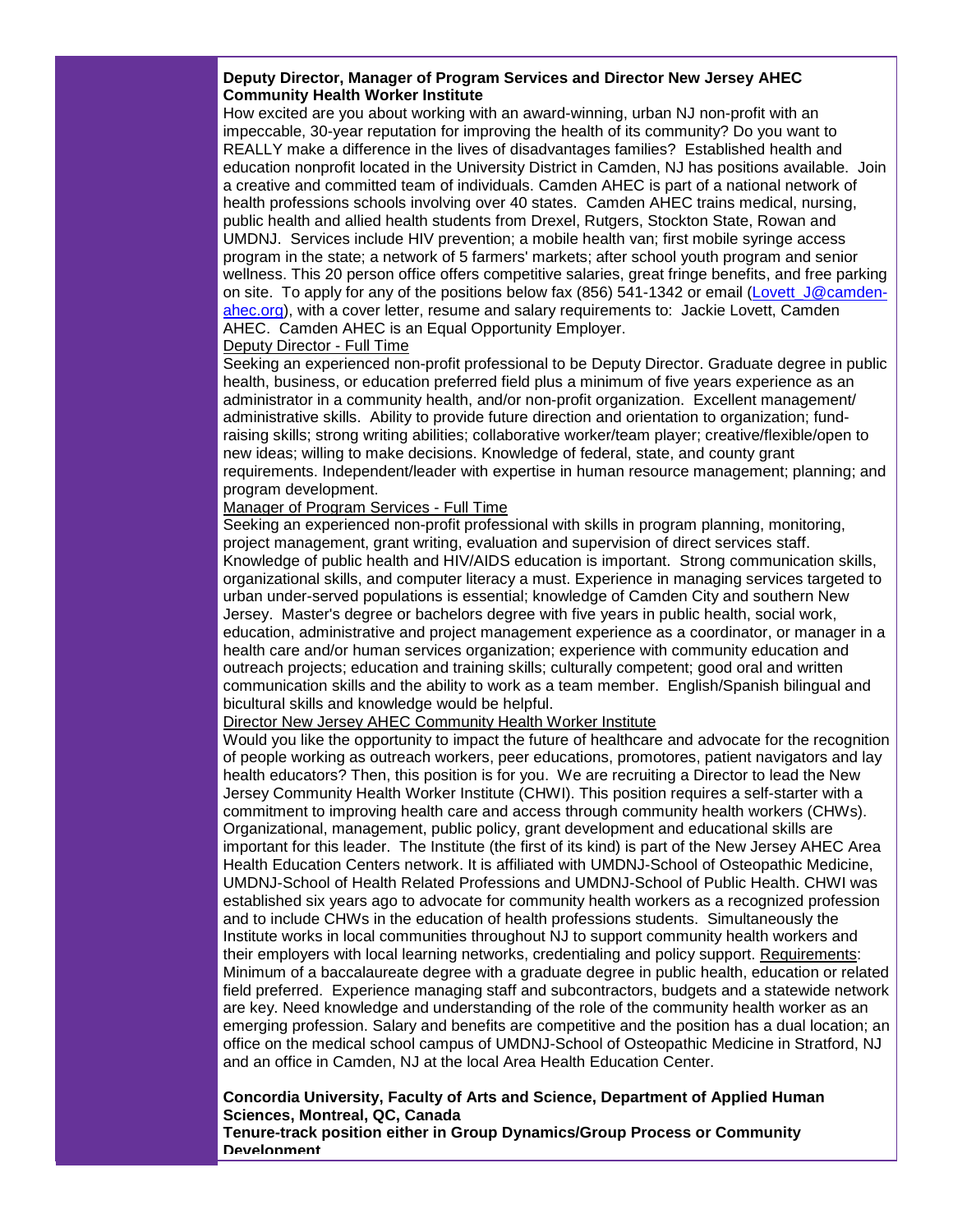Faculty of Arts and Science: Home to 26 departments, colleges, schools and institutes, Concordia University's Faculty of Arts and Science is leading Concordia University to the forefront of research and graduate education in Quebec and Canada. Recognized for innovative research in the sciences, the humanities, and the social sciences, the Faculty invites applications for the following tenure-track positions. Please send your application to the appropriate departmental contact c/o Concordia University, 1455 de Maisonneuve Blvd. W., Montreal, QC, H3G 1M8. Applications must consist of a cover letter, a current curriculum vitae, copies of recent publications, a statement of teaching philosophy/interests, a statement of research achievements, and evidence of teaching effectiveness. Candidates must also arrange to have three letters of reference sent directly to the departmental contact. Applied Human Sciences: The Department of Applied Human Sciences invites applications for one tenure-track position in either Group Dynamics/Group Process or Community Development. Applicants must have a PhD in a relevant social science discipline. Successful candidates are expected to maintain an active research profile and pursue external funding. French proficiency is an asset. For the position in /Group Dynamics/Group Process/: A scholar/practitioner, whose research and practice inform graduate/undergraduate coursework in group dynamics, working in effective task groups, and leadership in small groups. Advanced training in group intervention/process consultation is desirable. For the position in/ Community Development/: A scholar/practitioner whose research and practice inform coursework and student supervision in social and organizational development in community; an emphasis on issues related to youth/family is an asset. Experience building and maintaining university-community collaborations is desirable. Dr. Lisa Ostiguy, Chair, Department of Applied Human Sciences [ostiguy@alcor.concordia.ca,](mailto:ostiguy@alcor.concordia.ca) [http://ahsc.concordia.ca/.](http://rs6.net/tn.jsp?t=axdsdvcab.0.6ilcgvcab.5gytkqcab.1&ts=S0383&p=http%3A%2F%2Fahsc.concordia.ca%2F) Subject to budgetary approval, we anticipate filling these positions, normally at the rank of Assistant Professor, for July 1, 2009. Appointments at a more senior level may also be considered for some of the positions advertised. Unless otherwise stipulated in the descriptions on our Website, candidates for all positions should have a PhD. Review of applications will begin immediately and will continue until the positions are filled. All applications should reach departments no later than November 17, 2008 but we will consider later applications. All inquiries about specific positions should be directed to the appropriate departmental contact. For additional information, please visit our website at [http://artsandscience1.concordia.ca/.](http://rs6.net/tn.jsp?t=axdsdvcab.0.5ilcgvcab.5gytkqcab.1&ts=S0383&p=http%3A%2F%2Fartsandscience1.concordia.ca%2F) All qualified candidates are encouraged to apply; however, Canadian citizens and permanent residents of Canada will be given priority.

# **East Stroudsburg University of Pennsylvania, Department of Health Studies Assistant or Associate Professor (Full-time, Tenure-track) Deadline: November 20, 2008**

**Department of Health Studies:** East Stroudsburg University is seeking applications for a fulltime, tenure-track faculty position (Appointment at Assistant or Associate Professor) in the Department of Health Studies beginningFall 2009. As part of Pennsylvania's State System of Higher Education, ESU offers competitive salaries and excellent benefits. The Department of Health Studies offers undergraduate programs in community health education, health services administration, school health, along with a CEPH accredited MPH in Community Health Education, and a M.S. in Health Education. For more program information, please visit our website at [www.esu.edu.](http://rs6.net/tn.jsp?t=axdsdvcab.0.4ilcgvcab.5gytkqcab.1&ts=S0383&p=http%3A%2F%2Fwww.esu.edu%2F)

Responsibilities: Teach graduate and undergraduate courses in community health education, public health, and other health related areas; mentor graduate and undergraduate students; provide service to the department, university and the community; and to strengthen our CEPH accredited public health programs. The successful candidate will be expected to conduct health research, provide service and scholarship, advise students, and provide active participation in advancing department and university goals. Required Qualifications: Earned doctorate in public health, community health education, or health education is required; a graduate degree in community health education or health education from a CEPH accredited program is required. Final determination will be based upon successful interview, which will include a teaching demonstration. Preferred Qualifications: Experience teaching at the graduate/undergraduate level and working with diverse populations; demonstrate the potential for securing extramural funding for research; presenting original research at national conferences and publishing scholarly articles in nationally recognized, refereed public health and community health journals; demonstrate experiences and scholarly achievement in the community/public health field; and demonstrate potential for providing national and state leadership in the fields of public/community health. To learn more about diversity at ESU and in our community, visit our web site at [http://www3.esu.edu/diversity/home.asp.](http://rs6.net/tn.jsp?t=axdsdvcab.0.ajlcgvcab.5gytkqcab.1&ts=S0383&p=http%3A%2F%2Fwww3.esu.edu%2Fdiversity%2Fhome.asp) To Apply: To ensure full consideration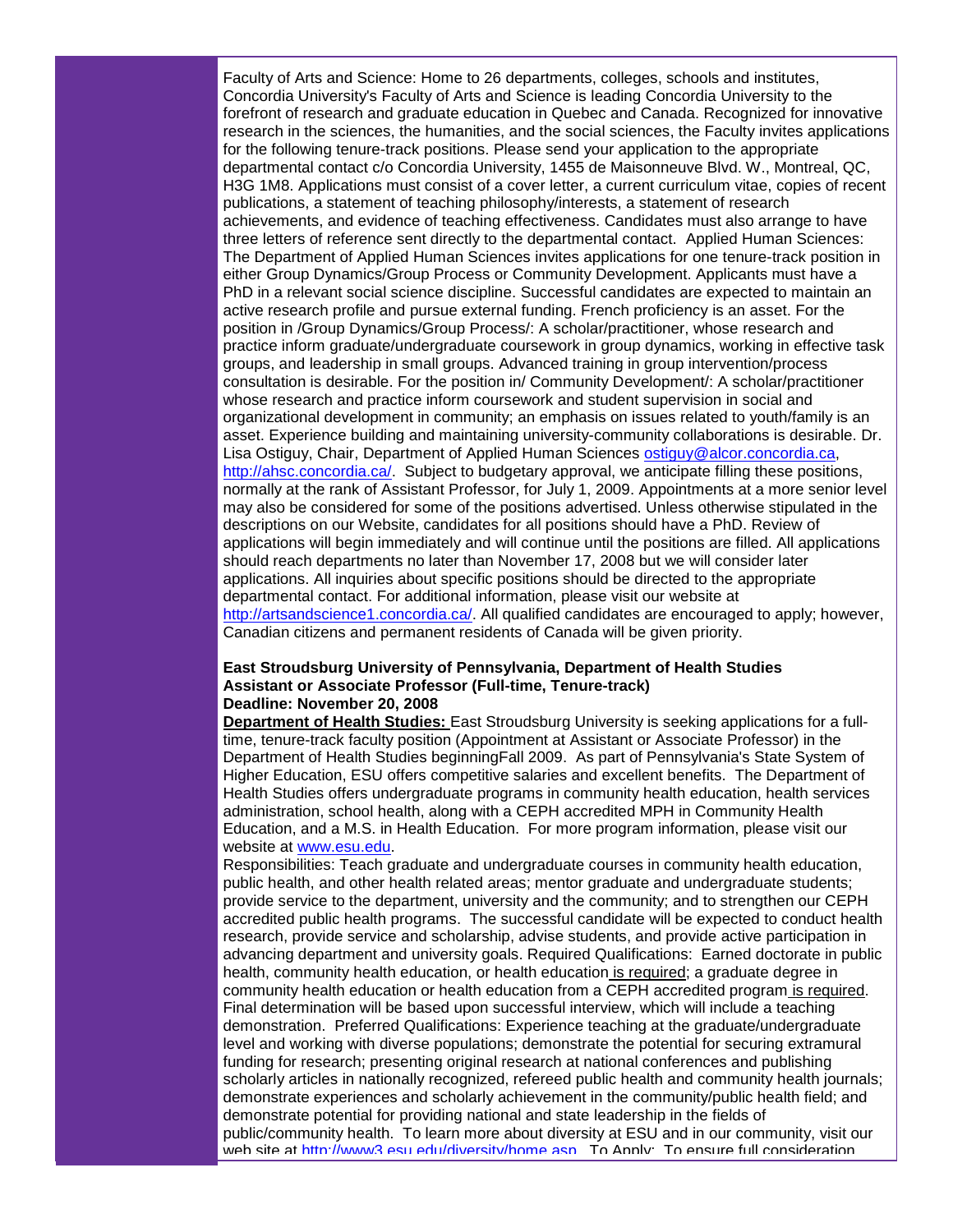complete applications, including all supporting materials, should be received byNovember 20, 2008. All candidates must furnish proof of eligibility to work in the U.S. and official transcripts at time of employment. Submit a letter of application, resume, unofficial graduate transcripts, and contact information including e-mail addresses for three professional references to:

> Dr. Steven Godin Search Committee Chair **Position #06100** Department of Health Studies East Stroudsburg University P.O. Box 447

East Stroudsburg, PA 18301-2999 For additional information, please call Dr. Steven Godin at (570) 422-3562 or email: [sgodin@po](mailto:sgodin@po-box.esu.edu)[box.esu.edu.](mailto:sgodin@po-box.esu.edu) Electronic submissions will not be accepted and audio/visual media will not be returned.

# **HIV Center for Clinical and Behavioral Studies, Columbia University and the New York State Psychiatric Institute**

# **Postdoctoral Fellowship in Behavioral Sciences Research in HIV Infection**

Positions will open as of July 2009 in a NIMH-funded institutional research training program at the HIV Center for Clinical and Behavioral Studies, Columbia University and the New York State Psychiatric Institute. Our program is an innovative research fellowship in human sexuality as applied to HIV-related risk, health and prevention. The HIV Center is a large interdisciplinary research program on behavioral aspects of HIV (and other sexually transmitted infections) with a special emphasis on sexuality and gender. Among the many ongoing projects are studies on the determinants and contexts of sexual behavior in various adolescent and adult populations, on the prevention of sexual risk behavior, and on HIV treatment adherence. Both qualitative/ethnographic and quantitative methodologies are being applied. Best suited for these positions are applicants with interdisciplinary research interests and appropriate research training in psychology or related behavioral and social sciences. The program also accepts applications from persons with medical training. Applicants must have obtained their doctoral degree (Ph.D., M.D. or other) by the time of their appointment. Trainees receive up to three years of support for stipends, health insurance, travel for conferences, and research. Applicants must be U.S. citizens or permanent residents. Persons with an ethnic minority background are strongly encourage to apply. Information about the program and a downloadable application form are available on the internet at [http://www.hivcenternyc.org/training/nrsa.html.](http://rs6.net/tn.jsp?t=axdsdvcab.0.bjlcgvcab.5gytkqcab.1&ts=S0383&p=http%3A%2F%2Fwww.hivcenternyc.org%2Ftraining%2Fnrsa.html.)

# **Hunter College, City University of New York (CUNY)**

# **Associate or Full Professor - Urban Public Health (Epidemiology) Hunter (Tenure-track) Review of Resumes begin: November 17, 2008**

Salary commensurate with experience, academic accomplishments and national reputation . Open until filled with review of resumes to begin 11/17/08. In 2006, the CUNY Chancellor announced that the university intended to create a new CUNY School of Public Health at Hunter College. Bringing together faculty from Brooklyn, Lehman and Hunter Colleges, the Graduate Center and other campuses, the new initiative seeks to bring to public health an interdisciplinary perspective, strong ties to communities and government, and a commitment to social justice. Three themes that will guide the research and teaching mission are the impact of city living on health, ageing and the development of new approaches to reducing health disparities. To date, CUNY has created a new doctoral program in public health, new Masters programs in epidemiology and biostatistics and health policy and management, and hired several new faculty members. POSITION DESCRIPTION AND DUTIES- Hunter College now seeks an Associate or Full Professor in public health to play a leadership role in the Masters and Doctoral epidemiology programs and development of an epidemiologic research program within the Urban Public Health Program at Hunter College, the Graduate Center and planned CUNY School of Public Health. This tenure-track appointment at the rank of Associate or Full Professor will be made at Hunter College for the academic year commencing September 2009. Hunter College seeks candidates with extensive experience and qualification in conducting epidemiological studies in urban settings. Responsibilities include: · Teaching graduate courses in epidemiology and helping to develop new courses as needed. · Leading, participating in and seeking funding for interdisciplinary research teams that will conduct epidemiological studies of urban health, aging and health disparities. · Playing leadership role in the development and coordination of Masters and Doctoral education in Epidemiology, within the planned CUNY School of Public Health.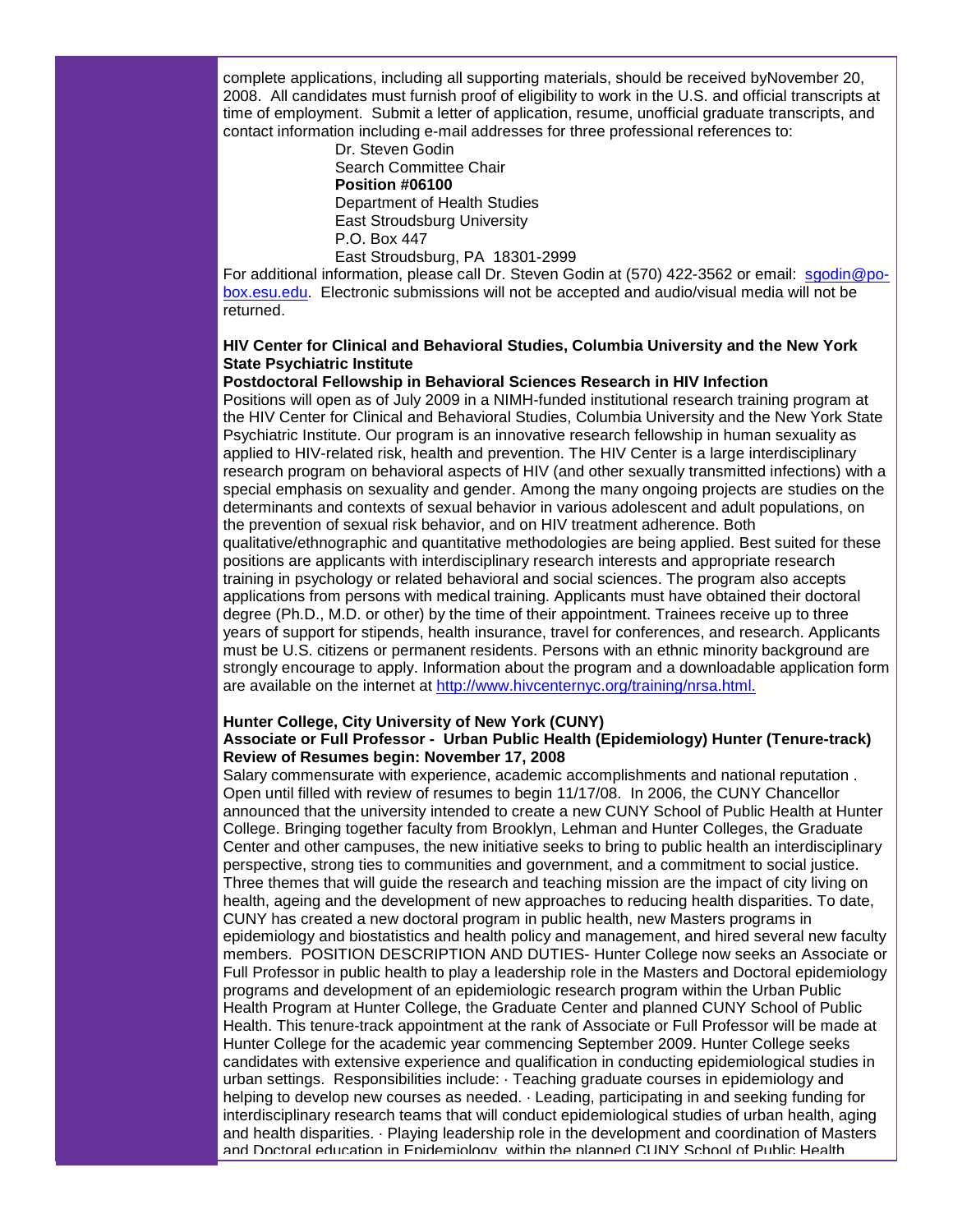QUALIFICATION REQUIREMENTS - Doctorate in public health, medicine or a related field in the social or natural sciences and graduate training in epidemiology required; national reputation for excellence in epidemiological scholarship; and established program of epidemiological research on such issues as chronic or infectious diseases, nutrition, aging, violence, substance use, mental health or other urban issues with a record of grants. Experience teaching and supervising graduate students preferred. Research experience in communities, workplaces, health departments or other non-academic settings is also desirable. More information is available at

[http://hr.hunter.cuny.edu/jobs/facultyjobs.html#FY15644>http://hr.hunter.cuny.edu/jobs/facultyjob](http://rs6.net/tn.jsp?t=axdsdvcab.0.cjlcgvcab.5gytkqcab.1&ts=S0383&p=http%3A%2F%2Fhr.hunter.cuny.edu%2Fjobs%2Ffacultyjobs.html%23FY15644) [s.html#FY15644.](http://rs6.net/tn.jsp?t=axdsdvcab.0.cjlcgvcab.5gytkqcab.1&ts=S0383&p=http%3A%2F%2Fhr.hunter.cuny.edu%2Fjobs%2Ffacultyjobs.html%23FY15644) TO APPLY - Interested candidates should submit a CV, a description of their research accomplishments and goals, three recent articles or manuscripts and the names and

contact information for three references to: Epidemiology Search Committee Chair c/o Martina Lynch Urban Public Health Program Hunter College, CUNY 425 East 25th Street New York, NY 10010 Email: [martinalynch@hunter.cuny.edu](mailto:martinalynch@hunter.cuny.edu)

**National Institutes of Health, Center to Reduce Cancer Health Disparities Deputy Director, Center to Reduce Cancer Health Disparities [http://jobsearch.usajobs.gov/ftva.asp?seeker=1&JobID=77727967](http://rs6.net/tn.jsp?t=axdsdvcab.0.djlcgvcab.5gytkqcab.1&ts=S0383&p=http%3A%2F%2Fjobsearch.usajobs.gov%2Fftva.asp%3Fseeker%3D1%26JobID%3D77727967)** 

# **National Institutes of Health 2009 NIH Director's Pioneer Awards and New Innovator Awards Pioneer Awards Deadline: December 17, 2008 Innovator Awards Deadline: January 15, 2009**

The National Institutes of Health (NIH) are seeking applicants for the 2009 NIH Director's Pioneer Awards and New Innovator Awards. Both programs support exceptionally creative scientists who take highly innovative, potentially high-impact approaches to major challenges in biomedical or behavioral research. Pioneer Awards provide up to \$2.5 million in direct costs over five years and are open to scientists at any career stage. New Innovator Awards provide up to \$1.5 million in direct costs over five years and are for early career investigators who have not received an NIH regular research (R01) or similar NIH grant. The agency expects to fund up to ten Pioneer Awards and up to 24 New Innovator Awards in Sept. 2009. The Pioneer Award competition begins with a proposal submission period from Nov. 17 to Dec. 17, 2008. The New Innovator Award competition begins with a proposal submission period from Dec. 15, 2008 to Jan. 15, 2009. Information: Go to [http://nihroadmap.nih.gov/pioneer](http://rs6.net/tn.jsp?t=axdsdvcab.0.ejlcgvcab.5gytkqcab.1&ts=S0383&p=http%3A%2F%2Fnihroadmap.nih.gov%2Fpioneer) and [http://nihroadmap.nih.gov/newinnovator.](http://rs6.net/tn.jsp?t=axdsdvcab.0.fjlcgvcab.5gytkqcab.1&ts=S0383&p=http%3A%2F%2Fnihroadmap.nih.gov%2Fnewinnovator)

# **OBSSR/NIH SUMMER TRAINING INSTITUTE ON RANDOMIZED CLINICAL TRIALS INVOLVING BEHAVIORAL INTERVENTIONS**

**[http://obssr.od.nih.gov/training\\_and\\_education/annual\\_](http://rs6.net/tn.jsp?t=axdsdvcab.0.gjlcgvcab.5gytkqcab.1&ts=S0383&p=http%3A%2F%2Fobssr.od.nih.gov%2Ftraining_and_education%2Fannual_%C2%A0Randomized_Clinical_Trials_course%2FRCT_info.aspx)**

Randomized\_Clinical\_Trials\_course/RCT\_info.aspx

JULY 12-24, 2009

# **Deadline: December 15, 2008**

# [http://blsweb.net/obssrapp2attend2009/](http://rs6.net/tn.jsp?t=axdsdvcab.0.hjlcgvcab.5gytkqcab.1&ts=S0383&p=http%3A%2F%2Fblsweb.net%2Fobssrapp2attend2009%2F)

Objective**:** To provide a thorough grounding in the conduct of randomized clinical trials to researchers and health professionals interested in developing competence in the planning, design, and execution of randomized clinical trials involving behavioral interventions. The curriculum will enable participants to:

- \* Describe the principles underlying the conduct of unbiased clinical trials.
- \* Identify the unique challenges posed by behavioral randomized clinical trials (RCTs).
- \* Evaluate alternative RCT designs in terms of their appropriateness to scientific and clinical goals.
	- \* Select appropriate strategies for enrollment, randomization, and retention of participants.
	- \* Understand methods for monitoring, coordinating, and conducting RCTs.
	- \* Develop strategies for appropriate statistical analyses of RCT data.
	- \* Evaluate the quality of behavioral RCTs and interpret their results.
	- \* Design a RCT research project in collaboration with a scientific team.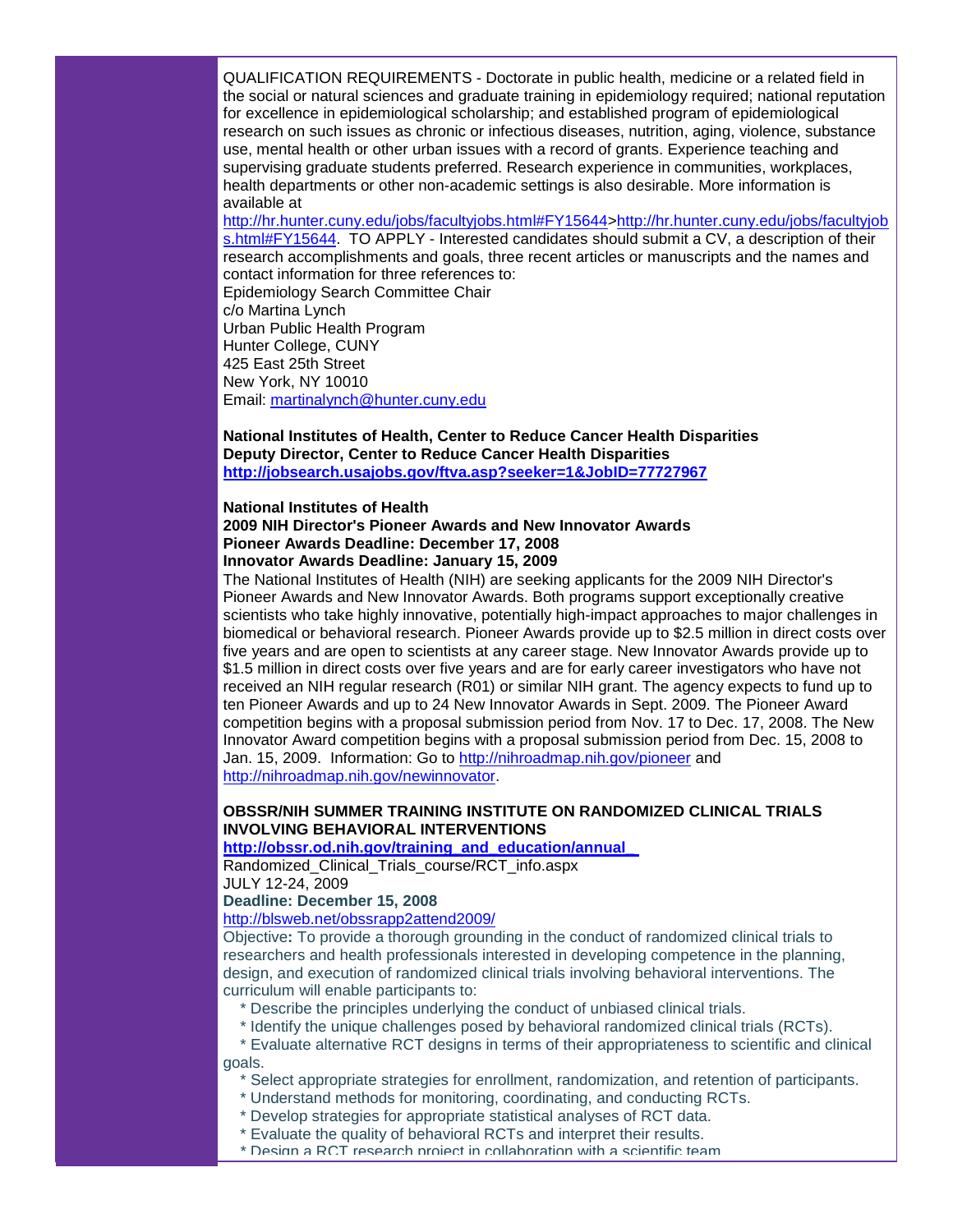Eligibility Requirements for Summer Fellows**:** Priority will be given to individuals who have received their PhD or MD (or equivalent degrees) not later than July 2007. Applicants must have at least two years of subsequent research experience. Applicants should not yet have achieved a tenured position at their institution. (The typical past participant has had 4-5 years of research experience.) Beyond these eligibility criteria we are seeking researchers who have demonstrated research potential and experience and who will clearly benefit from behavioral randomized controlled trial training. The ideal candidate will have prior experience, and will be actively pursuing an independent research career, in behavioral randomized clinical trials. Further, those who have extensive research experience will only be considered after more junior investigators have been evaluated. Preference is also given to individuals who are not employees of NIH. While we will consider and may even accept exceptional applicants who do not meet the above criteria, priority will go to those who do. Due to the limited number of spaces in the course, applicants must be citizens or non-citizen nationals of the United States, or must have been lawfully admitted to the United States for permanent residence (i.e., possess a currently valid Alien Registration Receipt Card I-551, or other legal verification of such status). Women, minorities, and individuals with disabilities are encouraged to apply. Reasonable Accommodations for Disabilities: If you are accepted to attend the summer institute and require reasonable accommodations for disabilities to participate in this activity, at least 60 business days before the course begins please contact Ms. Sidnitra Bates at 301.577.0244, extension 64 or [sbates@blseamon.com.](mailto:sbates@blseamon.com)

Costs and Stipends: The Office of Behavioral and Social Sciences Research, NIH, will pay for travel to and from the Summer Institute site, room and board, and for course materials. Family members may accompany participants at their own costs. Application Procedures**:** All application materials must be submitted online. Instructions and the application form are posted at [http://blsweb.net/obssrapp2attend2009/..](http://rs6.net/tn.jsp?t=axdsdvcab.0.hjlcgvcab.5gytkqcab.1&ts=S0383&p=http%3A%2F%2Fblsweb.net%2Fobssrapp2attend2009%2F)

# **Occidental College in Los Angeles Adjunct Faculty Member**

Occidental College in Los Angeles is look for an adjunct faculty member who can teach a course in Public/Community Health next (Spring) semester, starting in mid-January. This is a introductory-level course for undergraduates. We want to give students a broad introduction to public and community health, including epidemiology, and expose them to some of the "hot" issues in the field, locally, nationally, globally, including, in no particular order, AIDS and epidemic diseases, hunger and malnutrition, air pollution (including the exciting issues at the LA/Long Beach port and the campaign for "clean trucks" at the port), lead paint, STDs, smoking, access to health insurance, occupational safety and health, clean water, environmental justice, ethnic, racial and class disparities in health outcomes, and related topics. If possible, we'd also like the course to include a "service-learning" component to the class, with groups of students doing research projects for various community-based nonprofit organizations dealing with public health issues. Oxy students are bright, eager, and fun to teach. If you are interested in teaching this course, please email Peter Dreier [dreier@oxy.edu](mailto:dreier@oxy.edu) ASAP with a CV, a brief statement about your interest and, if you've taught before, a copy of your syllabus.

# **The Robert Wood Johnson Foundation and the Center for Creative Leadership Ladder to Leadership training program**

Ladder to Leadership: Developing the Next Generation of Community Health Leaders, a collaborative initiative of RWJF and the Center for Creative Leadership, seeks to develop critical leadership skills of 270 early- to mid-career professionals through an innovative, 16-month curriculum. These newly trained professionals will in turn enhance the leadership capacity of community-based, nonprofit, health organizations serving vulnerable populations. The program will be delivered in nine priority communities on a staggered schedule over the next four years. For deadline information, visit the application Web site.

[http://www.rwjf.org/applications/solicited/cfp.jsp?ID=20281](http://rs6.net/tn.jsp?t=axdsdvcab.0.ijlcgvcab.5gytkqcab.1&ts=S0383&p=http%3A%2F%2Fwww.rwjf.org%2Fapplications%2Fsolicited%2Fcfp.jsp%3FID%3D20281)

# **University of Illinois-Chicago, School of Public Health, Division of Community Health Sciences**

**Tenure-track at the level of Assistant or Associate Professor**

The Division of Community Health Sciences in the School of Public Health [\(www.uic.edu/sph/chs.htm\)](http://ui.constantcontact.com/visualeditor/www.uic.edu/sph/chs.htm) at the University of Illinois-Chicago invites applications for a tenure track position at the level of Assistant or Associate Professor to begin August, 2009. We seek applicants whose research focuses on health communications or interventions for behavioral risk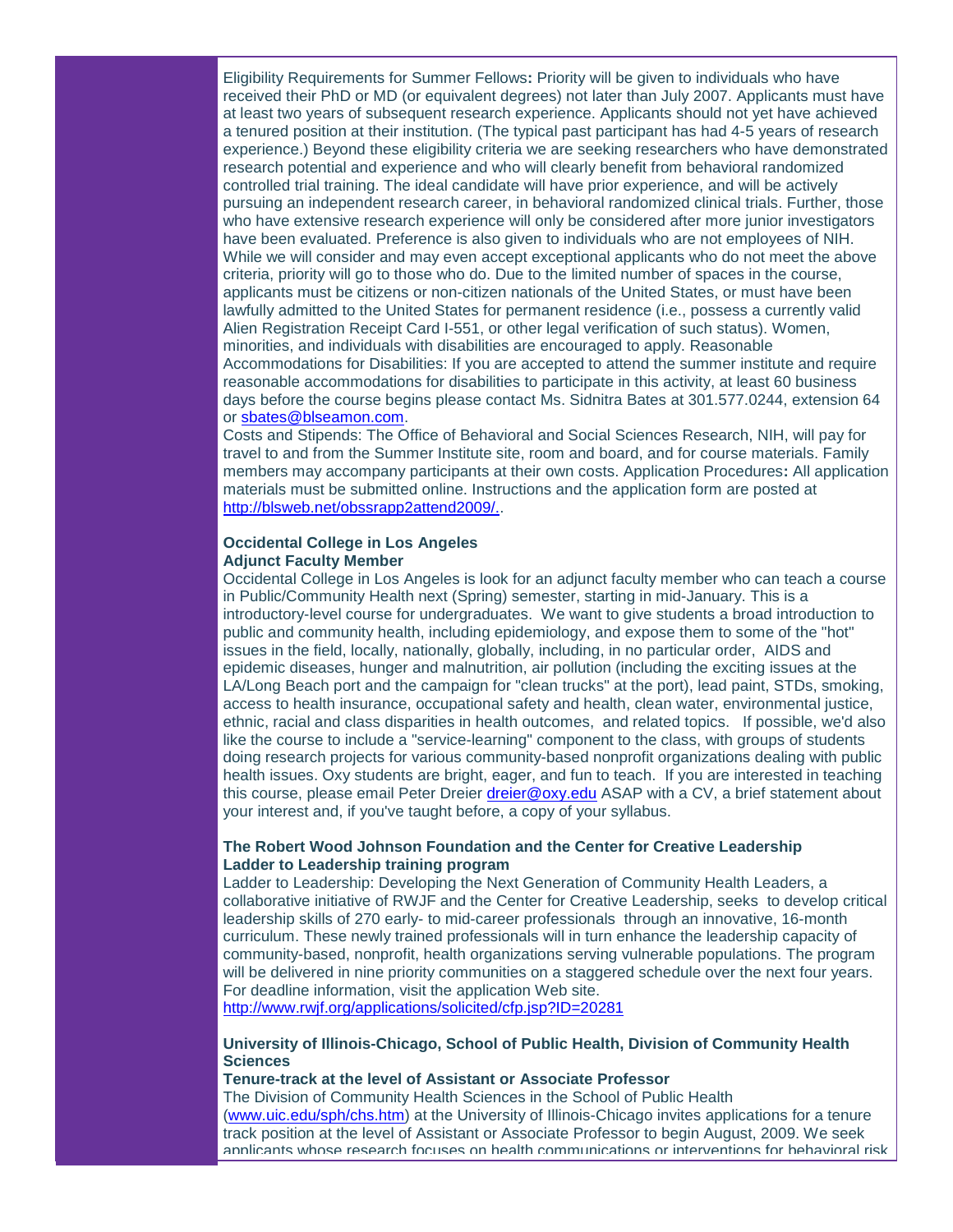factor reduction. Individuals committed to understanding and addressing health disparities, collaborating across disciplines, and employing translational or and/or community-based participatory approaches to health promotion and disease prevention research are encouraged to apply. The candidate will be associated with the Institute for Health Research and Policy [\(www.ihrp.uic.edu\)](http://ui.constantcontact.com/visualeditor/www.ihrp.uic.edu) along with their appointment in Community Health Sciences. A successful candidate will have a strong track record of published research and bring or quickly secure external research funding. Responsibilities may vary by rank and include developing an externally funded research agenda, teaching and advising masters and doctoral level students, and contributing to the service mission of the school. Minimum qualifications vary by rank and include: 1) earned doctorate in health, social, or behavioral sciences; 2) track record of peerreviewed publications; 3) track record of externally funded research; 4) willingness to engage in collaborative research; and 5) demonstrated interest and ability in teaching. Review of applications will begin January 5, 2009 and continue until the position is filled. Applicants should submit a cover letter, CV, up to three reprints/preprints, a research statement, a teaching statement, and three letters of recommendation, preferably electronically, to Thomas Prohaska, PhD, Professor of Community Health Sciences and Search Committee Chair (e-mail: [prohaska@uic.edu\)](mailto:prohaska@uic.edu). Women and minorities are encouraged to apply.

# **University of Maryland, College Park School of Public Health, Department of Epidemiology and Biostatistics**

# **Assistant Professor (Tenure Track) in Biostatistics**

The Department of Epidemiology and Biostatistics invites applications for an assistant professor tenure-track faculty position in Biostatistics in our new School of Public Health. The Department's mission is to conduct methodological and collaborative research to examine, develop, test, and apply established and novel epidemiological and biostatisical methods for the purpose of addressing the public health needs of populations at risk for chronic diseases through a social behavioral lens. Our Department examines and applies established epidemiological and quantitative methods, and new scientifically grounded approaches, to address health determinants. We offer an MPH degree with concentrations in Epidemiology and Biostatistics, and a PhD in Epidemiology. The University of Maryland Statistics Consortium brings together statisticians from across the campus. Our Department participates in the new Applied Statistics concentration of the Applied Mathematics, Statistics and Scientific Computation (AMSC) Program. Our faculty members interact with faculty in Mathematical Statistics and Survey Methodology as well as with researchers in applied fields. The position represents a unique opportunity to join a growing department and contribute to an exciting research agenda and graduate student training program. QUALIFICATIONS: Qualified candidates should possess a doctoral degree in biostatistics or statistics and submit a record of scholarly achievement in biostatistics or statistics that supportsa tenure-track position at the Assistant Professor rank. Candidates should demonstrate the potential to develop and conduct an independent research program using statistical methods to address public health issues. The ability to work collaboratively with colleagues in the department, the school, and the university is highly desirable. We are particularly interested in candidates with expertise in statistical methods that can be applied to the study of health disparities, chronic disease, behavioral factors, environmental research, genetic studies or related areas. A wide range of collaborative opportunities exist at the University, and with nearby Federal, state and local government agencies, non-profit organizations, and other academic institutions. Qualified candidates will have the ability to teach graduate level biostatistics courses, mentor graduate students, collaborate in research projects. RESPONSIBILITIES: Successful candidates should demonstrate the potential to incrementally establish and maintain external funding for a multidisciplinary research agenda. They will have a commitment to excellence in teaching and advising graduate students, teach graduate level biostatistics courses, recruit and mentor graduate students, and engage in university and professional service. Effective interpersonal, communication, and collaborative skills are essential. SALARY and APPOINTMENT DATE: This is a 12-month tenure-track appointment with up to 75% state funding. Salary is competitive and commensurate with qualifications and experience. Appointments may begin August 2009 or a mutually agreed upon date. APPLICATION: For full consideration, applicants should submit a letter of application clearly indicating how they meet the qualifications described above, current research interests and future research plans, a current curriculum vitae, and contact information for three references. Review of applications will begin November 30, 2008 and continue until the position is filled. Application materials should be sent electronically to: Professor Mei-Ling Ting Lee, [MLTLEE@umd.edu](mailto:MLTLEE@umd.edu) (electronic submissions of PDF documents required). The University of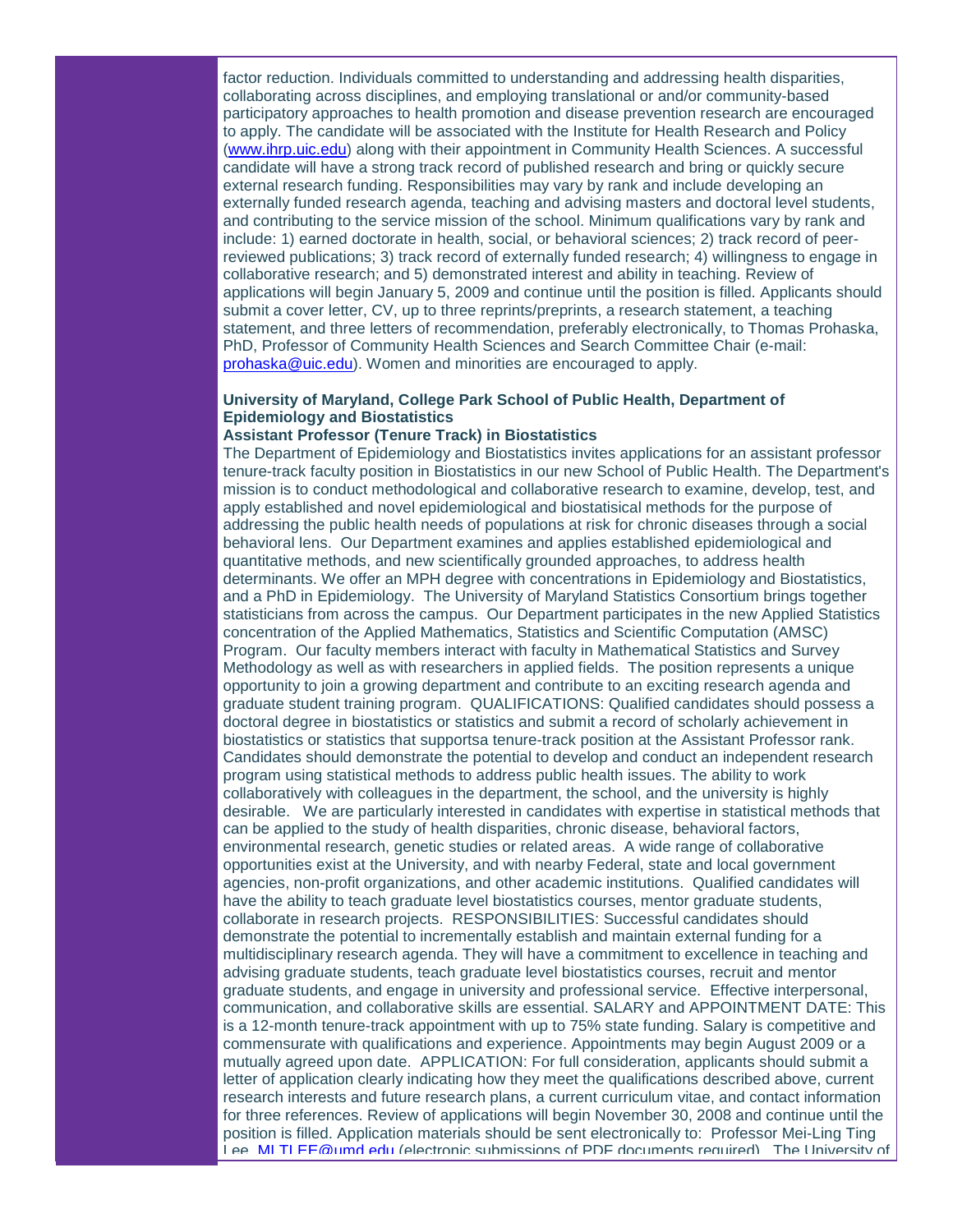Maryland is a Research Intensive University. College Park is the flagship campus of the University of Maryland System with over 2,500 faculty and 25,000 undergraduate and 10,000 graduate students. The University is located 8 miles from Washington D.C. For further information on the Department of Epidemiology and Biostatistics, please visit our Web Site: [http://www.sph.umd.edu/epib/.](http://rs6.net/tn.jsp?t=axdsdvcab.0.yluzrtcab.5gytkqcab.1&ts=S0383&p=http%3A%2F%2Fwww.sph.umd.edu%2Fepib%2F)

# **University of Maryland, College Park School of Public Health, Department of Epidemiology and Biostatistics**

# **Assistant/Associate Professor (Tenure Track) in Epidemiology**

The Department of Epidemiology and Biostatistics is seeking a tenure-track position in Epidemiology in our new School of Public Health. The Department's mission is to conduct methodological and collaborative research to examine, develop, test and apply established and novel epidemiological and biostatistical methods for the purpose of addressing the public health needs of populations at risk for chronic diseases through a social behavioral lens. We offer the MPH degree in the concentrations of Epidemiology and in Biostatistics, and a PhD in Epidemiology. The position represents an opportunity to join a growing department and make important contributions to an exciting research agenda and graduate student training program. A wide range of collaborative opportunities exist at the University, and with nearby Federal, state and local government agencies, non-profit organizations, and other academic institutions. QUALIFICATIONS: Candidates must possess a doctorate in Epidemiology from an accredited School of Public Health. A record of professional publications and activities in epidemiologyrelated work that supportsa tenure-track position at the Assistant or Associate Professor rank is required. Candidates must also demonstrate potential for developing a strong program of externally funded research. Research interests and expertise should align with those of the department and focus on population-based studies. Research areas of particular interest to the department include, but are not limited to, social and behavioral factors in health with a special emphasis on health disparities, disease prevention, and health promotion is desirable. Previous teaching experience, along with interests and ability to teach intermediate or advanced graduate level epidemiologic methods courses, is preferred. Demonstration of collaborative work is highly desirable. RESPONSIBILITIES: Successful candidates are expected to be actively involved in extramural-funded, multidisciplinary research (or demonstrate the potential for such activity), teach intermediate or advanced graduate level epidemiology courses, mentor graduate students, and engage in service. Effective interpersonal, communication, and collaborative skills are essential. SALARY and APPOINTMENT DATE: This is a 12-month tenure-track appointment with up to 75% state funding. Salary is competitive and commensurate with qualifications and experience. Appointments may begin August 2009 or a mutually agreed upon date. APPLICATION: For full consideration, applicants should submit a letter of application clearly indicating how they meet the qualifications described above, current research interests and future research plans, a current curriculum vitae, and contact information for three references. Review of applications will begin November 30, 2008 and continue until the position is filled. Application materials should be sent electronically to: Karen L. Mackey at [KLMACKEY@umd.edu](mailto:KLMACKEY@umd.edu) (electronic submissions of PDF documents required). The University of

Maryland is a Research Intensive University. College Park is the flagship campus of the University of Maryland System with over 2,500 faculty and 25,000 undergraduate and 10,000 graduate students. The University is located 8 miles from Washington D.C. For further information on the Department of Epidemiology and Biostatistics, please visit our Web Site: [http://www.sph.umd.edu/epib/.](http://rs6.net/tn.jsp?t=axdsdvcab.0.yluzrtcab.5gytkqcab.1&ts=S0383&p=http%3A%2F%2Fwww.sph.umd.edu%2Fepib%2F)

# **Université de Montréal, Department of Social and Preventive Medicine, Faculty of Medicine,**

# **Assistant or Associate Professor of Health Promotion**

The Université de Montréal is the largest university in Quebec and its School of Public Health was created in June of 2007. It is the top-ranked French-language University in the world and is a Canadian center of excellence for teaching and research in public health. The Université de Montréal is the only Canadian institution to offer Masters level academic training programmes in both community health as well as health administration. Both programmes are accredited by the relevant American authorities. The Université de Montréal's School of Public Health also offers a research-oriented Ph.D. programme with a Health Promotion specialization. The Department of Social and Preventive Medicine, the Department with the responsibility for health promotion teaching and research within the School of Public Health, is a renowned academic centre in the science of public health. It's faculty are involved in research that includes the social determinants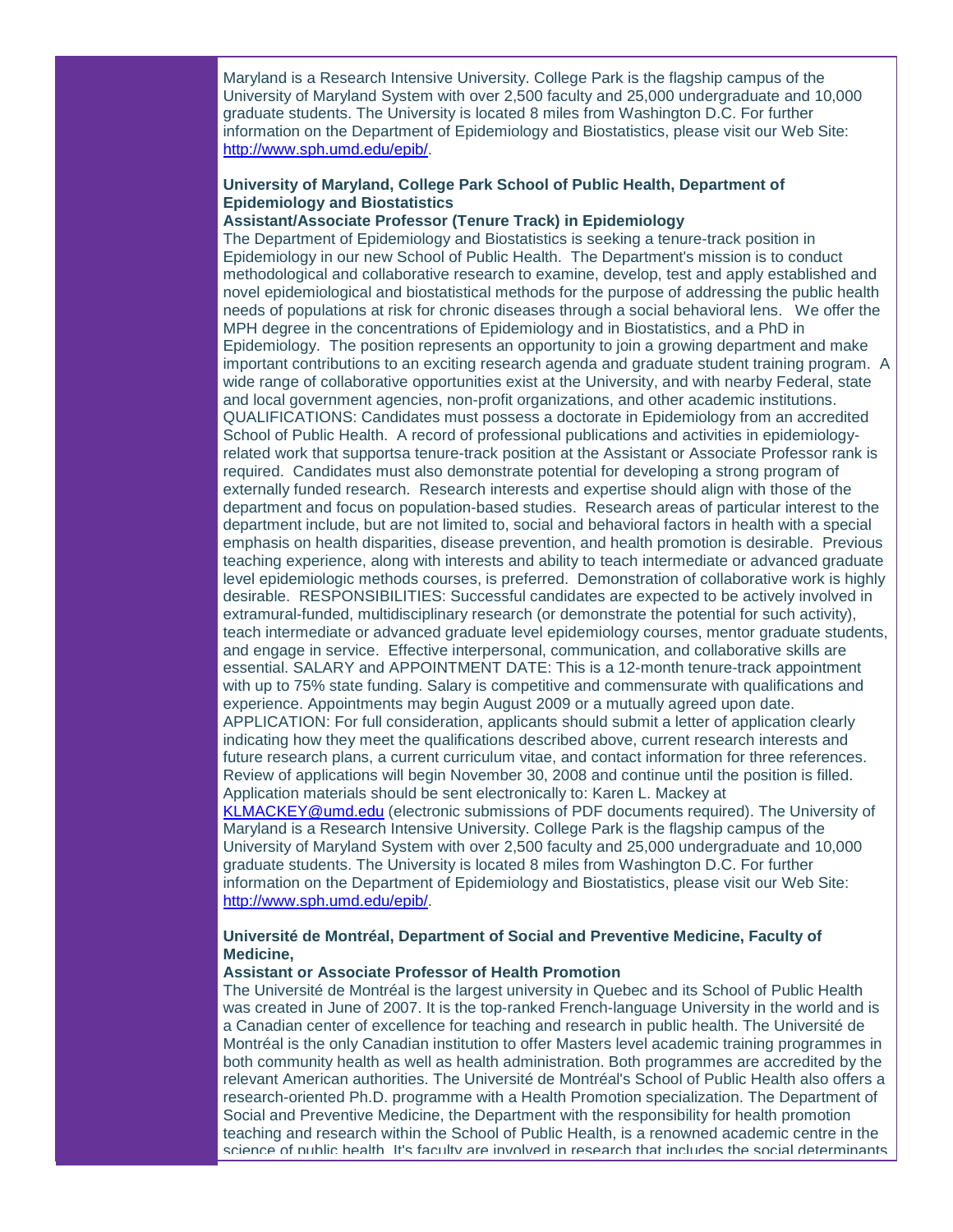of health, social inequalities in health, urban health, mental health, health behaviours as well as community interventions, HIV/AIDS interventions, and the promotion of healthy lifestyles. The Department is opening a tenure-track position for a professor at the assistant or associate professor level with an excellent track record in both teaching and research in the area of health promotion. Responsibilities: Teaching at the masters and doctoral levels, supervising of masters' theses and doctoral dissertations, as well as supervising of both Masters and Ph.D. level students pursuing professional degrees. It is expected that the candidate will develop a strong and coherent research programme (either in one of the areas cited above and/or in a related area), contribute to the intellectual life and administration of the Department, and to show leadership within scientific circles at provincial, national, and international levels. Prerequisites: Doctorate level training in either public health or a related-field. Research experience in health promotion is preferred. Experience and versatility in teaching will be viewed favourably. The language of instruction at the Université de Montréal is French. Any non-French speaking candidate must be able to teach in French within three years of hiring. Salary: The Université de Montréal offers a highly competitive salary in addition to a multitude of social benefits. Position commencement: Winter 2009 (subject to budgetary approval). Deadline for application: January 14th 2009. Persons interested in applying for this position should send their CV as well as a letter

explaining their interest in the position as well as their potential contribution to the Department. The names and contact information of three persons who can serve as referees should also accompany the submission. Materials should be addressed to:

Dr. Marie-France Raynault

c/o Madame Carole Bureau

Département de médecine sociale et préventive

Université de Montréal, C.P. 6128, Succursale Centre-ville

Montréal, Québec, H3C 3J7

Canada

e-mail: [marie-france.raynault@umontreal.ca](mailto:marie-france.raynault@umontreal.ca) as well as [carole.bureau@umontreal.ca](mailto:carole.bureau@umontreal.ca) In keeping with Canadian immigration laws, this position will be offered in priority, but not exclusivity, to Canadian citizens and permanent residents. The Université de Montreal subscribes to an equal access opportunity programme including women, visible and ethnic minorities, Aboriginal persons as well as the physically handicapped.

#### **The University of Texas M.D. Anderson Cancer Center Postdoctoral Fellowships in Disparities and Addiction Research**

POSTDOCTORAL FELLOWS. The University of Texas M.D. Anderson Cancer Center is accepting applications for Postdoctoral Fellowships in Disparities and Addiction Research (2-3 year appointments). Fellows will have the opportunity to participate in several NIH- and CDCfunded smoking and alcohol intervention, mechanism, health communication, and dissemination and implementation studies. Treatment approaches include using motivational enhancement therapies, mindfulness meditation, and cognitive behavioral approaches. Assessment approaches include ecological momentary assessments and implicit cognition. Health communication studies emphasize risk perception. Special populations of interest include Latinos, African Americans, low socioeconomic status individuals, pregnant/postpartum women, and women in general. The program is designed to prepare Fellows for independent academic research careers. Fellows will have numerous publication and grant-writing opportunities, and will share in authorship and investigator status in a manner commensurate with their effort and responsibilities. Fellows will serve on project teams, implement research protocols, and oversee quality control and data management procedures. For interested candidates, there are opportunities to develop quantitative and statistical expertise. Fellows may also develop collaborative projects that can be used to further their own research interests. Salary is extremely competitive with excellent fringe benefits. Qualifications include a doctoral degree or ABD in psychology, public health, communications, or other relevant social science. Experience with diverse populations, addiction, health disparities, communications, or quantitative methods is preferred, but not required. For psychologists seeking licensure, opportunities exist for obtaining postdoctoral hours and supervision. The Department of Health Disparities Research provides unusually rich opportunities for behavioral research. An exceptional infrastructure and multidisciplinary opportunities in clinical and community settings are readily available. The M. D. Anderson Cancer Center is located within the Texas Medical Center, the largest medical center in the world. Houston is the fourth-largest city in the United States, with dynamic cultural and recreational resources and an affordable cost of living. Applications will be reviewed as they are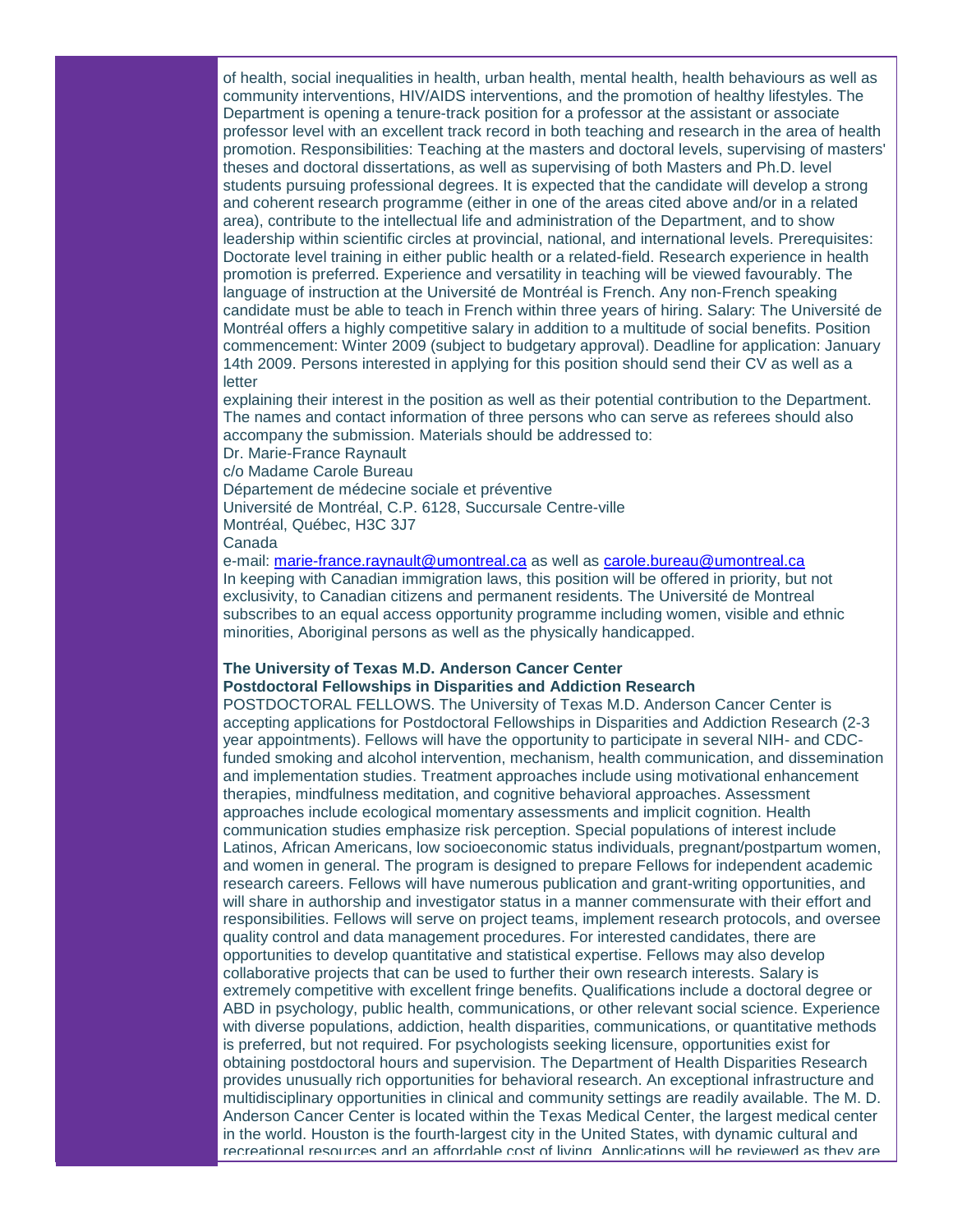received. Application procedures: Email cover letter, curriculum vita, and the names and contact information for at least three professional/academic references to [dwetter@mdanderson.org.](mailto:dwetter@mdanderson.org)

#### **[back to top](#page-0-2)**

# <span id="page-24-0"></span>**Conferences and Events**

**National Institutes of Health - The National Center on Minority Health and Health Disparities (NCMHD), with the support of its NIH Institute/Center partners First NIH Research Summit on: The Science of Eliminating Health Disparities Gaylord National Resort & Convention Center National Harbor, MD** 

#### **December 16-18 2008**

Website: [http://www.blsmeetings.net/2008healthdisparitiessummit/index.cfm>](http://rs6.net/tn.jsp?t=axdsdvcab.0.jjlcgvcab.5gytkqcab.1&ts=S0383&p=http%3A%2F%2Fwww.blsmeetings.net%2F2008healthdisparitiessummit%2Findex.cfm) Agenda: [http://www.blsmeetings.net/2008healthdisparitiessummit/Agenda.pdf](http://rs6.net/tn.jsp?t=axdsdvcab.0.kjlcgvcab.5gytkqcab.1&ts=S0383&p=http%3A%2F%2Fwww.blsmeetings.net%2F2008healthdisparitiessummit%2FAgenda.pdf)

".............Advances in science, medicine, and technology have the potential to improve health, but large segments of populations in the United States and globally continue to suffer a disproportionate burden of premature death, disability, and disease. There is a growing body of evidence that points to a complex interaction of factors that may contribute to health disparities. These factors include biology, socioeconomics, discrimination, politics, environment, culture, and lack of access to healthcare. At the National Institutes of Health (NIH) we are investing in research to understand health disparities, including how these and other factors relate to produce poor health outcomes. Populations that experience health disparities and are more likely to suffer from diseases and conditions such as diabetes, stroke, heart disease, HIV/AIDS, and obesity include African Americans, American Indians, Alaska Natives, Asian Americans, Hispanics, Pacific Islanders (including Native Hawaiians), and individuals of all races/ethnicities living in poor and medically underserved communities such as rural areas. Objectives:

\* Showcase the collective contribution of NIH in the development of new knowledge in the Science of Eliminating Health Disparities

\* Highlight the progress of NIH minority health and health disparities research activities to improve prevention, diagnostic, and treatment methods

\* Increase awareness and understanding of disparities in health

\* Showcase best-practice models in research, capacity-building, outreach, and integrated strategies to find solutions to health disparities

\* Provide an exciting forum for participants to learn and network with the nation's multidisciplinary health disparities experts

\* Identify gaps in health disparities research

\* Allow participants to make recommendations that will shape the NIH health disparities strategic plan

\* Establish a framework for ongoing dialogue and creation of innovative and unique partnerships to address disparities in health in all affected communities **TRACKS** 

Track I: Translating Science to Policy and Practice

To eliminate health disparities, we need to catalyze and promote intersections amongst the frequently distinct and fragmented fields of science, practice, and policy. This track explores translational efforts that bridge science to practice and policy. Among the following topic areas to be explored:

Cultural competency - Limited English Proficiency (LEP) - Discrimination/racism/stress - Social marketing - Gene-environment interactions - Community-campus partnerships Track II: Health Disparity Diseases and Conditions

Much of the health disparities research and literature indicate health disparities within the framework of diseases and conditions. For example, infant mortality, heart disease, diabetes, cancer, HIV/AIDS, and mental health have often been cited as diseases where large health disparities exist. This track explores the challenges and opportunities in eliminating health

disparities in these conditions. Among the topic areas to be explored:

- \* Oral health
- \* Infant mortality
- \* Cardiovascular diseases and stroke
- \* Diabetes and obesity
- \* Cancer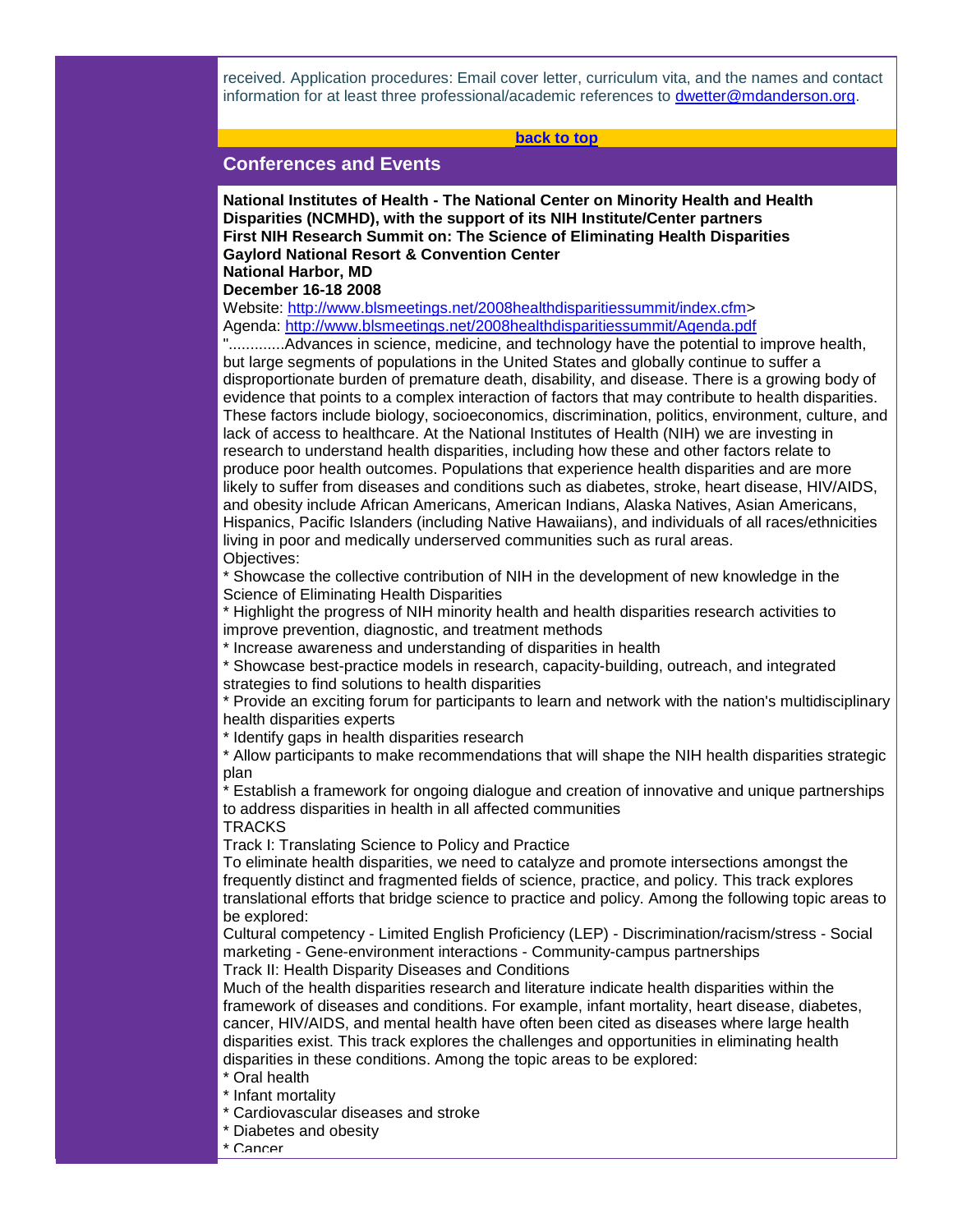\* Infectious diseases

Track III: Health Disparity Target Populations

Much of the health disparities research and literature indicate health disparities within the framework of target populations. For example, African American, Hispanic, Asian American, low socioeconomic status, and rural populations have often been cited as groups where large health disparities exist. This track explores the challenges and opportunities in eliminating health disparities in these populations. Among the topic areas to be explored:

\* Minority communities

\* Rural health

\* Low SES

\* Immigrant health

\* Disabilities

Track IV: Building Capacity

To eliminate health disparities, we need to build capacity and invest in developing the pipeline of researchers who can lead next and future generations of health disparities researchers. This track explores the challenges and opportunities in building this capacity. It will explore the following topic areas:

\* Training and education

 $0$  K-12

o Undergraduate

o Graduate

o Young investigators

\* Comprehensive centers

Track V: Partnerships, Collaborations, and Opportunities

To eliminate health disparities, we will need partnership and collaborations beyond NIH to Federal and private organizations. This track explores opportunities for these partnerships and collaborations. It will provide a venue for representatives from the following agencies and organizations to showcase and share their health disparities portfolio.

\* Public/private partnerships

\* Federal agencies

o HHS Federal agencies

o Non-HHS Federal agencies

# **University of California, Berkeley School of Public Health, Center for Health Leadership Leading Change and Innovation**

# **Conference: March 3, 2009**

**Workshops, April 17, 2009**

# **UC Berkeley MLK Building Pauley Ballroom & Stephens Lounge Registration opens mid-January, 2009**

The UC Berkeley School of Public Health is proud to announce the launching of our new Center for Health Leadership--where we will develop practical leadership programs, resources, and conferences for SPH alumni and health professionals/leaders in the community, and enhance SPH programs designed to inspire and prepare graduate students to be effective health leaders and professionals. You are invited to attend our inaugural conference this Spring 2009 entitled "Leading Change and Innovation."

The conference will provide opportunities for participants to:  $\cdot$  Learn from best-in-class leaders, practitioners, innovators and thinkers · Gain strategies and skills to catalyze change and innovation in their organizations  $\cdot$  Be exposed to emerging trends and practices in leadership  $\cdot$ Network with an engaged community of health leaders · Gain new ideas to explore and implement in their own organizations. UC Berkeley's Center for Health Leadership presents: Leading Change and Innovation - Conference and Workshops An Event for Emerging to Seniorlevel Leaders in Public Health and Healthcare

Conference: March 3, 2009

Workshops: April 17, 2009

Locations: UC Berkeley MLK Building Pauley Ballroom & Stephens Lounge

Registration opens mid-January at [http://regonline.com/chl09](http://rs6.net/tn.jsp?t=axdsdvcab.0.ljlcgvcab.5gytkqcab.1&ts=S0383&p=http%3A%2F%2Fregonline.com%2Fchl09) Sign up early to save up to 20% on event fees! Limited Scholarships Available. For More Information: Visit

<span id="page-25-0"></span>[http://sph.berkeley.edu/cphp/chl.html in January 2009.](http://rs6.net/tn.jsp?t=axdsdvcab.0.mjlcgvcab.5gytkqcab.1&ts=S0383&p=http%3A%2F%2Fsph.berkeley.edu%2Fcphp%2Fchl.html%2520in%2520January%25202009) Contact us at [sph\\_chl@berkeley.edu](mailto:sph_chl@berkeley.edu) with any questions about the Center for Health Leadership or the conference.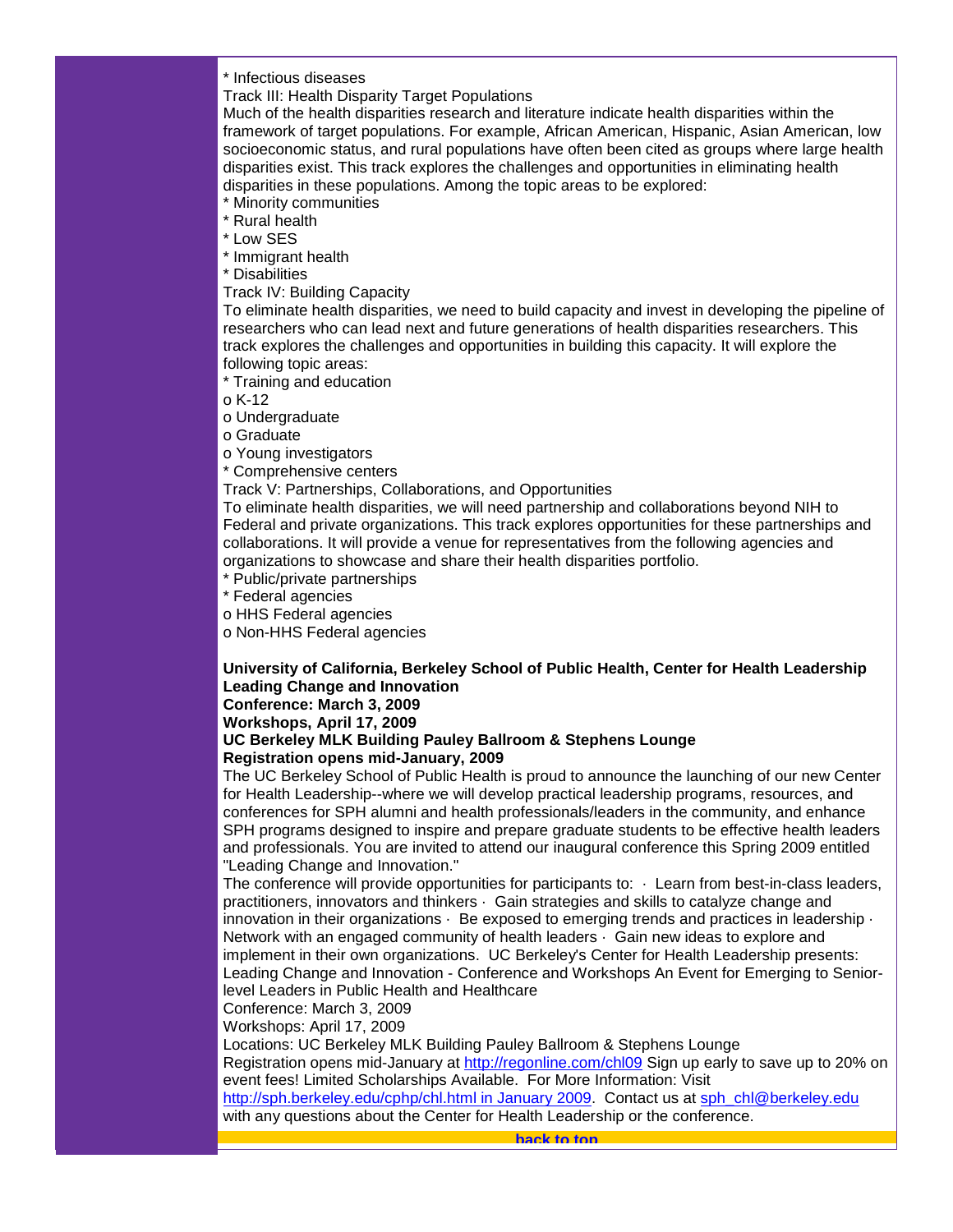# **Resources**

### **Publications**

**Asian & Pacific Islander American Health Forum** Proceedings of the 2<sup>nd</sup> Health Brain Trust on Data and Research: Strengthening the **Involvement of Asian Americans, Native Hawaiians, & Pacific Islanders in Community-Based Participatory Research** 

**[http://www.apiahf.org/downloads/HBT08\\_proceedings\\_FINAL\\_BW.pdf](http://rs6.net/tn.jsp?t=axdsdvcab.0.njlcgvcab.5gytkqcab.1&ts=S0383&p=http%3A%2F%2Fwww.apiahf.org%2Fdownloads%2FHBT08_proceedings_FINAL_BW.pdf)**

# **Association of Asian and Pacific Islander Health Organization and the National Association of Community Health Centers Toolkit**

# **http://www.aapcho.org/site/aapcho/section.php?id=11295**

A joint collaboration between the Association of Asian and Pacific Islander Health Organizations (AAPCHO) and the National Association of Community Health Centers (NACHC), this toolkit was designed to educate and guide community health centers and researchers interested in collaborative research projects. It is now available at cbprtoolkit.aapcho.org. Inside, community health organizations and researchers will find a variety of information relating to community based participatory research (CBPR), including:

- \* Research readiness assessments
- \* Steps to building CBPR partnerships and trust
- \* How to develop a Memorandum of Understanding between partners
- \* A protocol for submitting a research proposal collaboratively
- \* A sample of a funded research proposal

AAPCHO and NACHC encourage you to send your feedback or additional resources for this toolkit, as they will continually update and develop its usefulness to health centers and researchers with your contributions. To reach them, email AAPCHO at [researchtoolkit@aapcho.org](mailto:researchtoolkit@aapcho.org) or NACHC at [research@nachc.com.](mailto:research@nachc.com)

# **Can health equity become a reality?**

# *The Lancet, Nov. 8, 2008,* **Volume 372, Number 9650, Pages 1607 - 1706 [http://www.thelancet.com/journals/lancet/issue/current](http://rs6.net/tn.jsp?t=axdsdvcab.0.ojlcgvcab.5gytkqcab.1&ts=S0383&p=http%3A%2F%2Fwww.thelancet.com%2Fjournals%2Flancet%2Fissue%2Fcurrent)**

A global movement to address the social determinants of health has been gathering pace. This week's issue of The Lancet contributes to this campaign by publishing evidence on actions that can reduce the startling health inequalities that persist within and between countries. The role of welfare state principles and generosity in social policy programmes for public health:

an international comparative study \*Olle Lundberg, Monica Åberg Yngwe, Maria Kölegård Stjärne, Jon Ivar Elstad, Tommy Ferrarini, Olli Kangas, Thor Norström, Joakim Palme, Johan Fritzell, for the NEWS Nordic Expert Group The ways in which social policies are designed, as well as their generosity, are important for health because of the increase in resources that social policies entail. Hence, social policies are of major importance for how we can tackle the social determinants of health. Effects of fullyestablished Sure Start Local Programmes on 3-year-old children and their families living in

England: a quasi-experimental observational study.

\*Edward Melhuish, Jay Belsky, Alastair H Leyland, Jacqueline Barnes, the National Evaluation of Sure Start Research Team

Children and their families benefited from living in SSLP areas. The contrast between these and previous findings on the effect of SSLPs might indicate increased exposure to programmes that have become more effective.

Early interventions can improve the life chances of young children living in deprived areas. 1648Best-practice interventions to reduce socioeconomic inequalities of coronary heart disease mortality in UK: a prospective occupational cohort study.

\* Mika Kivimäki, Martin J Shipley, Jane E Ferrie, Archana Singh-Manoux, G David Batty, Tarani Chandola, Michael G Marmot, George Davey Smith

Our results suggest that current best-practice interventions to reduce classic coronary risk factors, if successfully implemented in both high and low socioeconomic groups, could eliminate most of the socioeconomic differences in coronary heart disease mortality. Modest further benefits would result if the classic coronary risk factors could be reduced to primordial levels for the whole population. Effect of exposure to natural environment on health inequalities: an observational population study.

\* Richard Mitchell, Frank Popham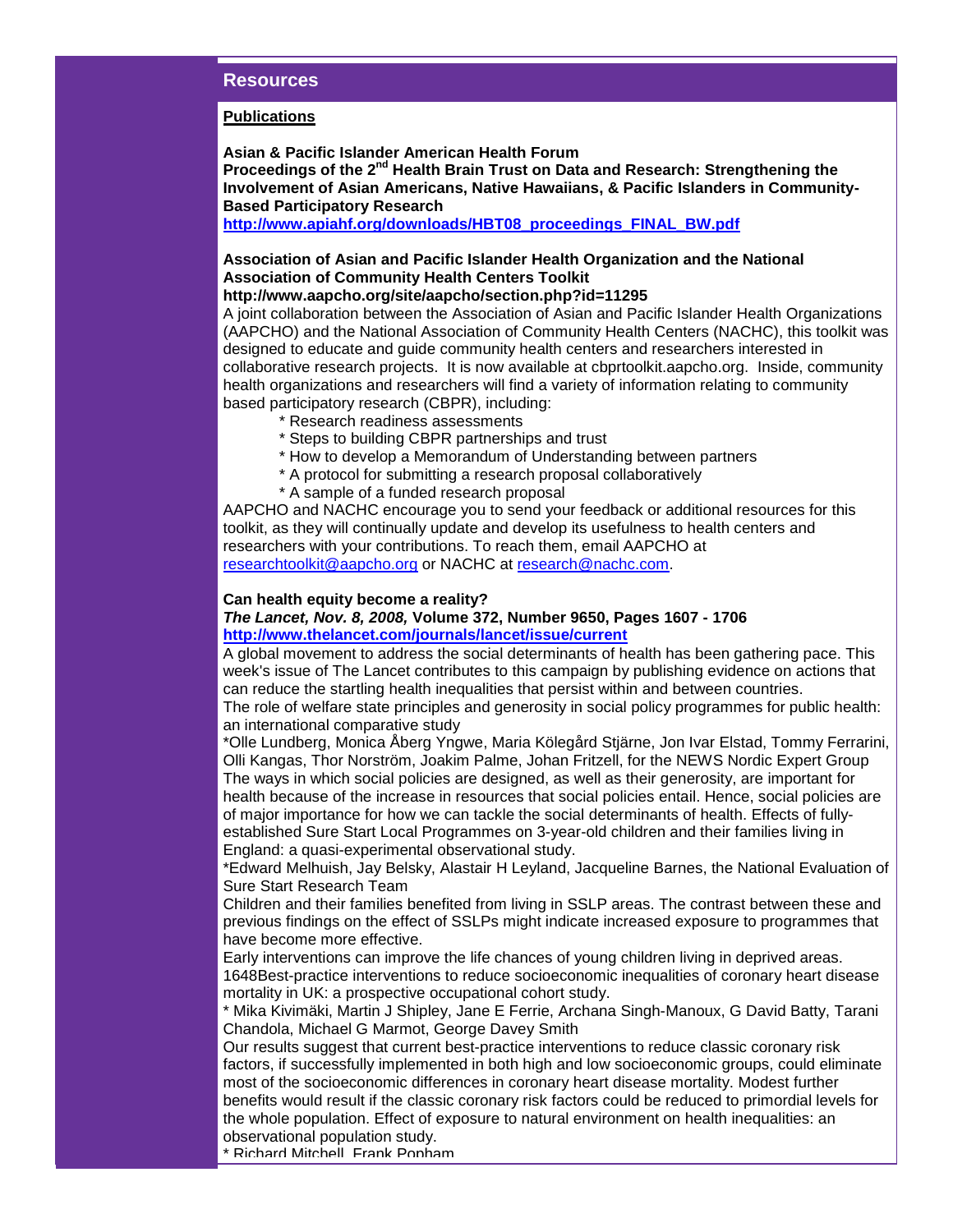Populations that are exposed to the greenest environments also have lowest levels of health inequality related to income deprivation. Physical environments that promote good health might be important to reduce socioeconomic health inequalities. Public Health Closing the gap in a generation: health equity through action on the social determinants of health.

\*Michael Marmot, Sharon Friel, Ruth Bell, Tanja AJ Houweling, Sebastian Taylor, on behalf of the Commission on Social Determinants of Health

The Commission on Social Determinants of Health, created to marshal the evidence on what can be done to promote health equity and to foster a global movement to achieve it, is a global collaboration of policy makers, researchers, and civil society, led by commissioners with a unique blend of political, academic, and advocacy experience. The focus of attention is on countries at all levels of income and development. The commission launched its final report on August 28, 2008. This paper summarises the key findings and recommendations; the full list is in the final report. Health Policy Globalisation and health: the need for a global vision. \*Ted Schrecker, Ronald Labonté, Roberto De Vogli

The reduction of health inequities is an ethical imperative, according to the WHO Commission on Social Determinants of Health (CSDH). Drawing on detailed multidisciplinary evidence assembled by the Globalization Knowledge Network that supported the CSDH, we define globalisation in mainly economic terms. We consider and reject the presumption that globalisation will yield health benefits as a result of its contribution to rapid economic growth and associated reductions in poverty. Expanding on this point, we describe four disequalising dynamics by which contemporary globalisation causes divergence: the global reorganisation of production and emergence of a global labour-market; the increasing importance of binding trade agreements and processes to resolve disputes; the rapidly increasing mobility of financial capital; and the persistence of debt crises in developing countries. Global health equity and climate stabilisation: a common agenda.

\* Sharon Friel, Michael Marmot, Anthony J McMichael, Tord Kjellstrom, Denny Vågerö Although health has improved for many people, the extent of health inequities between and within countries is growing. Meanwhile, humankind is disrupting the global climate and other lifesupporting environmental systems, thereby creating serious risks for health and wellbeing, especially in vulnerable populations but ultimately for everybody. Underlying determinants of health inequity and environmental change overlap substantially; they are signs of an economic system predicated on asymmetric growth and competition, shaped by market forces that mostly disregard health and environmental consequences rather than by values of fairness and support. Addressing social determinants of health inequities: what can the state and civil society do? \*Erik Blas, Lucy Gilson, Michael P Kelly, Ronald Labonté, Jostacio Lapitan, Carles Muntaner, Piroska Östlin, Jennie Popay, Ritu Sadana, Gita Sen, Ted Schrecker, Ziba Vaghri In this Health Policy article, we selected and reviewed evidence synthesised by nine knowledge networks established by WHO to support the Commission on the Social Determinants of Health. We have indicated the part that national governments and civil society can play in reducing health inequity. Government action can take three forms: (1) as provider or guarantor of human rights and essential services; (2) as facilitator of policy frameworks that provide the basis for equitable health improvement; and (3) as gatherer and monitor of data about their populations in ways that generate health information about mortality and morbidity and data about health equity. Viewpoint Recommendations for action on the social determinants of health: a Canadian perspective.

\*Shanthi Johnson, Sylvia Abonyi, Bonnie Jeffery, Paul Hackett, Mary Hampton, Tom McIntosh, Diane Martz, Nazeem Muhajarine, Pammla Petrucka, Nazmi Sari

Health disparities are widely prevalent within and between countries, and Canada is no exception.1,2 Although historic efforts to address such disparities have not been successful and Canada's provincial and territorial health goals have been only partly achieved,3 we are now well positioned to understand and address health disparities at the global, national, and local levels. The global resurgence of interest in addressing health disparities in the 1990s and 2000s through various movements, such as the WHO Commission on the Social Determinants of Health and their final report with evidence-based recommendations,4,5 have provided momentum to countries around the world to re-engage in dialogue at the national and international levels for this vitally important issue. Placing the individual within a social determinants approach to health inequity

\*Ian Forde, Rosalind Raine F

The Final Report of the WHO Commission on Social Determinants of Health is a welcome challenge to governments. It sets out the core conditions that have to be met to give everyone a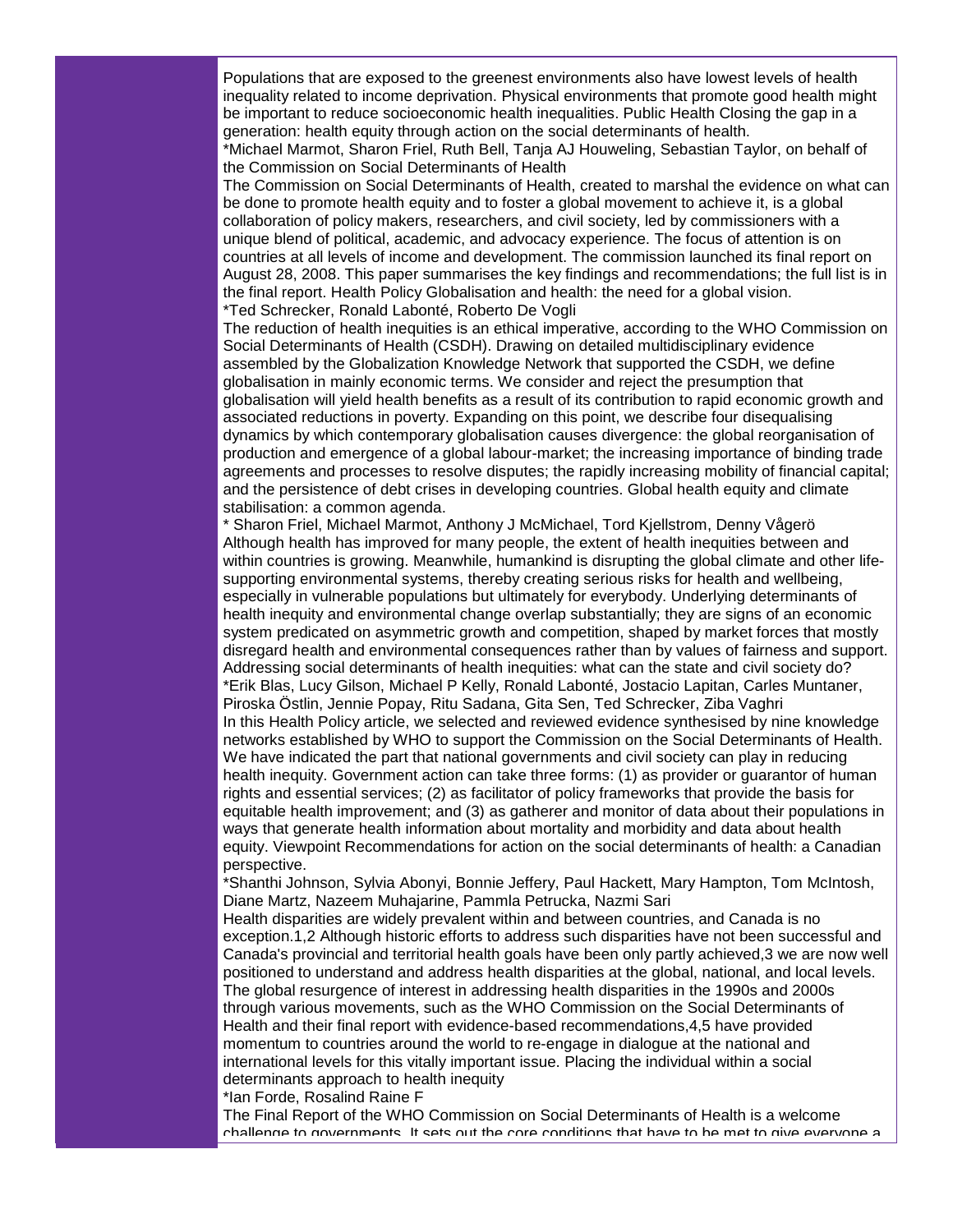fair chance of leading a healthy and flourishing life.

# **Center for American Progress Action Fund An Update on the State of Minorities**

The Center for American Progress Action Fund report, *An Update on the State of Minorities*, finds that the economic state of Hispanics and African Americans continued to decline in 2007. The authors examined a variety of factors, including health care access, and report that uninsured rates continued to be disproportionately higher among Hispanics (32.1 percent) and African Americans (19.2 percent) when compared to non-Hispanic whites (10.4 percent). To view this brief, click [here.](http://rs6.net/tn.jsp?t=axdsdvcab.0.pjlcgvcab.5gytkqcab.1&ts=S0383&p=http%3A%2F%2Fwww.americanprogress.org%2Fissues%2F2008%2F09%2Fpdf%2Fstate_of_minorities.pdf)

# **Families USA**

[Medicare Improvements for Patients and Providers Act of 2008: Addressing Racial and Ethnic](http://rs6.net/tn.jsp?t=axdsdvcab.0.qjlcgvcab.5gytkqcab.1&ts=S0383&p=http%3A%2F%2Fwww.familiesusa.org%2Fassets%2Fpdfs%2Fmippa-addressing-disparities_3.pdf)  [Health Disparities](http://rs6.net/tn.jsp?t=axdsdvcab.0.qjlcgvcab.5gytkqcab.1&ts=S0383&p=http%3A%2F%2Fwww.familiesusa.org%2Fassets%2Fpdfs%2Fmippa-addressing-disparities_3.pdf)

This issue brief describes policies that will address these disparities, such as improving data collection, outreach to the previously uninsured, and cultural and linguistic access. It also provides advocates with the tools they need to ensure that these changes are understood and implemented in their communities.

# **J Epidemiol Community Health, 1 December 2008; Vol. 62, No. 12**

**URL: [http://jech.bmj.com/content/vol62/issue12/?etoc](http://rs6.net/tn.jsp?t=axdsdvcab.0.rjlcgvcab.5gytkqcab.1&ts=S0383&p=http%3A%2F%2Fjech.bmj.com%2Fcontent%2Fvol62%2Fissue12%2F%3Fetoc)**

Editorials: Iconography and Commission on the Social Determinants of Health (and health inequity), Tony Blakely, J Epidemiol Community Health 2008;62 1018-1020, [http://jech.bmj.com/cgi/content/extract/62/12/1018?etoc](http://rs6.net/tn.jsp?t=axdsdvcab.0.sjlcgvcab.5gytkqcab.1&ts=S0383&p=http%3A%2F%2Fjech.bmj.com%2Fcgi%2Fcontent%2Fextract%2F62%2F12%2F1018%3Fetoc)

Extract: The report by the World Health Organization's (WHO) Commission on Social Determinants of Health (CSDH) (Closing the gap in a generation: health equity through action on the social determinants of health)1 was launched on 28 August this year. In this issue, timed to coincide with a conference of the same name being held in London in November, we include two papers relevant to the CSDH's work. First, a paper by Marmot (Chair of the CSDH) and Friel (CSDH staff) reflecting on some media responses in the first week following the report's launch on how social justice is appropriately an explicit foundation for the work of the CSDH, and the process of collating evidence on how to address the social determinants of health (inequity). (see page 1095)2 Second, we include a paper by Krieger on the use of iconography ("the illustration of a subject by drawings or . . .

Theory and methods: Ladders, pyramids and champagne: the iconography of health inequities, N Krieger, J Epidemiol Community Health 2008;62 1098-1104,

# [http://jech.bmj.com/cgi/content/abstract/62/12/1098?etoc](http://rs6.net/tn.jsp?t=axdsdvcab.0.tjlcgvcab.5gytkqcab.1&ts=S0383&p=http%3A%2F%2Fjech.bmj.com%2Fcgi%2Fcontent%2Fabstract%2F62%2F12%2F1098%3Fetoc)

Abstract: Conceptual models are crucial for theorising, depicting and explaining population distributions of health inequities. This is because a visual conceptual model, like a map, can simultaneously organise and spur ideas and observations. Incorporating both imagery and metaphor, visual models not only illustrate key constructs and causal relationships specified by scientific theories but also provide an important tool for integrating and evaluating rapidly emerging findings and for guiding new research. It therefore is instructive to consider and contrast different sets of images appearing in the public health, policy and popular literature pertaining to (1) social stratification, (2) determinants of population health and (3) determinants of health inequities. At issue is how different types of images illuminate, or obscure, the relevant causal processes that need to be altered to improve population health and reduce health inequities. Of particular concern are conceptual confusions created when (a) models inaccurately depict the distribution of population and resources and (b) models of determinants of population health, rather than of determinants of health inequities, are used in discussions about social inequalities in health. Although perhaps a pragmatic argument can be made for use of less politically controversial imagery in policy-oriented documents, I would argue that the public's health will be better served by an iconoclastic iconography, one that clearly and unequivocally delineates the social facts of skewed distributions of power and resources and depicts the societal processes that generate and maintain these distributions and their embodiment in population levels and distributions of health, disease and well-being. Evidence-based public health policy and practice: Global health equity: evidence for action on the social determinants of health, M Marmot and S Friel, J Epidemiol Community Health 2008;62 1095-1097, [http://jech.bmj.com/cgi/content/abstract/62/12/1095?etoc](http://rs6.net/tn.jsp?t=axdsdvcab.0.ujlcgvcab.5gytkqcab.1&ts=S0383&p=http%3A%2F%2Fjech.bmj.com%2Fcgi%2Fcontent%2Fabstract%2F62%2F12%2F1095%3Fetoc)

Abstract: More than 30 years ago, the older of us published a paper with the proposal that all scientific papers should start with a statement along the lines of: "These are the opinions on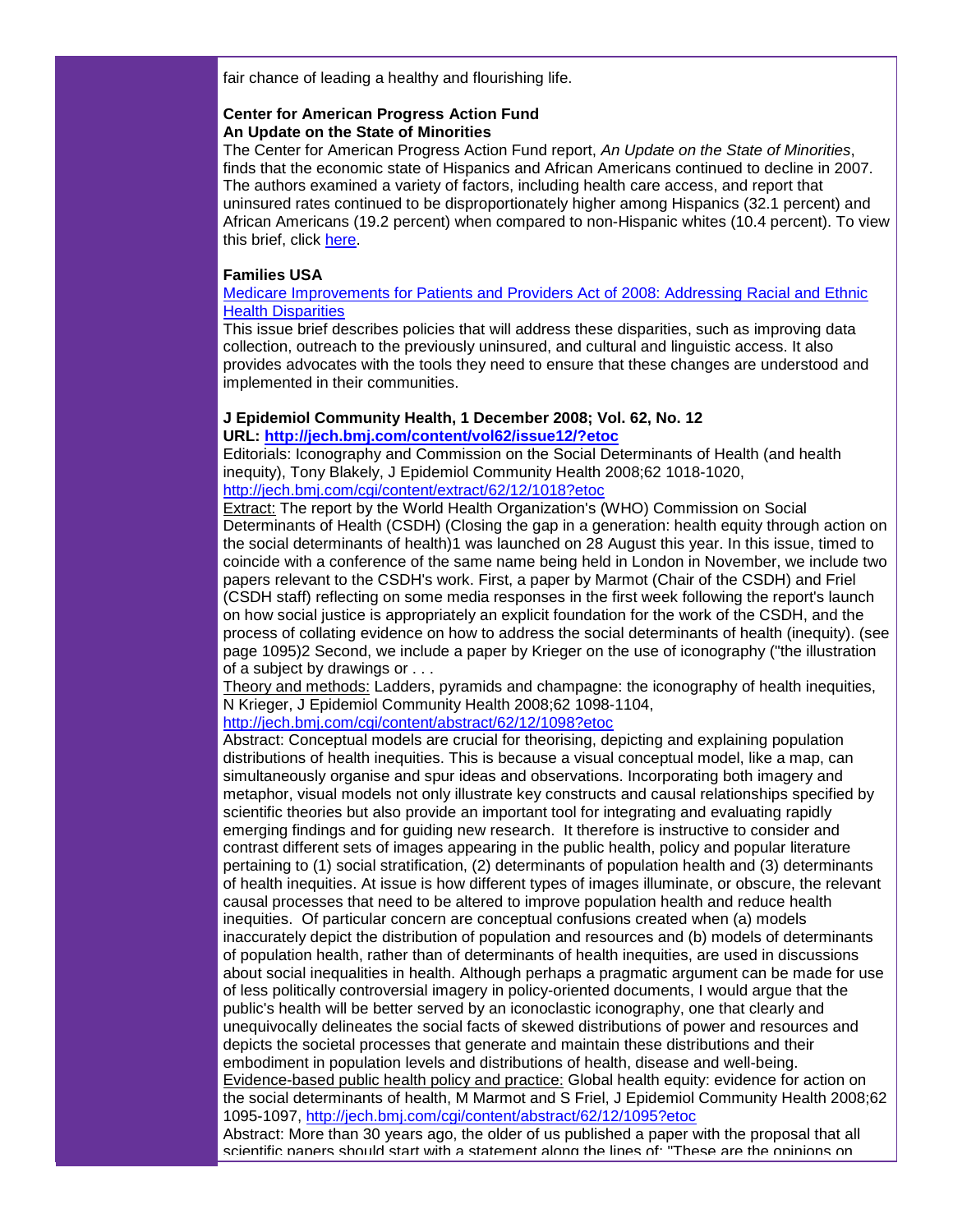which I base my facts". Why pretend? To take a topical example, if you are on the nature side of the nature/nurture debates, is it likely that your next paper will be an apologia: "I take it all back; genes don't matter at all; it is all environment"? Unlikely. Similarly, if you are on the other side. (We know. It's both.) Here, we are not in any way arguing for a relativist credo that would say opinions are all. Along with other readers of this journal, we spend a good part of our working lives gathering, analysing and interpreting empirical evidence. Evidence matters. But everyone has values and they do affect our positions.

# **Kaiser Family Foundation**

#### **Eliminating Racial/Ethnic Disparities in Health Care: What Are the Options?**

The Kaiser Family Foundation released *Eliminating Racial/Ethnic Disparities in Health Care: What Are the Options?*, a policy brief that examines why racial and ethnic disparities in health care are a concern in the United States. It presents policy options to address these disparities, including raising public and provider awareness, expanding health coverage, and increasing the number and capacity of providers in underserved communities. To read this policy brief, click [here.](http://rs6.net/tn.jsp?t=axdsdvcab.0.vjlcgvcab.5gytkqcab.1&ts=S0383&p=http%3A%2F%2Fwww.kff.org%2Fminorityhealth%2Fupload%2F7830.pdf)

#### **New NIH Policy Establishes Goals to Support Scientists Early in Their Careers**

The National Institutes of Health (NIH) announced today a new policy establishing goals to encourage funding for scientists new to NIH and those who are at an early stage in their careers. The involvement of new investigators is considered essential to the vitality of health-related research and has been the focus of several critically important NIH initiatives. NIH is hopeful that this new policy will nurture a new cadre of promising scientists and provide the continued expertise needed to foster the next generation of biomedical research. NIH expects this new policy will level the playing field, allowing new investigators to achieve success rates comparable to those of established scientists submitting new grant applications. Achievement of a comparable success rate should permit the NIH to support 1650 or more New Investigators across all Institutes and Centers in FY 2009, a number equivalent to that achieved in FY 2008. "Exceptional scientists with new ideas are at the core of our success -- we must invest in the future of our new scientists today if we expect to meet the nation's health challenges of tomorrow," said NIH Director Elias A. Zerhouni, M.D. As a first step, NIH created a new 'Early Stage Investigator' category designed to accelerate the early transition of new scientists to research independence (announced Sept. 26 in NIH Guide Notice NOT-OD-08-121 [<http://grants.nih.gov/grants/guide/notice-files/NOT-OD-08-121.html>](http://rs6.net/tn.jsp?t=axdsdvcab.0.wjlcgvcab.5gytkqcab.1&ts=S0383&p=http%3A%2F%2Fgrants.nih.gov%2Fgrants%2Fguide%2Fnotice-files%2FNOT-OD-08-121.html)). An Early Stage Investigator is defined as a New or First-time investigator who is within 10 years of completing his/her last research degree or is within 10 years of completing medical residency (or the equivalent). Beginning with R01 research grant applications received in February 2009, NIH will identify Early Stage Investigators and take into consideration their career stage at the time of review and award. Under the policy:

-- New goals will be established to support new investigators at success rates comparable to those of established scientists submitting new applications

-- Early Stage Investigators should comprise a majority of the new investigators supported -- Where possible, Early Stage Investigator applications will be clustered during review with the expectation that they will be evaluated more effectively when judged against applications from scientists at the same stage of their careers.

NIH strongly encourages Early Stage Investigators seeking NIH funding for the first time to apply for traditional research project (R01) grant awards, instead of applying for small grants (R03) or Exploratory/Developmental Research Awards (R21). R03s and R21s are limited in scope and period of support, and thus may not be the most effective way to launch an independent research career. NIH is responding to concerns that an increasing number of new investigator applicants are applying for these mechanisms, despite the fact that R21 success rates can be lower than R01 success rates, and a smaller proportion of individuals with initial R21 or R03 grant support subsequently apply for and obtain R01-equivalent funding. The Early Stage Investigator policy stems, in part, from a major initiative underway at NIH to enhance the peer review process with a goal to "fund the best science, by the best scientists, with the least amount of administrative burden." (See Enhancing Peer Review at NIH [<http://enhancing-peer](http://rs6.net/tn.jsp?t=axdsdvcab.0.xjlcgvcab.5gytkqcab.1&ts=S0383&p=http%3A%2F%2Fenhancing-peer-review.nih.gov%2Findex.html)[review.nih.gov/index.html>](http://rs6.net/tn.jsp?t=axdsdvcab.0.xjlcgvcab.5gytkqcab.1&ts=S0383&p=http%3A%2F%2Fenhancing-peer-review.nih.gov%2Findex.html)). This new policy is also a continuation of NIH's deep and longstanding commitment to new investigators, to ensure the pipeline of promising scientists will be steady and strong in the coming years. NIH established the New Innovator Award [<http://nihroadmap.nih.gov/newinnovator/index.asp>](http://rs6.net/tn.jsp?t=axdsdvcab.0.yjlcgvcab.5gytkqcab.1&ts=S0383&p=http%3A%2F%2Fnihroadmap.nih.gov%2Fnewinnovator%2Findex.asp) in 2007 with the twin goals of stimulating highly innovative research and supporting promising new investigators. NIH launched the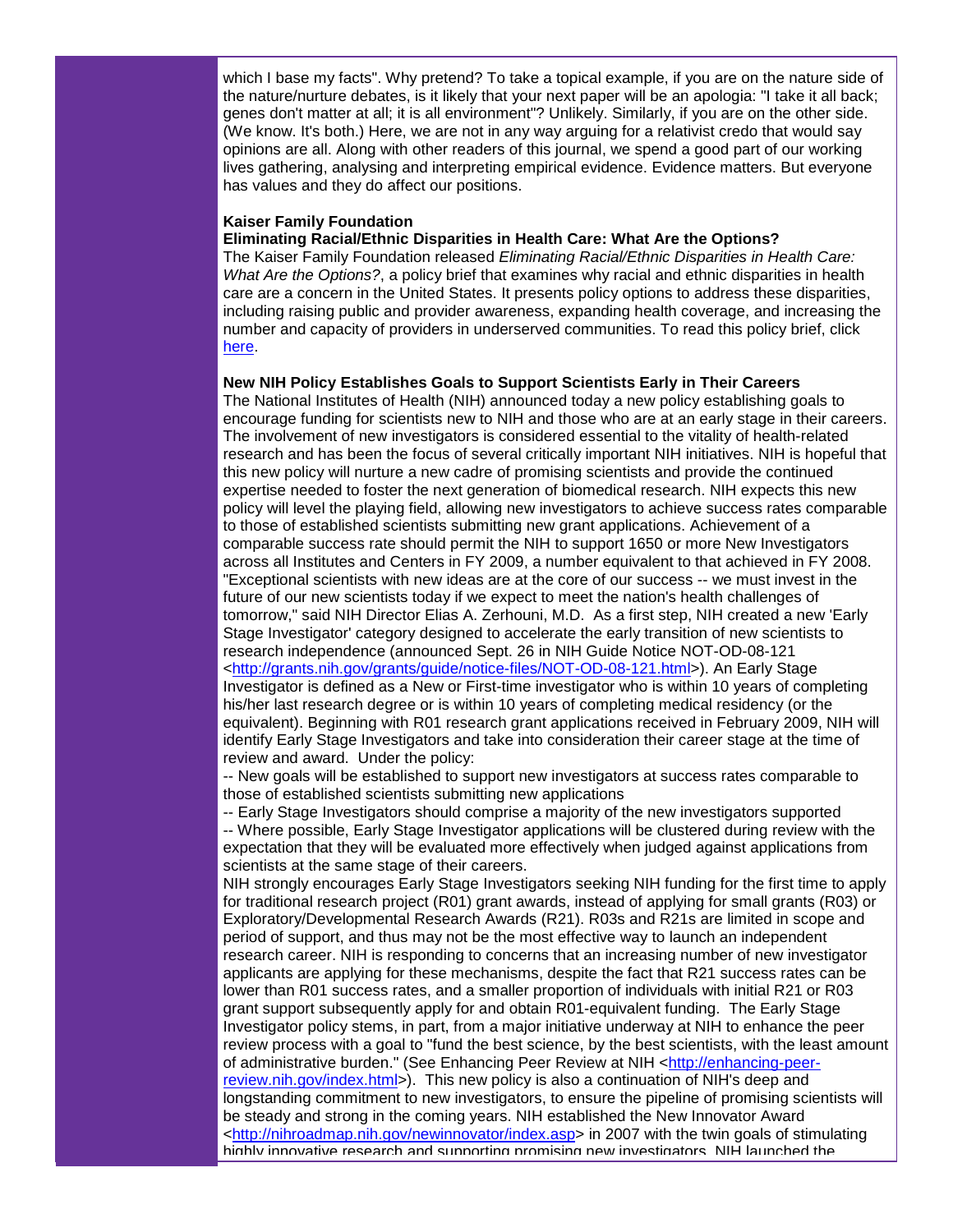# Pathway to Independence Award <

[http://grants.nih.gov/grants/new\\_investigators/pathway\\_independence.htm>](http://rs6.net/tn.jsp?t=axdsdvcab.0.zjlcgvcab.5gytkqcab.1&ts=S0383&p=http%3A%2F%2Fgrants.nih.gov%2Fgrants%2Fnew_investigators%2Fpathway_independence.htm) in January 2006 as an opportunity for promising postdoctoral scientists to receive both mentored and independent research support from the same award. These two initiatives, coupled with the new policy, are sure to solidify the lasting legacy of the departing NIH Director, Dr. Elias Zerhouni, whose commitment to new investigators was a core of his six-and-a-half year tenure at NIH. The Office of the Director, the central office at NIH, is responsible for setting policy for NIH, which includes 27 institutes and centers. This involves planning, managing, and coordinating the programs and activities of all NIH components. The Office of the Director also includes program offices which are responsible for stimulating specific areas of research throughout NIH. Additional information is available at [<http://www.nih.gov/icd/od>](http://rs6.net/tn.jsp?t=axdsdvcab.0.9jlcgvcab.5gytkqcab.1&ts=S0383&p=http%3A%2F%2Fwww.nih.gov%2Ficd%2Fod). The National Institutes of Health (NIH) -- The Nation's Medical Research Agency -- includes 27 Institutes and Centers and is a component of the U.S. Department of Health and Human Services. It is the primary federal agency for conducting and supporting basic, clinical and translational medical research, and it investigates the causes, treatments, and cures for both common and rare diseases. For more information about NIH and its programs, visit [<www.nih.gov>](http://ui.constantcontact.com/visualeditor/www.nih.gov).

#### **PolicyLink**

### **"Promoting Healthy Public Policy through CBPR: Ten Case Studies" [http://www.policylink.org/documents/CBPR\\_final.pdf](http://rs6.net/tn.jsp?t=axdsdvcab.0.8jlcgvcab.5gytkqcab.1&ts=S0383&p=http%3A%2F%2Fwww.policylink.org%2Fdocuments%2FCBPR_final.pdf)**

This report is the product of a collaboration between the School of Public Health at the University of California, Berkeley, and PolicyLink. It shares 10 case studies of diverse community-based participatory research (CBPR) partnerships around the United States that have in common a commitment to foster healthy public policy. The featured case studies are:

\*Addressing diesel bus pollution and its health consequences in Northern Manhattan, New York: West Harlem Environmental Action, Inc., and the Columbia Center for Childrens Environmental Health.

\*Tackling environmental injustice in industrialized hog production in rural North Carolina: Concerned Citizens of Tillery and its partnership with the School of Public Health, University of North Carolina, Chapel Hill

\*Moving out of the nursing home and into the community: Promoting systems change through a partnership among the Progress Center for Independent Living, Access Living, and the Departments of Disability Studies and

Rehabilitation at the University of Illinois, Chicago.

\*Using data judo, community organizing, and policy advocacy on the regional level through the Southern California Environmental Justice Collaborative: A partnership among Communities for a Better Environment; the University of California-Santa Cruz; Occidental College; Brown University; and the Liberty Hill Foundation.

\*Addressing food insecurity in San Francisco's Bayview Hunters Point: Literacy for Environmental Justice and its partnership with the San Francisco Department of Public Health. \*Preventing lead exposure among children in Tar Creek, Oklahoma through Tribal Efforts against Lead (TEAL): A partnership among eight tribes, the University of Oklahoma, Emory University, and the University of New Mexico.

\*Improving school conditions by changing public policy in South Los Angeles: The Community Coalition, Imoyase Research Group, and the Department of Psychology at Loyola Marymount University.

\*Making the healthy choice the easy choice: A partnership between Healthy Communities of Henry County and the School of Nursing, Indiana University.

\*Empowering New Mexico's young people in public policymaking: Youth Link and the University of New Mexico Masters in Public Health Program.

\*Reintegrating drug users leaving jail and prison: The Center for Urban Epidemiological Studies/Harlem Community and Academic Partnership and the Community Reintegration Network.

# **Promoting Health Equity: A Resource to Help Communities Address Social Determinants of Health**

**Laura K. Brennan Ramirez, Transtria L.L.C.; Elizabeth A. Baker, Saint Louis University School of Public Health; Marilyn Metzler, Centers for Disease Control and Prevention** Social Determinants of Health Work Group at the Centers for Disease Control and Prevention, U.S. Department of Health and Human Services, 2008 Available online PDF (116p.1 at: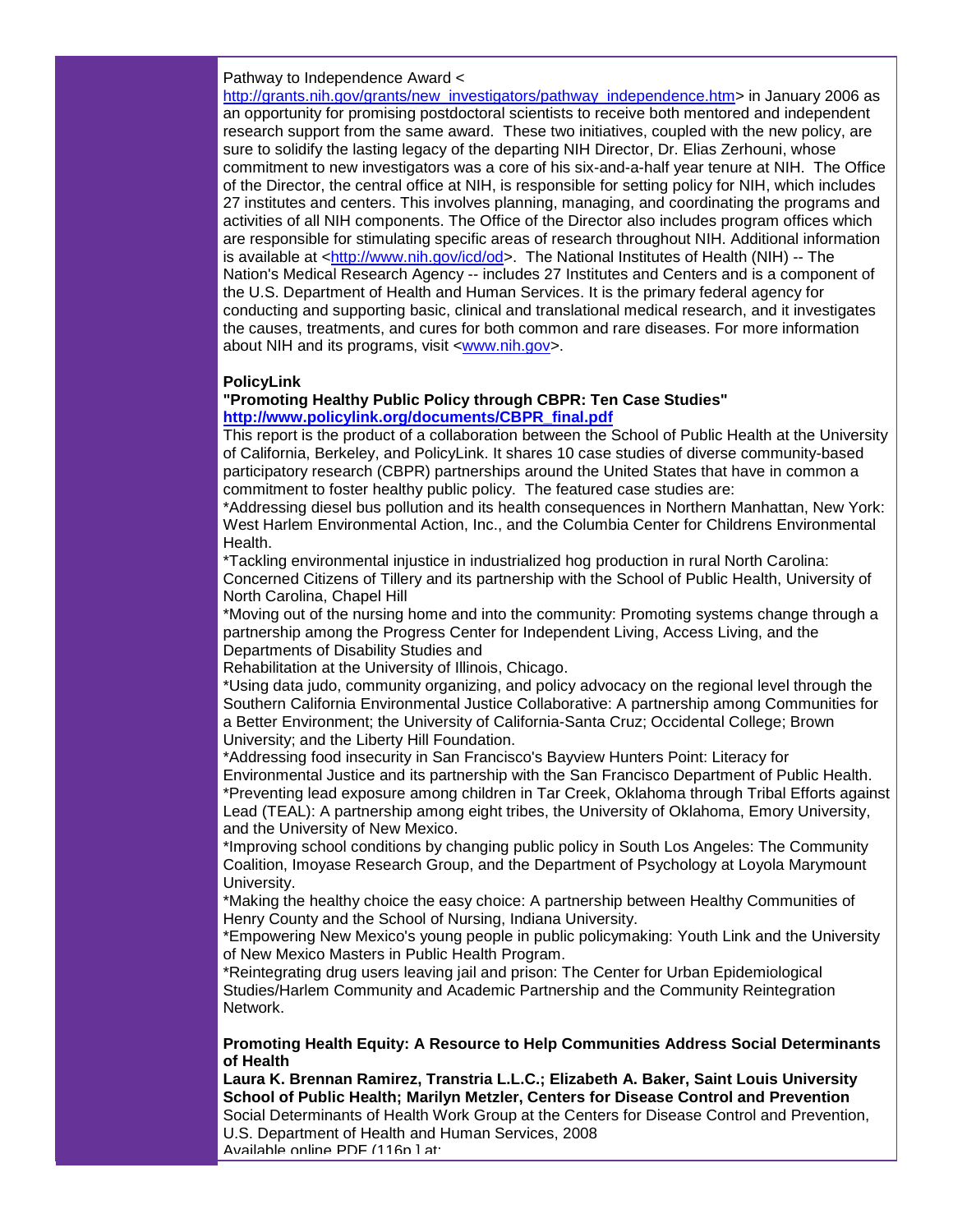# [http://www.cdc.gov/nccdphp/dach/chaps/pdf/SDOHworkbook.pdf](http://rs6.net/tn.jsp?t=axdsdvcab.0.7jlcgvcab.5gytkqcab.1&ts=S0383&p=http%3A%2F%2Fwww.cdc.gov%2Fnccdphp%2Fdach%2Fchaps%2Fpdf%2FSDOHworkbook.pdf)

"....A growing number of research studies have documented the relationship between social determinants of health and health outcomes. However, relatively little is known about how to translate this knowledge into practice. To address this gap, the Centers for Disease Control and Prevention (CDC), in partnership with Transtria LLC and the Saint Louis University Prevention Research Center, developed Promoting Health Equity: A Resource to Help Communities Address Social Determinants of Health. This workbook was created to support new and existing partnerships to address the social determinants of health inequities. It highlights lessons learned by communities and provides information and tools to develop, implement and evaluate interventions that address social determinants of health inequities. It was designed for a wide range of users interested in achieving health equity. Download or order a free copy of Promoting Health Equity: A Resource to Help Communities Address Social Determinants of Health from the CDC Community Health and Program Services web site:

[http://www.cdc.gov/nccdphp/dach/chaps/pdf/SDOHworkbook.pdf.](http://rs6.net/tn.jsp?t=axdsdvcab.0.7jlcgvcab.5gytkqcab.1&ts=S0383&p=http%3A%2F%2Fwww.cdc.gov%2Fnccdphp%2Fdach%2Fchaps%2Fpdf%2FSDOHworkbook.pdf) Order a free copy (maximum of 10): [http://wwwn.cdc.gov/pubs/CHAPS.aspx.](http://rs6.net/tn.jsp?t=axdsdvcab.0.fmuzrtcab.5gytkqcab.1&ts=S0383&p=http%3A%2F%2Fwwwn.cdc.gov%2Fpubs%2FCHAPS.aspx)

Table of Contents

**Introduction** 

Chapter One: Achieving Health Equity

What is health equity? How do social determinants influence health? Learning from doing Chapter Two: Communities Working to Achieve Health Equity

Background: The Social Determinants of Disparities in Health Forum

Small-scale program and policy initiatives

Case Study 1: Project Brotherhood

Case Study 2: Poder Es Salud (Power for Health)

Case Study 3: Project BRAVE: Building and Revitalizing an Anti-Violence Environment

Traditional public health program and policy initiatives

Case Study 4: Healthy Eating and Exercising to Reduce Diabetes

Case Study 5: Taking Action: The Boston Public Health Commission's Efforts to Undo Racism Case Study 6: The Community Action Model to Address Disparities in Health Large-scale

program and policy initiatives

Case Study 7: New Deal for Communities

Case Study 8: From Neurons to King County Neighborhoods p.28 Case Study

Case Study 9: The Delta Health Center

Chapter Three: Developing a Social Determinants of Health

Chapter Four: Closing Thoughts

**Tables** 

**Figures** 

Suggested Readings and Resources References

**The Robert Wood Johnson Foundation**

**2 publications: Where We Live Matters for Our Health: The Links between Housing and Health and Where We Live Matters for Or Health: Neighborhoods and Health**

The Robert Wood Johnson Foundation published two briefs: [Where We Live Matters for Our](http://rs6.net/tn.jsp?t=axdsdvcab.0.6jlcgvcab.5gytkqcab.1&ts=S0383&p=http%3A%2F%2Fwww.commissiononhealth.org%2FPDF%2F033756c1-3ee3-4e36-bb0e-557a0c5986c3%2FIssue%2520Brief%25202%2520Sept%252008%2520-%2520Housing%2520and%2520Health.pdf)  [Health: The Links between Housing and Health,](http://rs6.net/tn.jsp?t=axdsdvcab.0.6jlcgvcab.5gytkqcab.1&ts=S0383&p=http%3A%2F%2Fwww.commissiononhealth.org%2FPDF%2F033756c1-3ee3-4e36-bb0e-557a0c5986c3%2FIssue%2520Brief%25202%2520Sept%252008%2520-%2520Housing%2520and%2520Health.pdf) and Where We Live Matters for Our Health: [Neighborhoods and Health.](http://rs6.net/tn.jsp?t=axdsdvcab.0.5jlcgvcab.5gytkqcab.1&ts=S0383&p=http%3A%2F%2Fwww.commissiononhealth.org%2FPDF%2Ffff21abf-e208-46dd-a110-e757c3c6cdd7%2FIssue%2520Brief%25203%2520Sept%252008%2520-%2520Neighborhoods%2520and%2520Health.pdf) Both examine the ways in which poor housing and neighborhood conditions can negatively affect health as well as strategies to address such conditions.

# **Web site**

# **Public Health and Social Justice**

[http://www.phsj.org](http://rs6.net/tn.jsp?t=axdsdvcab.0.4jlcgvcab.5gytkqcab.1&ts=S0383&p=http%3A%2F%2Fwww.phsj.org%2F) or [http://www.publichealthandsocialjustice.org.](http://rs6.net/tn.jsp?t=axdsdvcab.0.aklcgvcab.5gytkqcab.1&ts=S0383&p=http%3A%2F%2Fwww.publichealthandsocialjustice.org.%2F)

This website contains articles, slide shows, syllabi, and other documents relevant to topics in public health and social justice. References for most of the information contained in the slide shows can be found in the accompanying articles. Presentations will be updated a few times per year. Despite being less than a year old, and with minimal publicity, the site is getting about 4,000 hits/month, and comes up first on a google search of "public health and social justice." The site is aimed at students, educators, and the general public. It grew out of my recognition that medical, and even nursing and public health, schools tend to inadequately address the social, economic, environmental, human rights, and cultural contributors to health and disease. Some of the content focuses on the medical humanities and the history of medicine, long